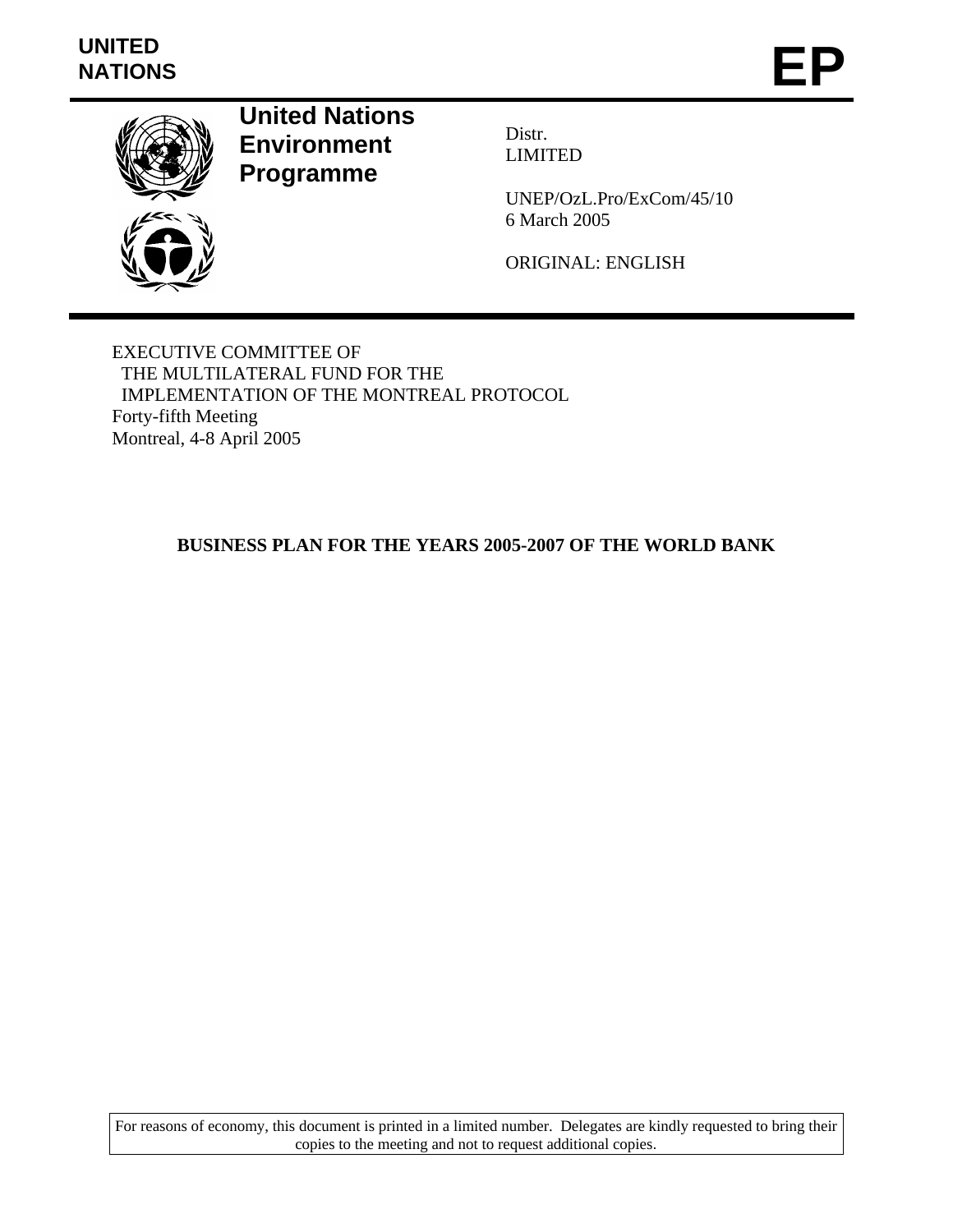#### **COMMENTS AND RECOMMENDATIONS FROM THE FUND SECRETARIAT**

#### **COMMENTS**

1. The World Bank prepared its business plan on the basis of decisions 37/68, 38/66 and 41/93. The plan is provided as an annex to this document.

2. This document presents a summary of planned 2005 activities of the World Bank, ODS phase-out during the triennium, general comments, the World Bank's business plan performance indicators, and provides recommendations for the consideration of the Executive Committee.

#### **Planned activities 2005-2007**

3. The business plan is a rolling three-year business plan since three years of activities are included, although there is less certainty with regard to 2006 and 2007 activities except with regard to ongoing multi-year agreements.

#### Planned activities for 2005

4. The total value of projects planned for submission in 2005 by the World Bank is US \$103.95 million that will lead to the phase-out of 26,235 ODP tonnes. The plan includes:

- 15 ongoing multi-year performance based agreements for sector and substance phase-out amounting to US \$60.28 million that represents an ODS phase-out when implemented of 24,007 ODP tonnes;
- 4 new multi-year performance based agreements amounting to funding of US \$12.68 million in 2005 (US \$47.82 million in total) with an associated ODS phase-out in 2005 of 1,064 ODP tonnes (5,972 ODP tonnes in total);
- 5 individual investment projects that will be submitted in 2005 with a value of US \$15.89 million including one project that will result in the total ODS phase-out in either the sector or of the substance;
- Project preparation amounting to US \$301,750; and
- 10 non-investment projects that will be submitted in 2005 with a value of US \$14.8 million including 3 chiller demonstration projects amounting to US \$13.44 million, 5 institutional strengthening projects amounting to US \$1.09 million and two technical assistance projects amounting to US \$269,000.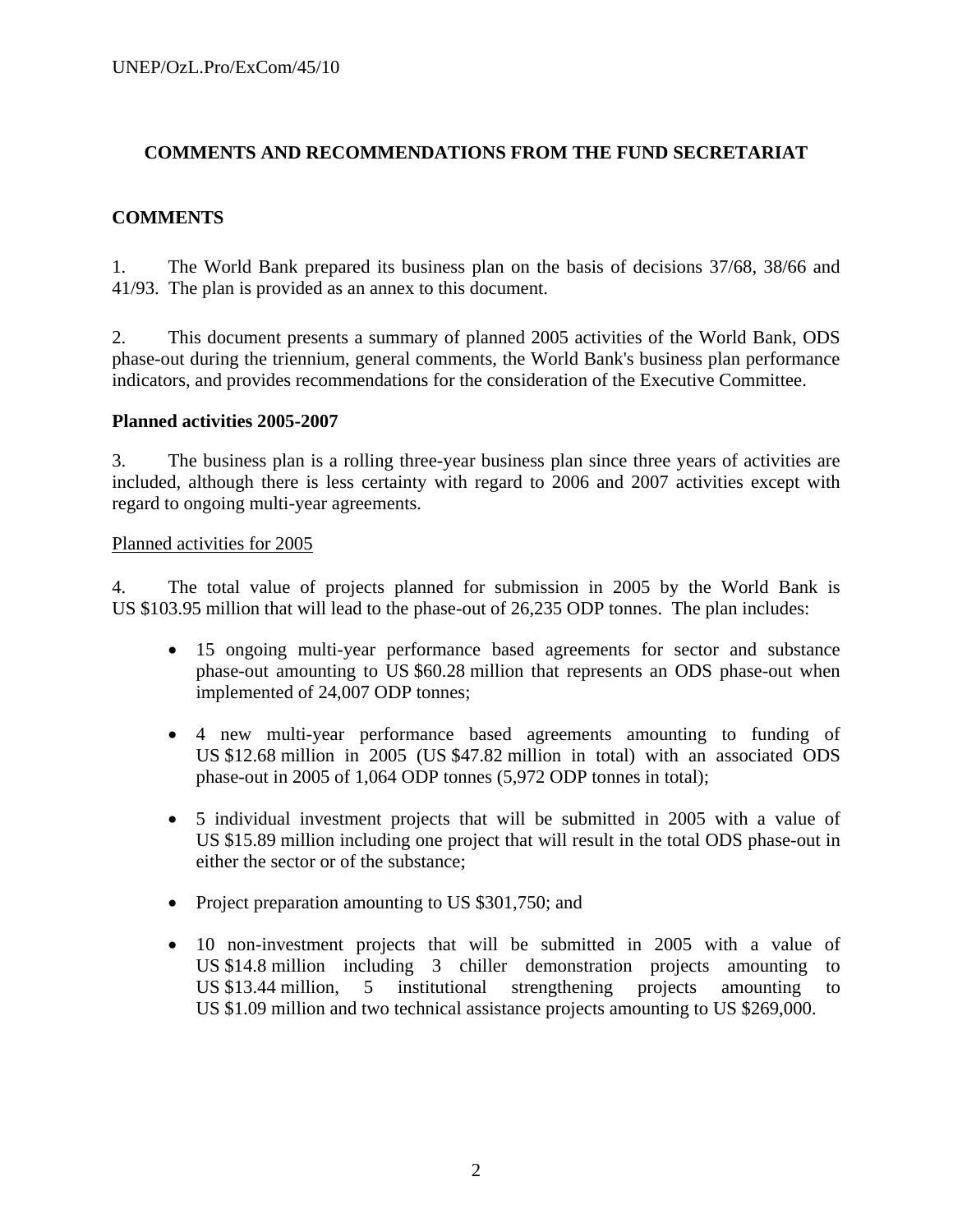### Planned activities for 2006

5. The World Bank plans to submit projects valued at US \$94.32 million in 2006 with an associated phase-out of 34,054 ODP tonnes. This includes US \$60.65 million for ongoing multi-year agreements.

#### Planned activities for 2007

6. The World Bank plans to submit projects valued at US \$48.89 million in 2007 with an associated phase-out of 17,614 ODP tonnes. This includes US \$48.12 million for ongoing multi-year agreements. This means that the Bank has indicated US \$770,000 in new activities in 2007.

### **ODP phase-out during 2005-2007**

7. During the 2005-2007 triennium, the World Bank plans to phase out 128,757 ODP tonnes from ongoing projects and multi-year agreements. Additionally, the Bank indicated that 6,986 ODP tonnes would be phased out through projects to be submitted for approval during the triennium.

8. The World Bank has provided a section in its business plan, supported by a descriptive annex arranged by country, on expediting project implementation. The Bank indicated that it would continue to assist countries in which it is doing business on sustaining their consumption and production freeze obligations and achieving the control measures in 2005 and 2007. It will conduct its  $9<sup>th</sup>$  annual workshop for financial intermediaries emphasizing the importance of enabling compliance and implementation of national phase-out plans focusing on verification, monitoring, and reporting issues.

### **Comments**

9. The Bank has included in its 2005 business plan the second phase of the process agent phase-out plan in China. The phase-out plan would address the 31 process agent applications that have already been approved by the Parties. The plan has a total cost of US \$40 million of which US \$10.75 million would be submitted in 2005 and the remainder in 2006. This project would result in the phase-out of 5,500 ODP tonnes when implemented.

10. Another large project in the Bank's 2005 business plan is the non-MDI pharmaceutical aerosols project in China with a value of US \$10.75 million to phase-out 691 ODP tonnes. This project is intended as a one-off individual investment project instead of a multi-year agreement.

11. The World Bank has included some CTC and TCA activities for LVCs in its 2005 business plan. A technical assistance CTC phase-out activity in Colombia is included at a cost of US \$54,000 to phase-out 6 ODP tonnes. This is intended to convert one enterprise. The Bank is also planning project preparation of US \$22,000 to prepare a US \$42,000 investment project in Ecuador to address 1 ODP tonne of consumption of TCA. These activities may be discussed in the context of the Committee's consideration of the issue of CTC/TCA/Methyl Bromide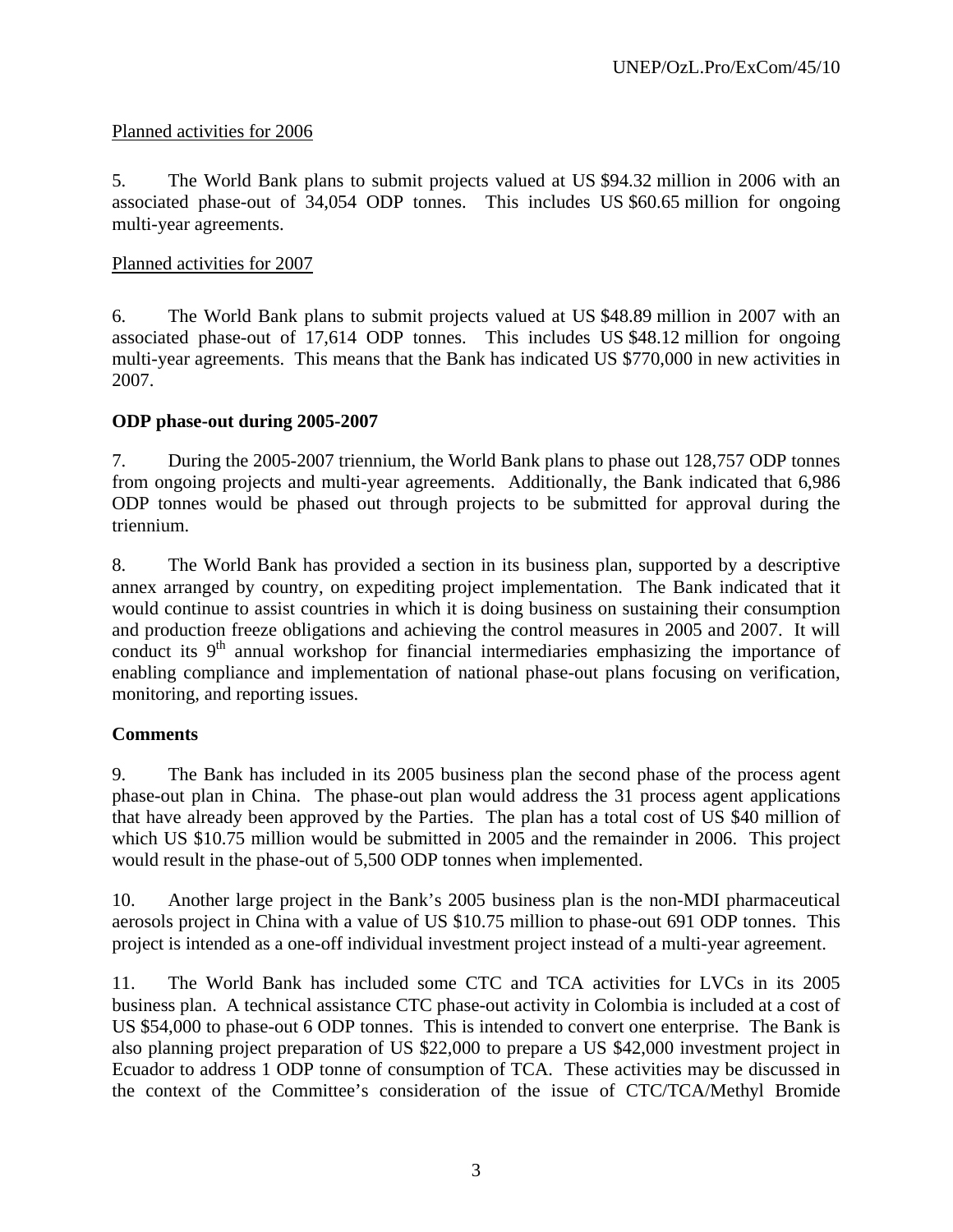activities in LVCs based on the contact group's anticipated meeting and the consideration of the issue in the Consolidated Business Plan (UNEP/OzL.Pro/ExCom/45/5).

#### Chiller Projects

12. The Bank's 2005 business plan includes about US \$14 million in chiller demonstration projects and project preparation for chiller projects in three countries. The aim of the demonstration projects would be to assist countries in the development of revolving funds that would cover the costs of converting their chiller sectors. The projects would be completed in December 2009. The projects are expected to propose co-financing with other existing funding mechanisms. The Bank intends to leverage a grant from the Multilateral Fund as start-up funds for the revolving funds. The Bank specified that it did not intend to use the concessional lending option for these activities due to the economic conditions in its client countries.

13. The Bank has also included US \$215,000 for a global chiller replacement technical assistance project in its 2005 business plan. The Bank indicated that these funds would be used to develop a global revolving fund for the replacement of CFCs in chillers. This project would provide funds for several countries in lieu of establishing a separate revolving fund in every country.

14. These activities may be discussed in the context of the Committee's consideration of the issue of ODS phase-out activities in the chiller sector pursuant to decision 44/61 and the issue raised in the Consolidated Business Plan.

### **Performance indicators**

15. A summary of the World Bank's performance indicators pursuant to decision 41/93 is provided below in Table 1.

#### Table 1

### **PERFORMANCE INDICATORS**

| <b>Item</b>                                                              | 2005 Target        |
|--------------------------------------------------------------------------|--------------------|
| Number of annual programmes of multi-year agreements approved vs.        | 16 approved        |
| those planned                                                            |                    |
| Number of individual projects/activities (investment projects, RMPs,     | 9 INV and 2 TAS    |
| halon banks, TAS) approved vs. those planned                             |                    |
| Milestone activities completed (e.g. policy measures, regulatory         | 19                 |
| assistance)/ODS levels achieved for approved multi-year annual tranches  |                    |
| vs. those planned                                                        |                    |
| ODS phased-out for individual projects vs. those planned per progress    | 4,660 ODP tonnes   |
| reports                                                                  |                    |
| Project completion (pursuant to decision 28/2 for investment projects)   | 55 INV and Non-Inv |
| and as defined for non-investment projects vs. those planned in progress |                    |
| reports                                                                  |                    |
| Percentage of policy/regulatory assistance completed vs. that planned    | N/a                |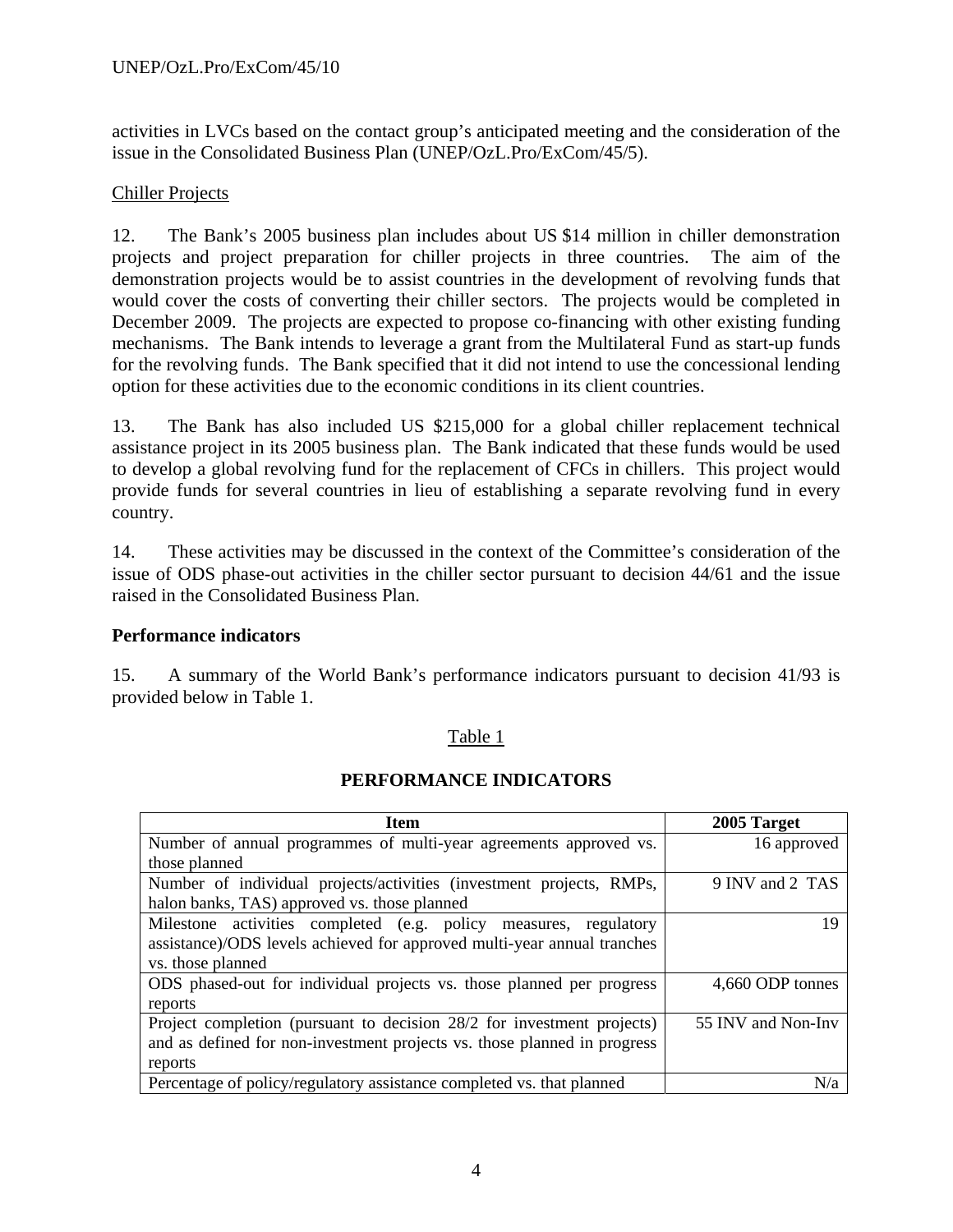| Item                                                                 | 2005 Target        |
|----------------------------------------------------------------------|--------------------|
| Speed of financial completion vs. that required per progress report  | Achieve 11 months  |
| completion dates                                                     | from required date |
| Timely submission of project completion reports vs. those agreed     | On time            |
| Timely submission of progress reports and responses unless otherwise | On time            |
| agreed                                                               |                    |

16. The World Bank's target for the number of annual programmes approved does not include the number of new annual programmes included in the 2005 business plan. For consistency with the other agencies and in order to account for an additional four new agreements planned to be submitted in 2005, the World Bank's target for the number of annual programmes approved should be 20.

17. The World Bank's target for the number of projects approved includes 4 institutional strengthening projects. For consistency with the project types included in the target and the targets of the other agencies, the World Bank's target should be 11. This would include 9 investment projects and 2 technical assistance activities.

18. The World Bank's business plan table indicates that it would phase-out 6,744 ODP tonnes in 2005. The Bank indicated that this figure was based on completion dates in the 2003 progress report, but that it had reassessed the figure and its target of 4,660 ODP tonnes is based on more recent information. However, it is the intent of the business plan to provide the latest information and, in its consideration of performance indicators in the 2004 business plans, the Executive Committee had agreed to performance indicators that were consistent with the data submitted in the business plans instead of lower targets forecast by the agencies. The Executive Committee may wish to take similar action with regard to the World Bank.

### **RECOMMENDATIONS**

The Fund Secretariat recommends that the Executive Committee consider:

- 1. Endorsing the 2005-2007 business plan of the World Bank, as contained in UNEP/OzL.Pro/ExCom/45/10, while noting that endorsement did not denote approval of the projects identified therein nor their funding levels with any modifications based on the consideration of the following activities:
	- (a) Chiller demonstration projects and project preparation for chiller projects;
	- (b) Global chiller replacement programme development;
- 2. Approving the performance indicators for the World Bank set out in Table 1 of the Fund Secretariat's comments as contained in UNEP/OzL.Pro/ExCom/45/10 while setting a target of 20 for the number of annual programmes approved, a target of 11 for the number of projects approved, and a target of 6,744 ODP tonnes for the phase-out from individual projects.

-----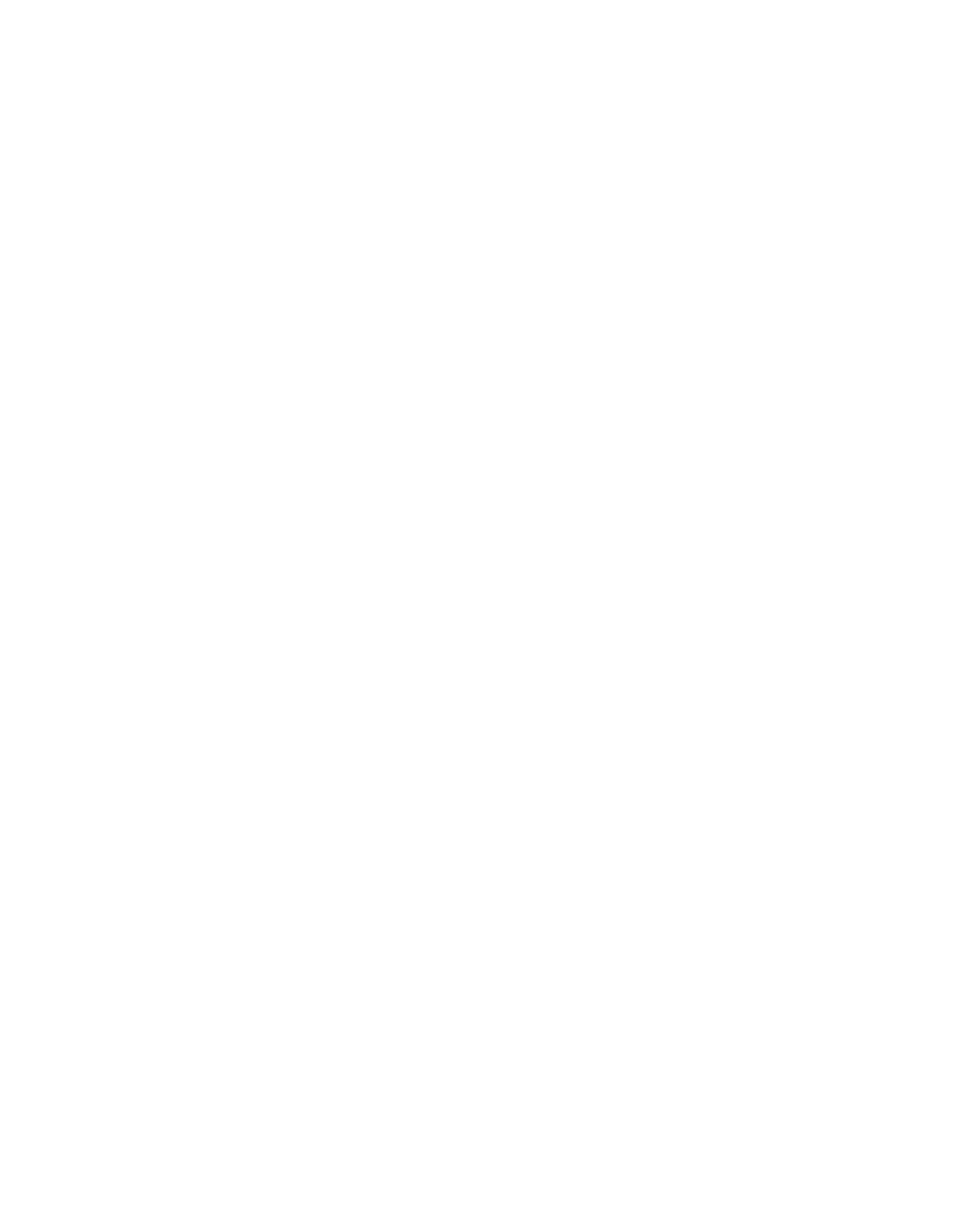2005 BUSINESS PLAN

WORLD BANK

# INVESTMENT AND NON-INVESTMENT OPERATIONS FUNDED BY THE MULTILATERAL FUND OF THE MONTREAL PROTOCOL

Presented to the 45<sup>th</sup> Meeting Of the Executive Committee

February 25, 2005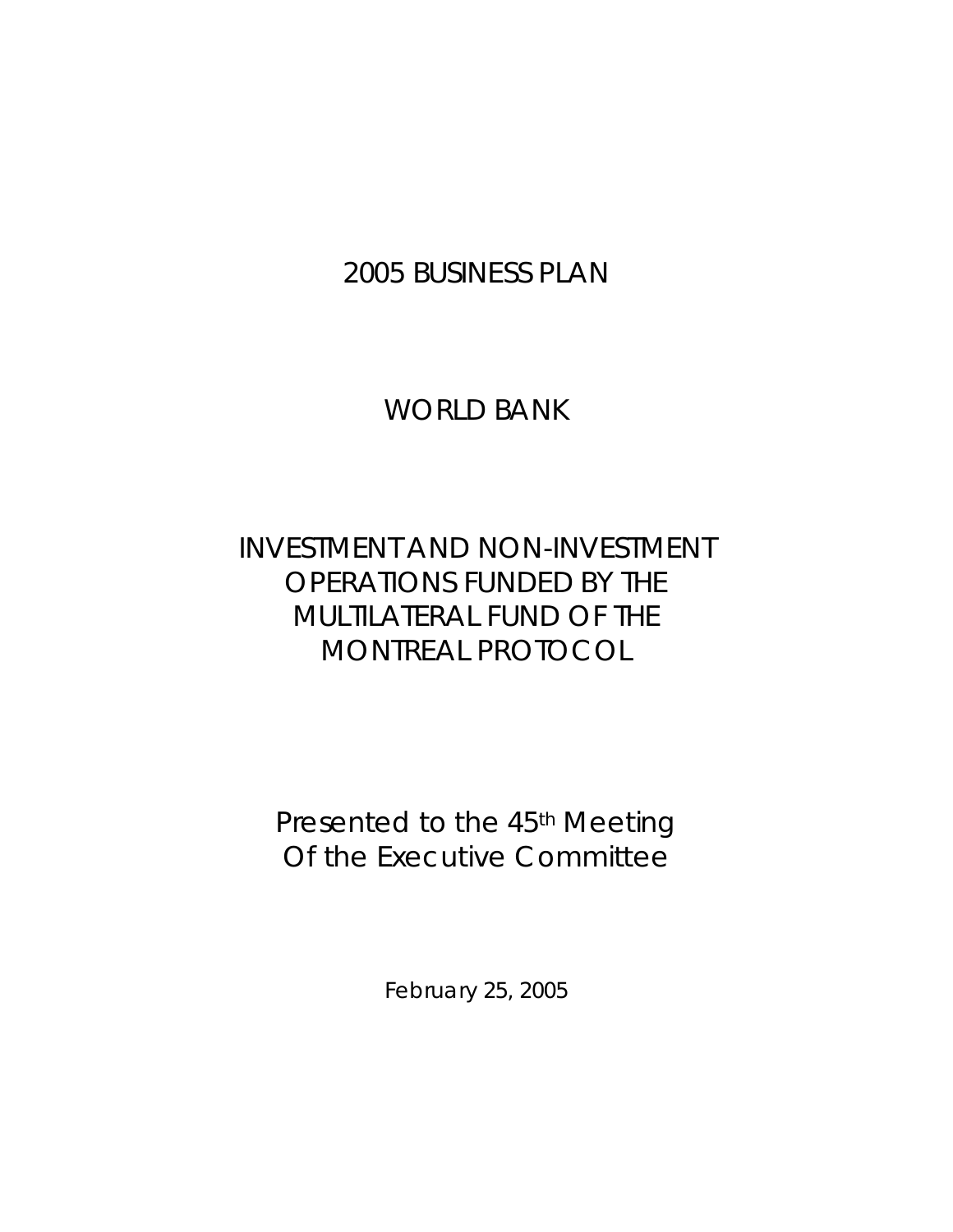## **TABLE OF CONTENTS**

| A.<br><b>B.</b><br>$\mathbf{C}$ .          |                                                              |  |
|--------------------------------------------|--------------------------------------------------------------|--|
|                                            |                                                              |  |
| $A_{\cdot}$<br><b>B.</b><br>$\mathbf{C}$ . | Measures to Expedite Implementation of Approved Projects and |  |
|                                            |                                                              |  |
| $A_{\cdot}$                                |                                                              |  |
|                                            |                                                              |  |
|                                            |                                                              |  |

### Annexes

| Annex I:     | Country-by-Country Review                                          |
|--------------|--------------------------------------------------------------------|
| Annex $II$ : | <b>Implementation and New Activities</b>                           |
| Annex III:   | Database of New and On-going Activities (Actual ODP)               |
| Annex IV:    | Database of New and On-going Activities (ODP based on overall cost |
|              | effectiveness)                                                     |
| Annex V:     | Value and Year of ODP Phase-out                                    |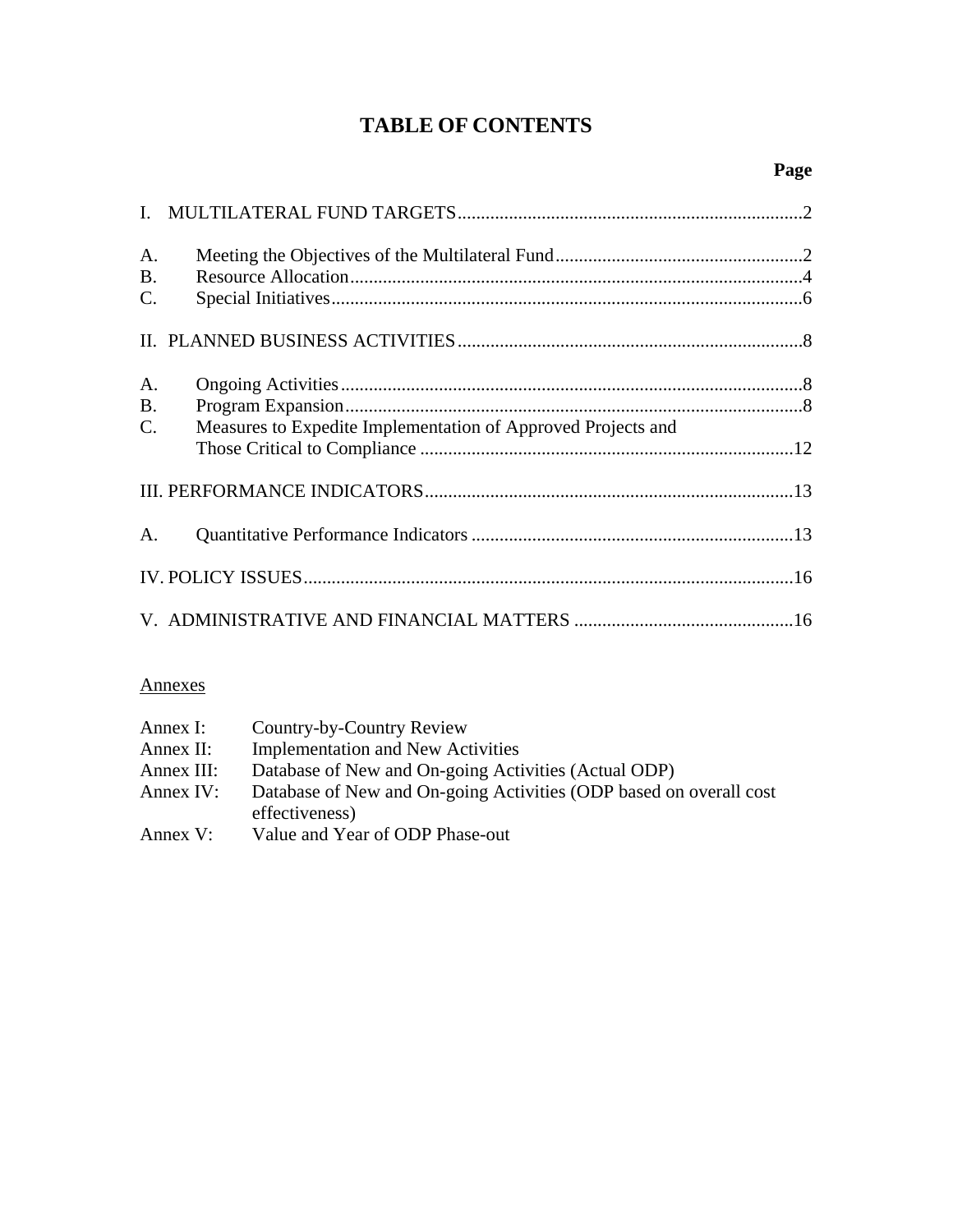#### **I. MULTILATERAL FUND TARGETS**

#### **A. Meeting the Objectives of the Multilateral Fund**

1. The proposed 2005 Business Plan for the World Bank is prepared on the basis of the 2005-2010 Phase-out Plan for the Multilateral Fund, prepared by the Multilateral Fund Secretariat. Results of the model three-year phase-out plan, which includes all approved activities through December 2004, are summarized in Table I-1:

| <b>Phaseout in ODP tons</b>   | 2005    | 2006    | 2007                     | <b>Total</b> |
|-------------------------------|---------|---------|--------------------------|--------------|
| CFC in non-LVC countries      | 1,972.1 | 930.4   | 930.4                    | 3,832.9      |
| CFC in LVC countries          | 585.6   | 312.4   | 312.4                    | 1,210.4      |
| CFC in production sector      |         |         | -                        |              |
| Methyl Bromide consumption    | 41.9    | 2.6     | $\overline{\phantom{a}}$ | 44.5         |
| Methyl Bromide production     | 155.3   |         | $\overline{\phantom{a}}$ | 155.3        |
| <b>CTC</b>                    | 550.6   | 51.6    | 51.6                     | 653.8        |
| <b>TCA</b>                    | 83.3    | 63.4    | 55.5                     | 202.2        |
| <b>Total ODS to be funded</b> | 3,388.8 | 1,360.4 | 1,350.0                  | 6,099.2      |

*Table I-1: Amount of ODS (in ODP tonnes) to be funded to meet phase-out targets up to 2007 (Multilateral Fund Secretariat, 2005)* 

*Note: Estimated two-year delay in implementation* 

2. In response to the three-year model phase-out plan, the proposed 2005 Business Plan of the World Bank includes new investment and non-investment activities that will assist Article 5 countries in reducing their consumption and production of CFCs, halons, CTC, TCA and methyl bromide. The expected impact of proposed new investment activities for 2005 is summarized in Table I-2. Information for each individual project is presented in Annex II through IV.

3. In accordance with Decision 38/66, Table I-2 also includes information on new activities for 2006 and 2007. It is important to note that activities planned for 2006 and 2007 are presently included on a tentative basis only, and that they may be revised during the course of implementation of the final 2005-2007 Business Plan.

| Table I-2: Expected impact of new investment activities included in proposed |
|------------------------------------------------------------------------------|
| 2005-2007 Business Plan (ODP tonnes)                                         |

| <b>ODP</b> to be phased out | 2005 | 2006 | 2007 | Total |
|-----------------------------|------|------|------|-------|
| CFC consumption in non-LCV  |      |      |      |       |
| countries                   | .041 | 40   |      | 1,206 |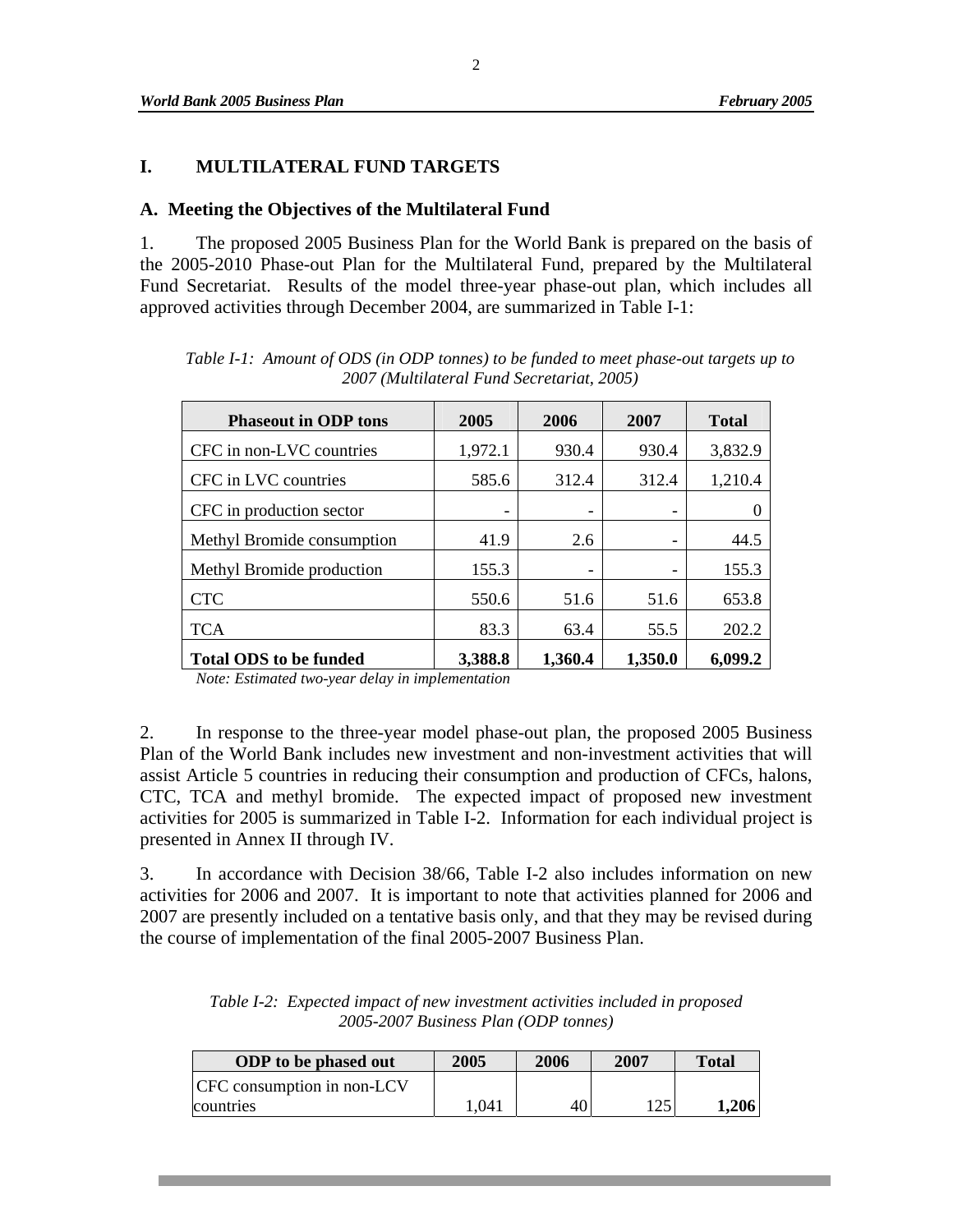| <b>ODP</b> to be phased out | 2005  | 2006  | 2007 | <b>Total</b> |
|-----------------------------|-------|-------|------|--------------|
| CFC consumption in LCV      |       |       |      |              |
| countries                   |       |       |      |              |
| CFC production              |       |       |      |              |
| MB consumption              | 77    | 29    | 12   | 118          |
| CTC consumption             | 1,000 | 4,500 |      | 5,500        |
| CTC production              |       |       |      |              |
| TCA consumption             |       |       |      |              |
| TCA production              |       |       |      |              |
| Halon consumption           | 19    |       |      | 19           |
| Halon production            |       |       |      |              |
| <b>Total</b>                | 2,138 | 4,569 | 137  | 6,844        |

*Note: Figures include individual investment activities as well as multi-year investment plans* 

4. Other than the ODP to be phased out from new investment activities proposed for the 2005-2007 period, additional phase-out will be achieved through the implementation of previously approved investment projects, sector plans and national plans. This additional phase-out is summarized in Table I-3.

*Table I-3: Impact of investment activities implemented by the World Bank approved prior to 45th Executive Committee meeting (ODP tonnes)* 

| <b>ODP</b> to be phased out | 2005   | 2006   | 2007   | <b>Total</b> |
|-----------------------------|--------|--------|--------|--------------|
| CFC consumption in non-LCV  |        |        |        |              |
| countries                   | 8,917  | 7,721  | 2,289  | 18,927       |
| CFC consumption in LCV      |        |        |        |              |
| countries                   | 96     | 81     | 52     | 230          |
| CFC production              | 11,292 | 9,202  | 13,927 | 34,421       |
| MB consumption              | 104    |        |        | 104          |
| CTC consumption             | 15,598 | 579    | 439    | 16,616       |
| CTC production              | 25,998 | 7,221  | 9,759  | 42,978       |
| TCA consumption             | 68     |        |        | 68           |
| TCA production              | 34     |        |        | 34           |
| Halon consumption           | 7,269  | 500    | 416    | 8,185        |
| Halon production            | 5,970  | 1,000  |        | 6,970        |
| <b>Total</b>                | 75,346 | 26,304 | 26,882 | 128,533      |

*Note: Figures include individual investment activities as well as multi-year investment plans*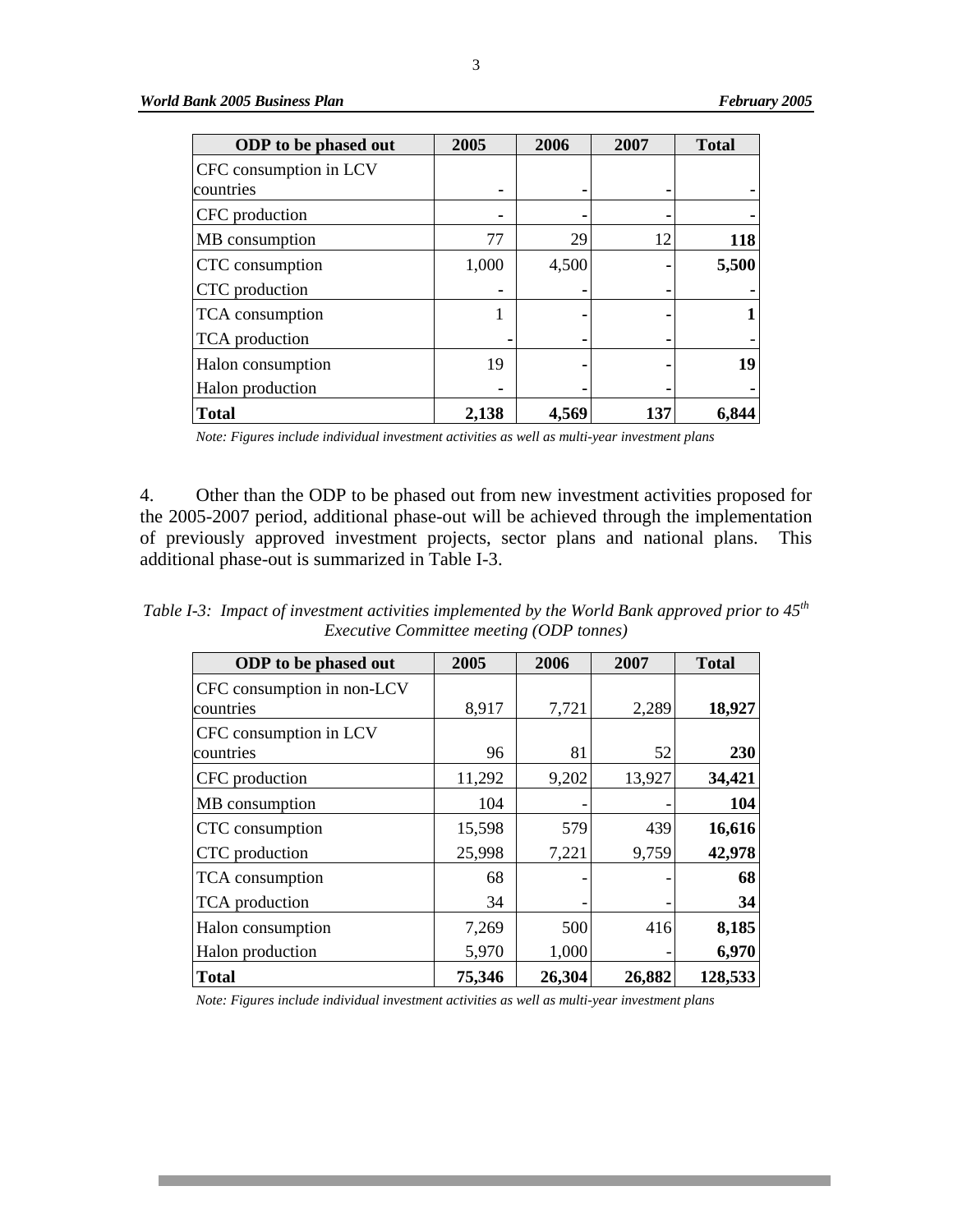#### **Strategic approach to ODS phase-out in the proposed 2005 Business Plan**

5. Funding of Closure Projects in the Production Sector: The proposed 2005 Business Plan allocates US\$48.2 million (roughly 47% of the total investment deliverables for the year) to support annual work programs of the Argentina, China, India and Venezuela CFC production closure projects, the China Halon and TCA production projects, and the China and India CTC production closure activities. The total impact of the combined production closure projects in 2005 is approximately 43,294 ODP tonnes, equivalent to 61% of the impact expected from activities implemented in 2005.

6. Sector Strategies and Terminal Phase-Out Plans:In response to the direction provided by the Executive Committee with regards to strategic planning under the Multilateral Fund, the 2005 Business Plan includes: a) one new national CFC phase-out plan for Viet Nam and a Terminal Phaseout Management Plan (TPMP) for Tunisia; b) one pharmaceutical aerosol sector plan for China; c) two methyl bromide phase-out plans for Chile and Viet Nam; and d) the second phase of a process agent sector plan in China.

#### **B. Resource Allocation**

7. The proposed 2005 Business Plan includes deliverables of 28 investment activities in 17 countries, including Argentina, Bahamas, Chile, China, Colombia, Ecuador, India, Indonesia, Jordan, Malaysia, Mexico, The Philippines, Thailand, Tunisia, Turkey, Venezuela and Viet Nam. The total amount of funds requested for *investment activities* in the proposed 2005 Business Plan is US\$102,285 million.

8. **The total amount of deliverables in the proposed 2005 World Bank Business Plan is US\$103.9 million** (including agency support costs). The breakdown of these deliverables is summarized in Table I-4:

| Type of activity included in proposed 2005-2007<br><b>Business Plan</b>                                 | Number of<br>activities | <b>Amount of funds</b><br>requested* |
|---------------------------------------------------------------------------------------------------------|-------------------------|--------------------------------------|
| Annual/Biennial Work Programs for sector/ national<br>plans previously approved by Executive Committee  | 16                      | US\$60.3 million                     |
| New multi-year projects in Chile, China and Viet<br>Nam                                                 | 4                       | US\$12.7 million                     |
| New individual investment projects in Argentina,<br>China, Ecuador, India, Jordan and Tunisia           | 8                       | US\$29.3 million                     |
| Institutional Strengthening program renewals in<br>Chile, Jordan, The Philippines, Thailand and Tunisia | 5                       | US\$1.1 million                      |
| Technical Assistance projects in Colombia and<br>Global project                                         | $\mathcal{D}$           | US\$269,000                          |
| Preparation funds for investment<br>projects<br>1n<br>Argentina, China, Ecuador, India and Jordan       | 6                       | US\$302,000                          |

*Table I-4: Summary of all activities included in proposed 2005-2007 Business Plan* 

*(\*) Figures include agency support costs*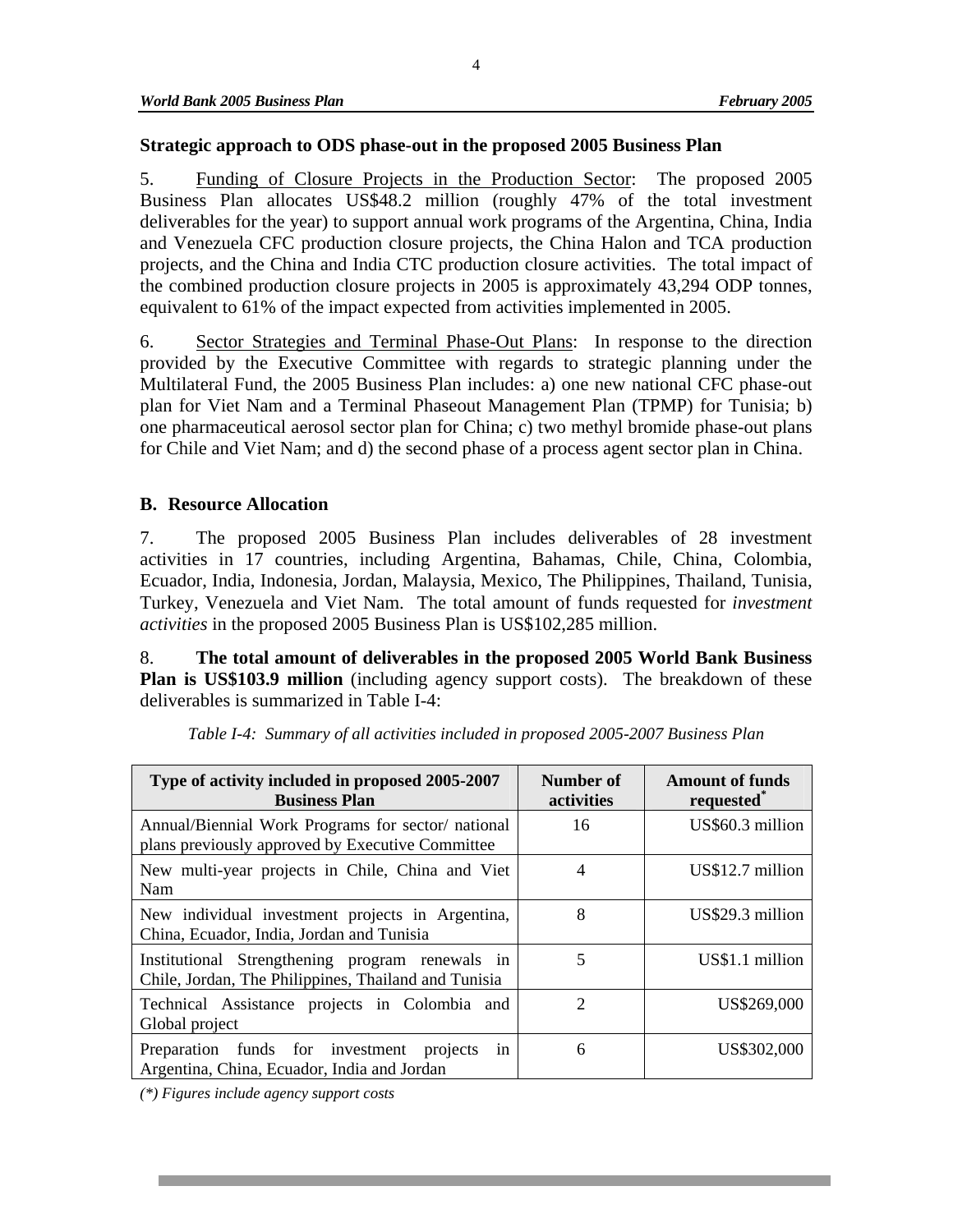9. The funding distribution for investment activities included in the proposed 2005 Business Plan is summarized in Table I-5, while a summary of resource allocations for the triennium is presented in Table I-6:

*Table I-5: Summary of proposed funding distribution for investment activities in proposed 2005 World Bank Business Plan*

| <b>Sector</b>                           | <b>Total amount</b><br>of funds<br>requested in<br>2005<br>(US\$ 000s) | <b>Percent of</b><br>total<br>(%) | <b>Estimated</b><br>impact in<br>2005<br>(ODP tonnes) | <b>Percent of</b><br>total<br>(%) |
|-----------------------------------------|------------------------------------------------------------------------|-----------------------------------|-------------------------------------------------------|-----------------------------------|
| CFC consumption                         | 41,259                                                                 | 40.34                             | 5,208                                                 | 7.34                              |
| $\bullet$ Foam                          | 4,732                                                                  | 4.63                              | 2,130                                                 | 3.00                              |
| • National CFC phase-out plans          | 9,272                                                                  | 9.06                              | 2,061                                                 | 2.90                              |
| $\bullet$ Refrigeration (including MAC) | 14,355                                                                 | 14.03                             | 276                                                   | 0.39                              |
| $\bullet$ MDI                           | 2,150                                                                  | 2.10                              | 50                                                    | 0.07                              |
| $\bullet$ Aerosols                      | 10,750                                                                 | 10.51                             | 691                                                   | 0.97                              |
| CFC production                          | 29,552                                                                 | 28.89                             | 11,292                                                | 15.91                             |
| CTC consumption                         | 10,750                                                                 | 10.51                             | 16,598                                                | 23.39                             |
| CTC production                          | 6,341                                                                  | 6.20                              | 25,998                                                | 36.64                             |
| TCA consumption                         | 42                                                                     | 0.04                              | 61                                                    | 0.09                              |
| TCA consumption                         | 42                                                                     | 0.00                              | 34                                                    | 0.05                              |
| Halon consumption                       | 0.00                                                                   | 0.00                              | 5,689                                                 | 8.02                              |
| Halon production                        | 12,255                                                                 | 11.98                             | 5,970                                                 | 8.41                              |
| Methyl bromide consumption              | 2,086                                                                  | 2.04                              | 114                                                   | 0.16                              |
| <b>Total</b>                            | 102,285                                                                | 100                               | 70,964                                                | 100                               |

*Note 1: Figures include agency support costs* 

*Note 2: Figures do not include impact of individual investment projects approved prior to 2005 that are expected to be completed in 2005* 

*Table I-6: World Bank's proposed resource allocation plan for 2005-2007 (in US\$000s)* 

|                                    | <b>Value</b><br>$(\$000)$ in<br>2005 | ODP in<br>2005 | <b>Value</b><br>$(\$000)$ in<br>2006 | ODP in<br>2006 | <b>Value</b><br>$(\$000)$ in<br>2007 | <b>ODP</b> in<br>2007 |
|------------------------------------|--------------------------------------|----------------|--------------------------------------|----------------|--------------------------------------|-----------------------|
| <b>Planned New Activities</b>      | 42,007                               | 2,138          | 33,063                               | 4,569          | 570                                  | 137                   |
| <b>Approved Multiple Year</b>      | 60,278                               | 68,826         | 60,649                               | 26,114         | 48,119                               | 26,215                |
| <b>Institutional Strengthening</b> | 1,091                                | 84             | 611                                  | 36             | 201                                  | 15                    |
| <b>Technical Assistance</b>        | 269                                  | 6              |                                      | ۰              | $\blacksquare$                       |                       |
| <b>Project Preparation</b>         | 302                                  |                |                                      |                | ۰                                    |                       |
| <b>Total</b>                       | 103,947                              | 71,054         | 94,323                               | 30,720         | 48,890                               | 26,367                |

*Note: Figures include agency support costs*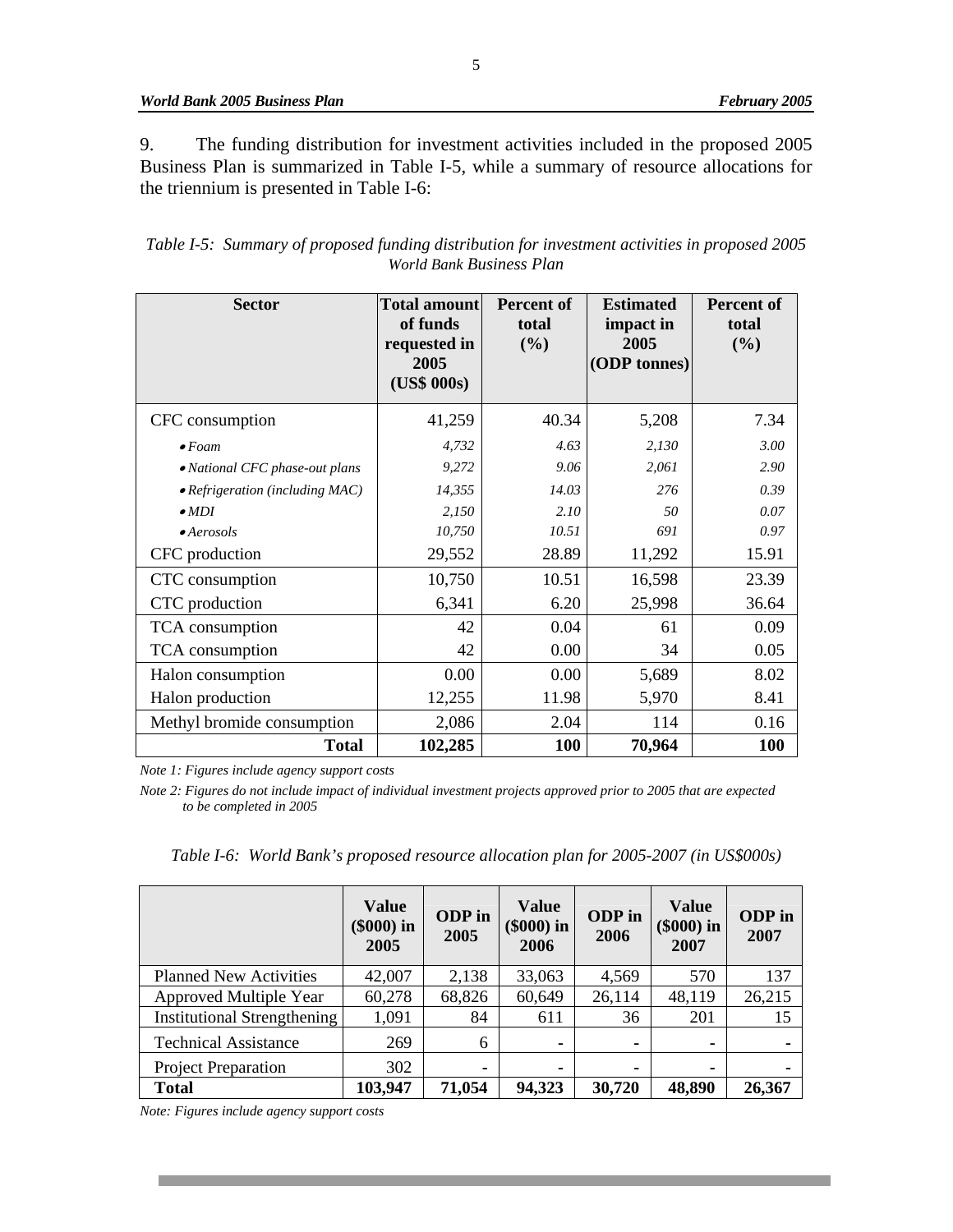10. **The proposed 2005 Business Plan will capture an estimated 71,054 ODP tonnes at a cost effectiveness of US\$1.35/kg ODP.** 

#### **C. Special Initiatives**

11. National CFC Phase-out Plans:The proposed 2005 Business Plan includes one new national CFC phase-out plan for Viet Nam and one TPMP for Tunisia. Activities encompassed by these plans will enable the two countries to meet their CFC reduction requirements by 2010.

12. Sector Plans:Consistent with its strategy of supporting integral sectoral approaches for ODS elimination, the Bank is submitting four new phaseout plans in the following sectors:

- Pharmaceutical Aerosols A non-MDI pharmaceutical aerosol plan will address CFC-11 and CFC-12 consumption by the sector.
- Process Agents The second phase of a plan to eliminate the use of ODS as process agents in China. This plan will cover process agent applications that have been approved by the Parties (*i.e.* list of 31 process agent applications).
- Methyl bromide Proposed activities will assist the Governments of Ecuador, Chile and Viet Nam to completely eliminate their consumption of Methyl bromide.

13. Chiller Demonstration Projects: The MOP Decision XVI/13 addressed the needs of Article 5 countries to develop plans to manage and replace their CFC-based chillers, and requested the Executive Committee to consider, among others: a) funding of additional demonstration projects to help to demonstrate the value of replacement of CFC-based chillers, pursuant to relevant decisions of the Executive Committee; and b) funding actions to increase awareness of users in countries operating under paragraph 1 of Art 5, of the impeding phase-out and options that maybe available for dealing with their chillers and to assist Governments and decision makers.

14. Along the lines of MOP Decision XVI/13, the Bank is including in its proposed Business Plan three chiller demonstration projects in China, India and Jordan. These countries have been strategically selected for this type demonstration projects because they provide a comprehensive set of experiences that can later be replicated around the world. India, China and Jordan will provide a complete set of examples of chiller types, modes of use, maintenance conditions and quality of equipment that will be a useful reference for developing chiller replacement projects in other countries around the world.

15. Various types of financing modalities will be explored, to create different scenarios that can be later replicated in other countries. The experience in these four countries, as well as that which has been gathered through implementation of Bank projects in Mexico, Thailand and Turkey, will be valuable to assess the need, the capacity and the resources of Article 5 countries to replace their CFC-based chillers.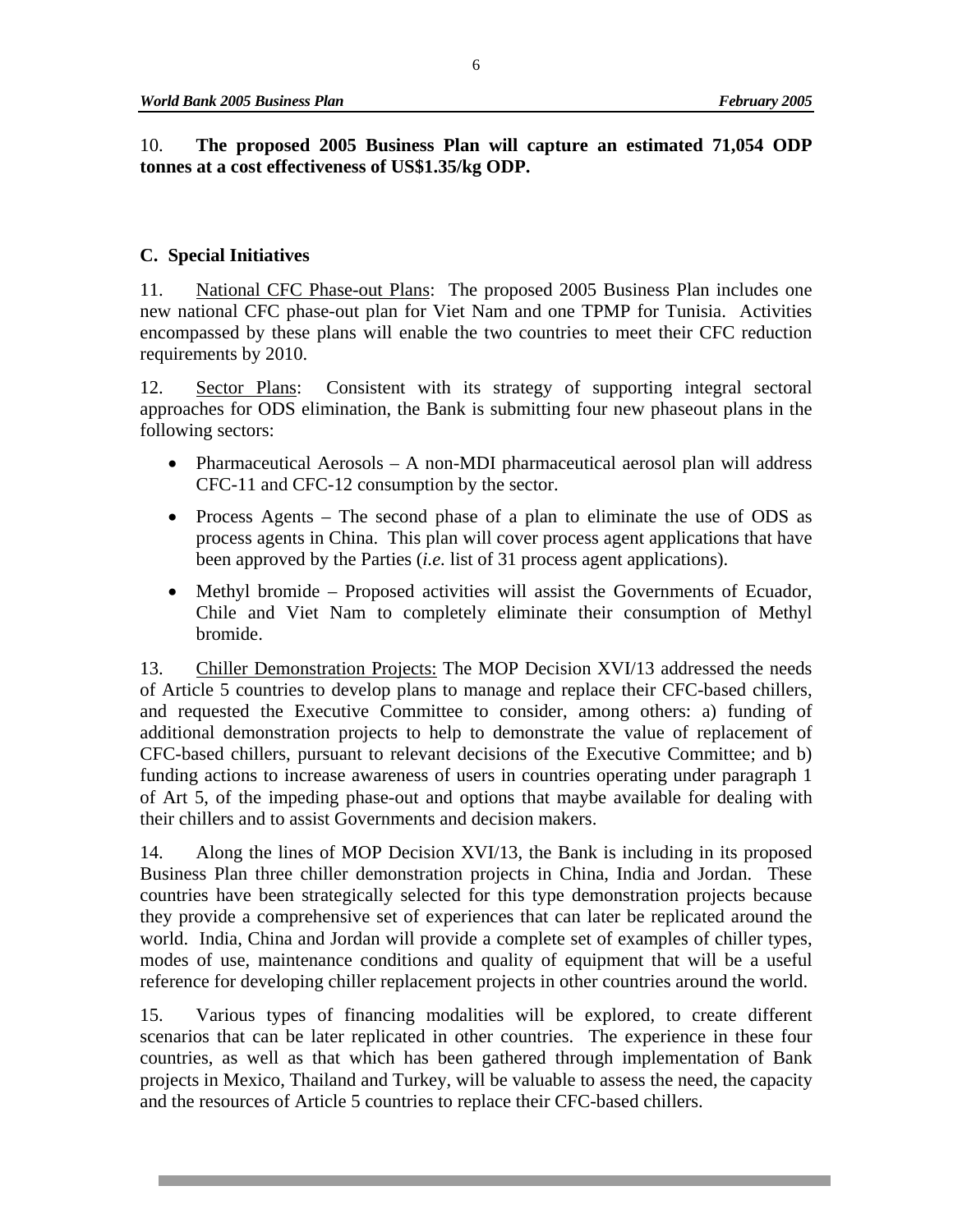16. Global Chiller Replacement Program: In 2005, the Bank is proposing to conduct a study that will assess the feasibility of establishing a global chiller replacement program. The study will aim at engaging private sector, financial institutions and financial mechanisms, in a global initiative for chiller replacement. The Bank will oversee the development of a document that will be submitted to the consideration of the Executive Committee. This study, as well as results from specific experiences in Mexico, Thailand, Turkey, China, India and Jordan, will provide a concrete basis upon which the viability and the framework of a global program can be determined.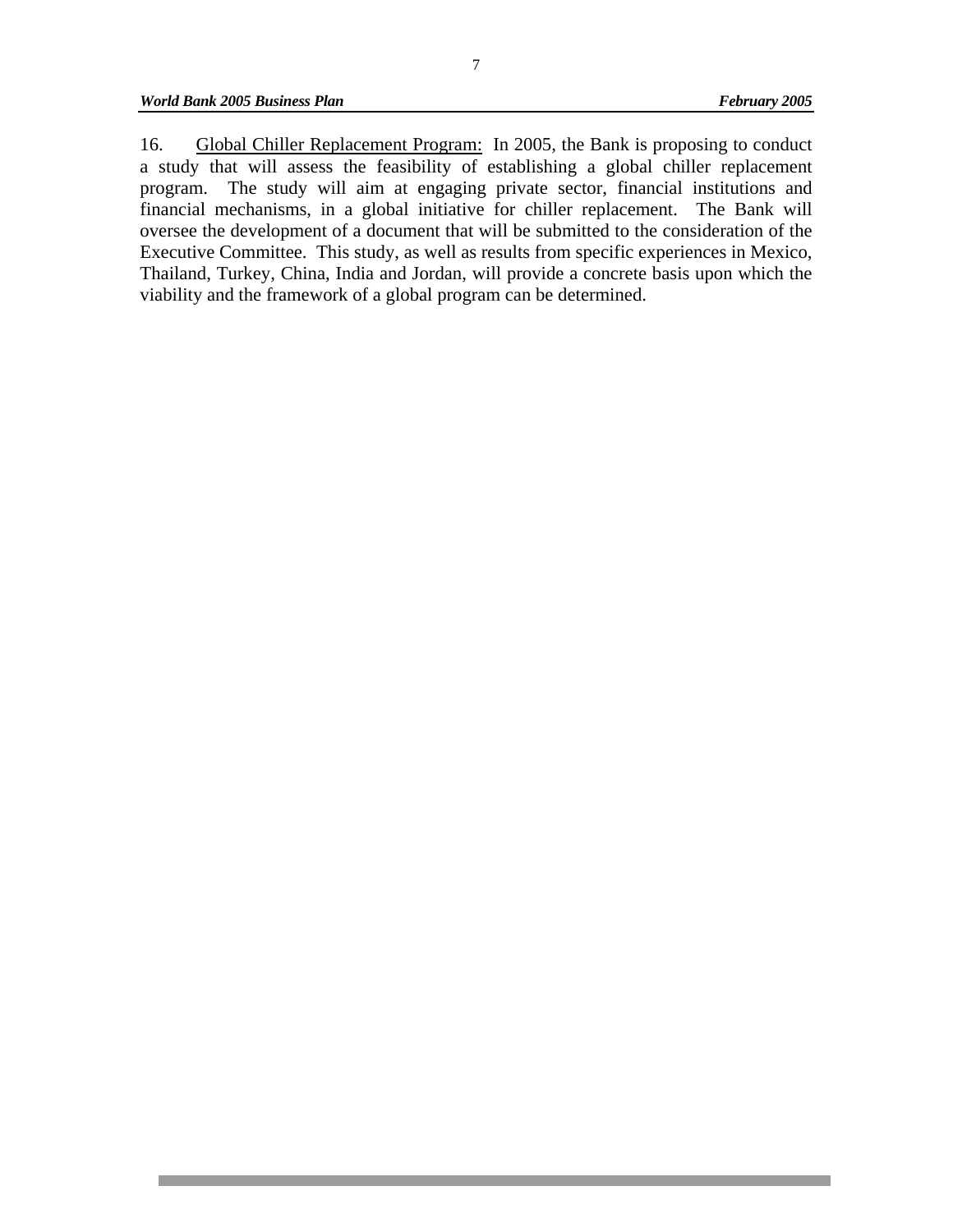#### II. PLANNED BUSINESS ACTIVITIES

#### **A. Ongoing Activities**

17. Investment projects:By the beginning of 2005, the World Bank's Montreal Protocol portfolio consists of 98 ongoing individual investment projects and 18 multiyear projects. The total expected ODP impact of these activities is 7,414 ODP tonnes for the individual projects and 235,850 tons for the multi-year projects.

18. Non-Investment Projects and Activities:By the beginning of 2005, the Bank's portfolio included 18 ongoing non-investment activities, such as demonstration projects, institutional strengthening, technical assistance and training.

19. Annex I presents a country-by-country analysis of the progress and status of ongoing Montreal Protocol operations, provided by members of the various countries' task teams.

#### **B. Program Expansion**

20. The following sections provide brief descriptions of new activities that have been included in the Bank's proposed 2005 Business Plan. Annex II summarizes ODP impact from new and from approved activities implemented during the period 2005 to 2007 and beyond. A list of all activities to be implemented during 2005-2007 and of their levels of funding is included in Annex III and IV.

#### **New submissions**

21. *Argentina –* The National CFC Phaseout Plan that is currently being implemented by UNIDO does not include a program for the phaseout of CFCs used in the manufacture of MDIs. An expected consumption of approximately 50 ODP tonnes of CFCs is currently being used for this purpose, and the Government requested the Bank's assistance in the development and implementation of an MDI phaseout project. Project Preparation funds are being requested from the Executive Committee for the development of this project, which is expected to be presented to the Executive Committee by the end of 2005.

22. The Government of Argentina has also requested the Bank to implement the chiller replacement component of the CFC National Phaseout Plan. The Bank will receive US\$500,000 from UNIDO for implementation of this specific program. Funds for the chiller replacement component of the NCFCP were allocated in the total budget at the time of its approval.

23. *Chile –* On behalf of the Government of Chile, the World Bank will submit a proposal to the Executive Committee, which outlines the country's strategy and action plan to return to compliance in the Methyl Bromide sector, and to achieve an early phase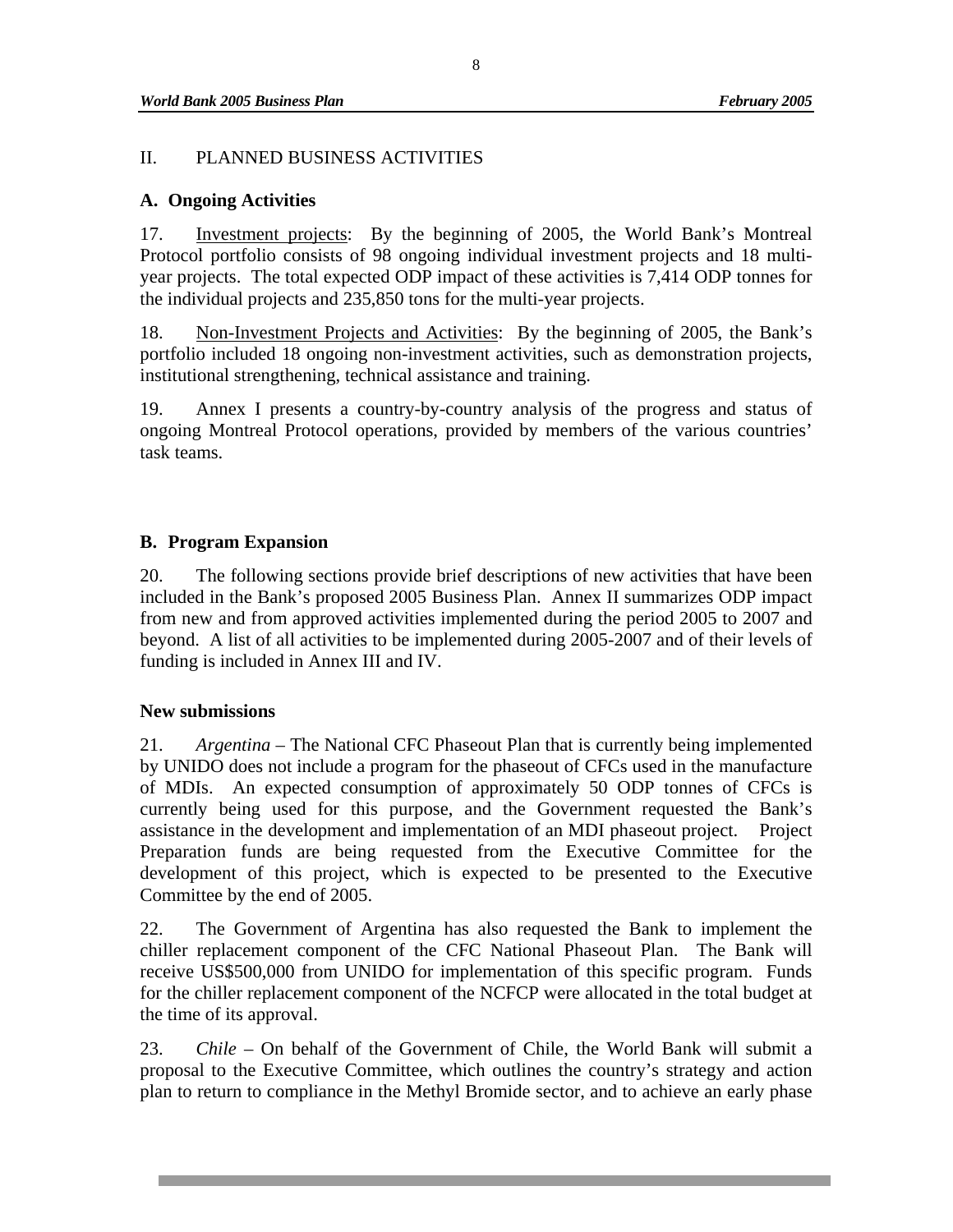out. The strategy combines efforts dealing with information, technology transfer, regulations and investments and will contribute to the phase-out of the remaining 125 ODP tonnes of Methyl Bromide consumption. The phaseout plan will complement the approved investment project that is currently being implemented by UNDP.

24. *China –* The proposed 2005 Business Plan includes three new submissions on behalf of the Government of China. The first project consists of the Phase II of a plan to eliminate the use of ODS as process agents in China. This plan will cover process agent applications that have been approved by the Parties. The overall estimated impact of the plan is 5,500 ODP tonnes. Project preparation funds for the development of this plan were approved in 2004.

25. The Bank has also been requested to submit a project that will phase out the use of CFCs by the non-MDI part of the pharmaceutical aerosol sector. This specific sector plan will address an estimated consumption of CFC-11 and CFC-12 of 691 ODP tonnes. Project preparation funds were approved in 2004, and the project will be presented in the course of 2005.

26. A final submission on behalf of the Government of China involves a demonstration project to develop a chiller replacement program. Building up on positive experiences of chiller projects in other countries, the Bank will assist the country to explore the feasibility of developing a chiller replacement program. Project Preparation funds are being requested from the Executive Committee for the development of this project, which will be presented to the Committee by the end of 2005.

27. *Colombia –* Colombia has been identified as one of the countries that may need additional assistance to achieve its 2005 CTC consumption reduction target. A CTC and TCA consumption survey was completed in 2004, which identified remaining consumers and market conditions. By the end of the year, the Government imposed quotas on imports of CTC and started public awareness campaigns to inform users about alternatives for CTC and TCA. However, there is one chlor-alkali company in the country that still consumes CTC as a process agent and that is eligible to receive funding form the Multilateral Fund. A technical assistance project is being prepared by the Bank, which will provide assistance to the company throughout its conversion.

28. *Ecuador –* The Government of Ecuador has requested the Bank to include a methyl bromide elimination activity in its 2005 Business Plan. The project aims at eliminating all remaining consumption of methyl bromide in the country, with an estimated impact of 32 ODP tons.

29. A second submission for Ecuador in the 2005 Business Plan involves a project that aims at eliminating approximately 1 ODP tonne of TCA consumption. Ecuador has been identified as one of the countries that might need assistance to achieve their 2005 TCA phaseout target. The Government has put in place regulation to control the use of the chemical and will therefore remain in compliance with the Protocol. At the same time, the Government is currently in the process of developing a project to assist remaining users of TCA to convert to non-ODS substances. Project preparation funds for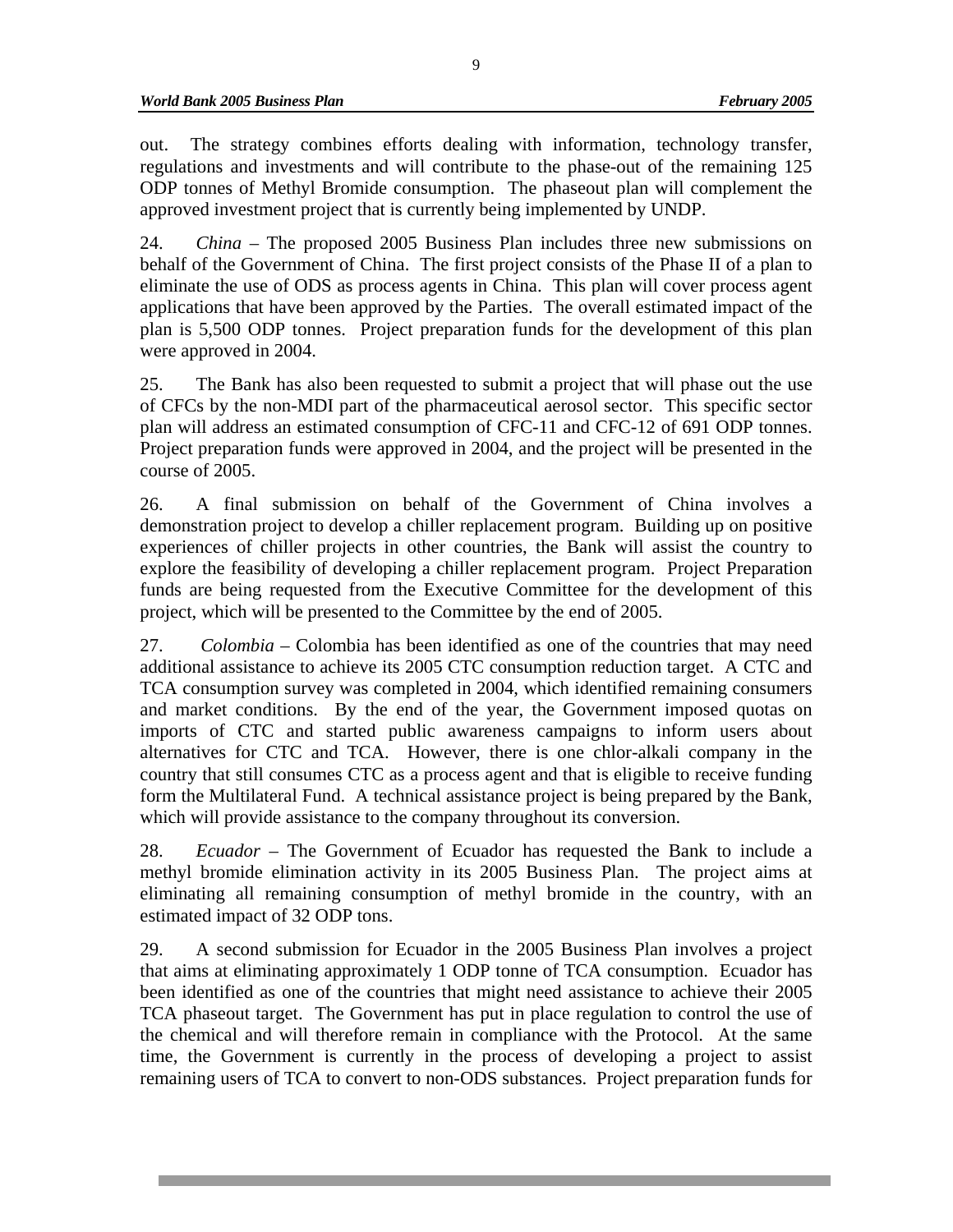the development of this project are being requested from the Executive Committee. The project is expected to be submitted in the course of 2005.

30. *India –* The Government of India has conducted a survey of its installed chiller capacity in and has requested the Bank to carry out a chiller replacement demonstration project. Various funding mechanisms have been proposed by the country and will be explored throughout the demonstration project. Project Preparation funds are being requested from the Executive Committee for the development of this project.

31. *Jordan -* The Government of Jordan has requested the Bank to submit a request for funds to carry out a demonstration project for the development of a chiller replacement project. The country has already conducted a survey of its installed chiller capacity and wants to take advantage of the Bank's expertise in other countries for the development of its chiller replacement plan.

32. *Mexico –* After having completed a very successful initial phase of their chiller replacement program, the Government of Mexico has requested the Bank to implement a consecutive phase of this program. The project will be carried out as a component of the CFC National Phaseout Plan (NPP) that is being implemented by UNIDO. The Bank will receive US\$500,000 from UNIDO for implementation of the program. These funds were allocated in the NPP at the time of its approval. A working plan prepared and endorsed by the Mexican Government has been submitted by the Bank to UNIDO.

33. *Tunisia –* At the 42 Executive Committee meeting, the Government of Tunisia received funds for the preparation of a Country Program Update (CPU). The preparation of the CPU is ongoing and the final report will be presented to the Committee in 2005. Responding to the recommendations of the Executive Committee and on based on the results of the CPU a Terminal Phaseout Management Plan (TPMP) will be prepared. The TPMP will be submitted for approval of the Executive Committee in the course of 2005.

34. *Viet Nam – At the 44<sup>th</sup>* Meeting of the Executive Committee, the Government of Vietnam submitted its National CFC and Halon Phase-out Plan with a funding request of US\$2,464,887 from the Multilateral Fund to cover part of the phase-out costs to Vietnam. Having considered the proposal from the Government of Vietnam, the Executive Committee decided to approve the national CFC and halon phase-out plan in principle, at a funding level of US\$ 1,260,000 plus agency support costs to the World Bank. A series of conditions for approval were included, which involved, among others, commitments of full phaseout, and the submittal of a revised document. The National CFC and Halon Phase-out Plan will phase out the remaining consumption of 243.20 ODP tons of Annex A, Group I chemicals and 76 ODP tons of Annex A, Group II chemicals over the period  $2005 - 2010$ . The revised proposal is being submitted to the 45<sup>th</sup> Executive Committee meeting.

35. The Bank is submitting a second activity on behalf of the Government of Viet Nam, for the complete phaseout of Methyl Bromide consumption in the country. The plan will address a level of consumption of the remaining 60 ODP tonnes. The Government received project preparation funds for the development of this plan in 2004.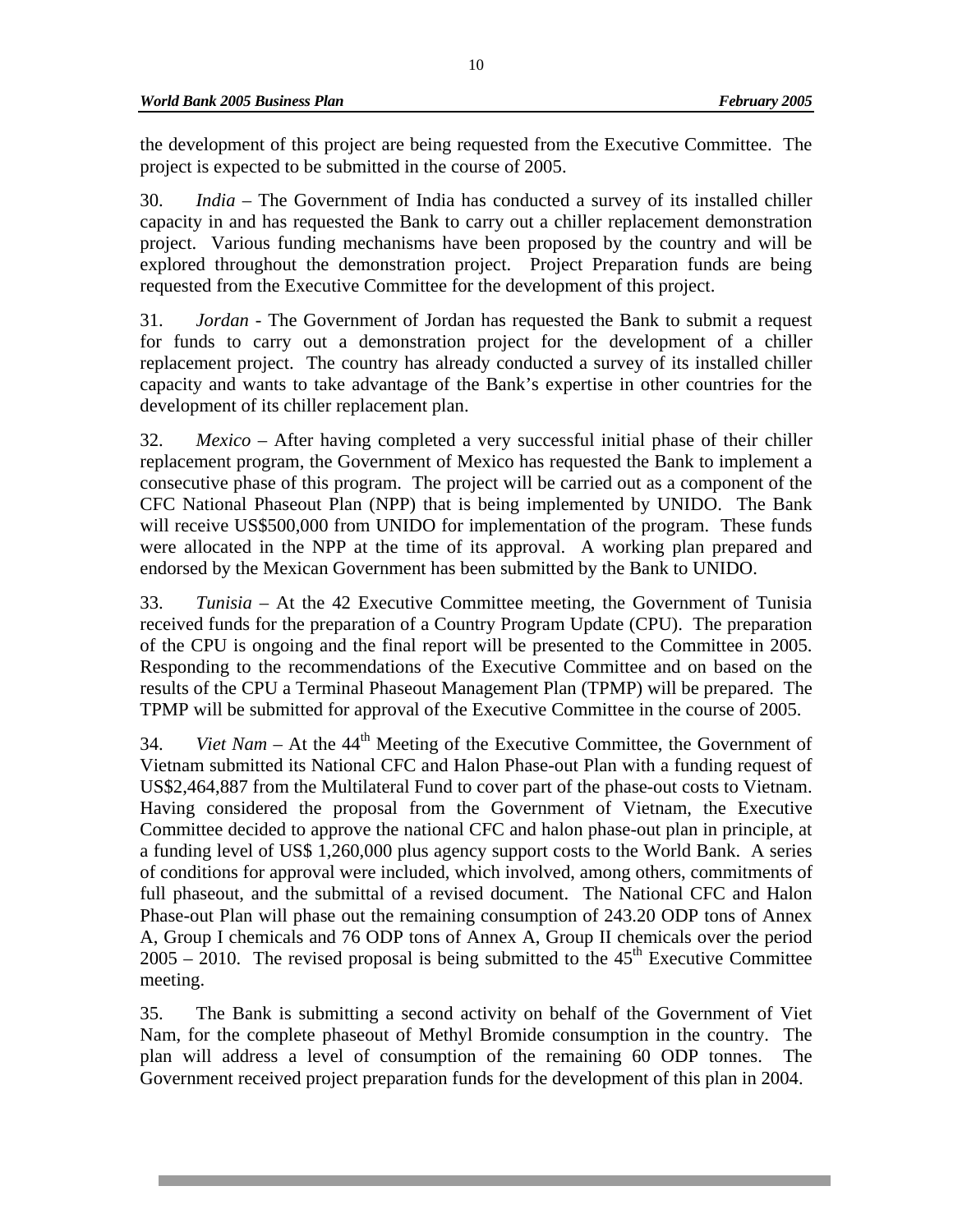#### **Submissions of annual or biennial work plans for approved multi-year projects**

36. As per previously approved agreements, 16 annual or biennial work plans will be submitted for the consideration of the Executive Committee in 2005. Table II-1 provides the breakdown of these work plans:

*Table II-1: Annual or biennial work programs of previously approved multi-year plans that will be submitted to the EXCOM in 2005* 

| Approved multi-year agreement                                             | Country                                                  |
|---------------------------------------------------------------------------|----------------------------------------------------------|
| National CFC phase out plans                                              | Ecuador, Bahamas, Malaysia, the Philippines,<br>Thailand |
| CFC production closure                                                    | Argentina, China, India and Venezuela                    |
| Foam phaseout plan                                                        | China                                                    |
| MAC refrigeration sector plan and Commercial<br>Refrigeration sector plan | Indonesia and Turkey, respectively                       |
| CTC and Process Agents phaseout plans                                     | India and China, respectively                            |
| CTC production closure                                                    | China and India                                          |
| Halon consumption and phaseout                                            | China                                                    |

#### **Renewal of institutional strengthening**

37. Requests for renewal of institutional strengthening programs will be submitted for *Chile, the Philippines, Thailand, Jordan* and *Tunisia*.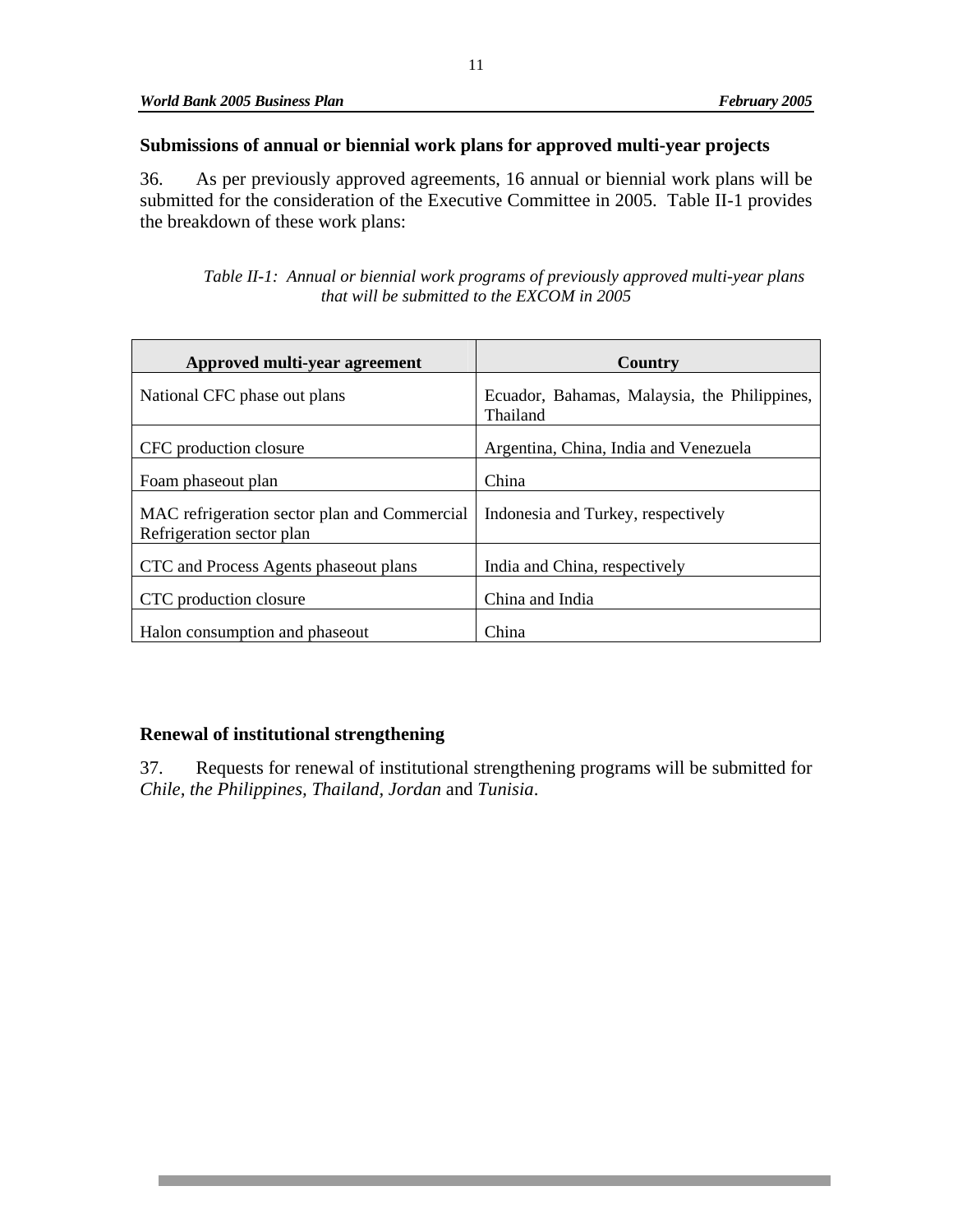#### **C. Measures to Expedite Implementation of Approved Projects and Those Critical to Compliance:**

38. As has been the case for the last decade, the World Bank will continue to work closely to assist its Article 5 client countries in sustaining their consumption and production freeze obligations, achieving the required 50% and 85% production and consumption reductions of Annex A chemicals in 2005 and 2007, respectively, and fulfilling all other obligations to the Montreal Protocol that are due within 2005 and 2007. The Bank will work closely with countries to ensure timely implementation of approved projects.

39. The Bank will conduct its Ninth Annual Financial Intermediaries workshop in March 2005. The focus of this year's workshop will be in line with that of the 2004 workshop, which addressed 2005-2008 compliance issues and the importance of working together to meeting the Montreal Protocol reduction targets. Other topics that will be covered in the 2005 workshop include a review of the implementation of national phaseout plans, focusing on verification issues, monitoring and reporting requirements.

40. At its  $44<sup>th</sup>$  meeting, the Executive Committee requested the World Bank, in cooperation with the other implementing agencies and the Secretariat, to organize a oneday seminar on verification audits for multi-year agreements and on data reporting. A draft agenda was circulated by the Bank at the inter-agency coordination meeting that was held at Montreal in February 2005. A final agenda, which will include suggestions from other agencies and the Secretariat, will be prepared by the Bank and the seminar will be conducted the day following the end of the  $45<sup>th</sup>$  Executive Committee meeting.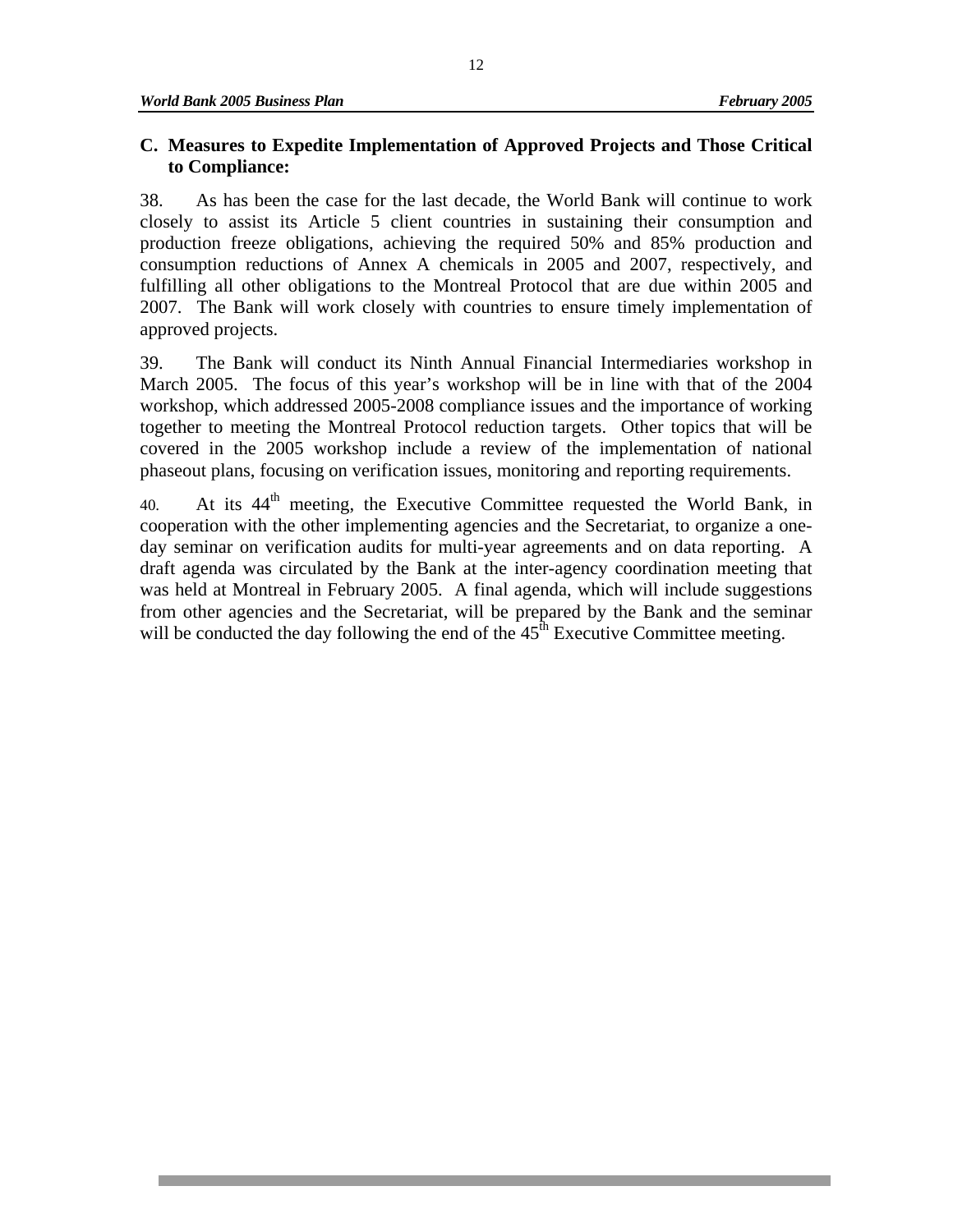#### III. PERFORMANCE INDICATORS

41. As per Decision 41/93, the following performance indicators are included in the World Bank's 2004 Business Plan:

#### **A. Quantitative Performance Indicators**

#### 42. **Approval Performance Indicators**

a) Number of annual programs of multi-year agreements approved vs. those planned (Weighting: 20)

|  |  |  |  |  |  | Table III-1: Number of annual programs of multi-year agreements planned for 2005 |
|--|--|--|--|--|--|----------------------------------------------------------------------------------|
|--|--|--|--|--|--|----------------------------------------------------------------------------------|

| <b>Item</b>                                                                                           | <b>Planned</b><br>for 2005 |
|-------------------------------------------------------------------------------------------------------|----------------------------|
| Annual Work Programs of previously approved multi-year agreements to be<br>presented to EXCOM in 2005 | 16                         |
| Approved multi-year agreements for which no Annual Work Program will be<br>submitted to EXCOM in 2005 |                            |
| New multi-year agreements that will be submitted for consideration of<br><b>EXCOM</b>                 |                            |

b) Number of individual projects/activities (investment projects, RMPs, halon banks, TAS) approved vs. those planned. (Weighting: 20)

|  |  | Table III-2: Number of individual projects/activities planned for 2005 |  |
|--|--|------------------------------------------------------------------------|--|
|--|--|------------------------------------------------------------------------|--|

| <b>Item</b>                                                       | <b>Planned</b><br>for 2005 |
|-------------------------------------------------------------------|----------------------------|
| New individual investment activities to be presented to EXCOM     |                            |
| New institutional strengthening renewals to be presented to EXCOM |                            |
| New technical assistance activities to be presented to EXCOM      |                            |

#### 43. **Implementation Performance Indicators**

a) Activities completed/ODS levels achieved for approved multi-year annual tranches vs. those planned. (Weighting: 20)

In the year 2005, the World Bank expects to complete every milestone of its 19 approved multi-year agreements, including ODP phased out and policy milestones.

b) ODP phased-out for individual projects vs. that planned per progress reports (Weighting: 5)

In the year 2005, the World Bank expects to phaseout a total 4,660 ODP tonnes through implementation and completion of ongoing individual projects.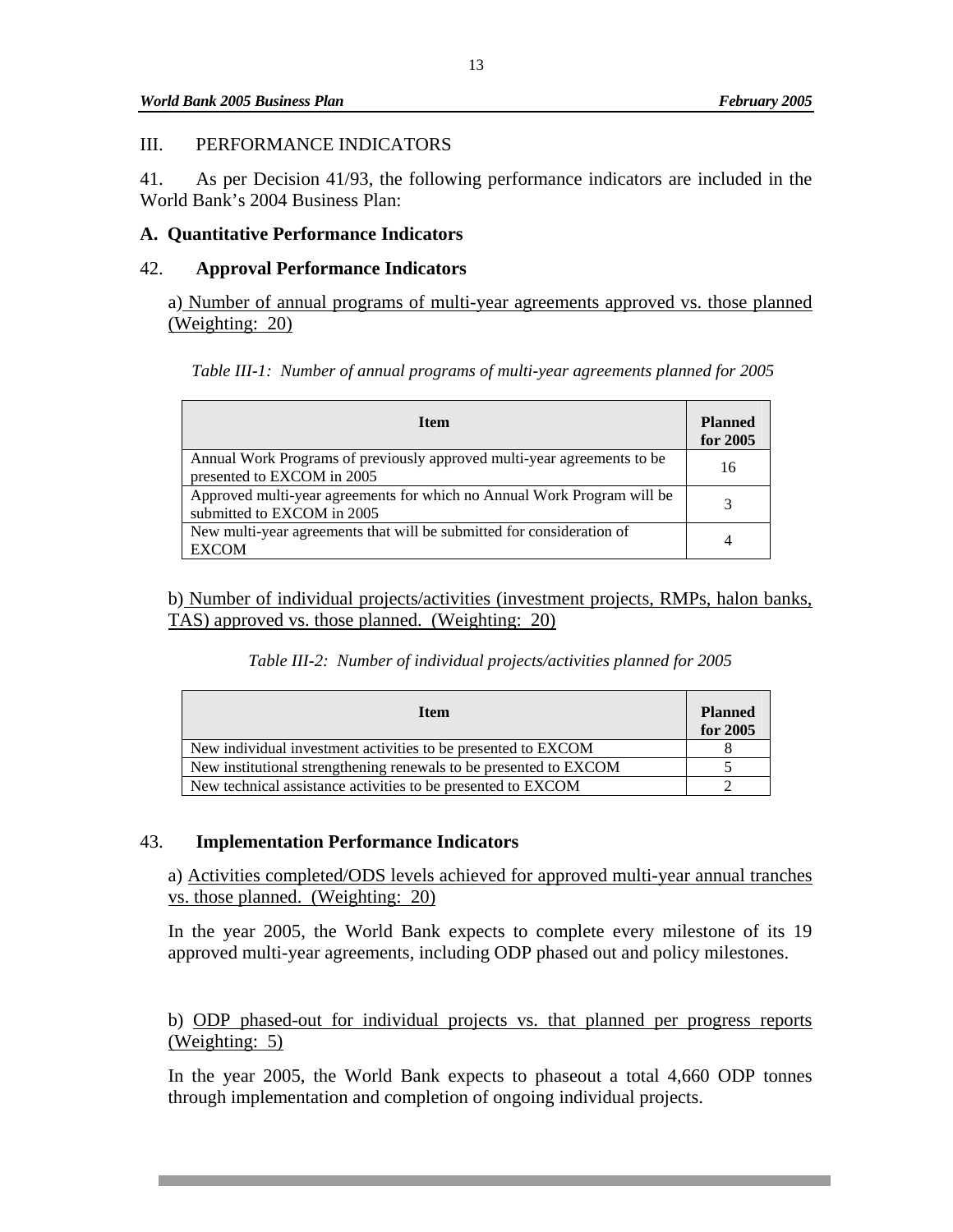c) Project completion (pursuant to Decision 28/2 for investment projects) and as defined for non-investment projects vs. those planned in progress reports (Weighting: 5)

In 2005, the World Bank expects to complete 55 individual projects, including investment and non-investment activities.

d) Percentage of policy/regulatory assistance completed vs. those planned (Weighting: 10)

Not applicable. No stand-alone policy activities were included in the World Bank's Business Plans of 2004 or 2005.

#### 44. **Administrative Performance Indicators**

a) Speed of financial completion vs. that required per progress report completion dates (Weighting: 10)

The Bank expects to achieve financial completion of its projects within an average 11 months from the required date.

#### b) Timely submission of project completion reports (Weighting: 5)

The Bank plans to submit project completion reports of all projects that are completed between July 1, 2004 and June 30, 2005, by the end of 2004.

c) Timely submission of progress reports and responses unless otherwise agreed (Weighting: 5)

The Bank plans to submit its 2004 Progress Report on May 1, 2004 or at least eight weeks before the subsequent meeting of the Executive Committee, whichever is the earlier.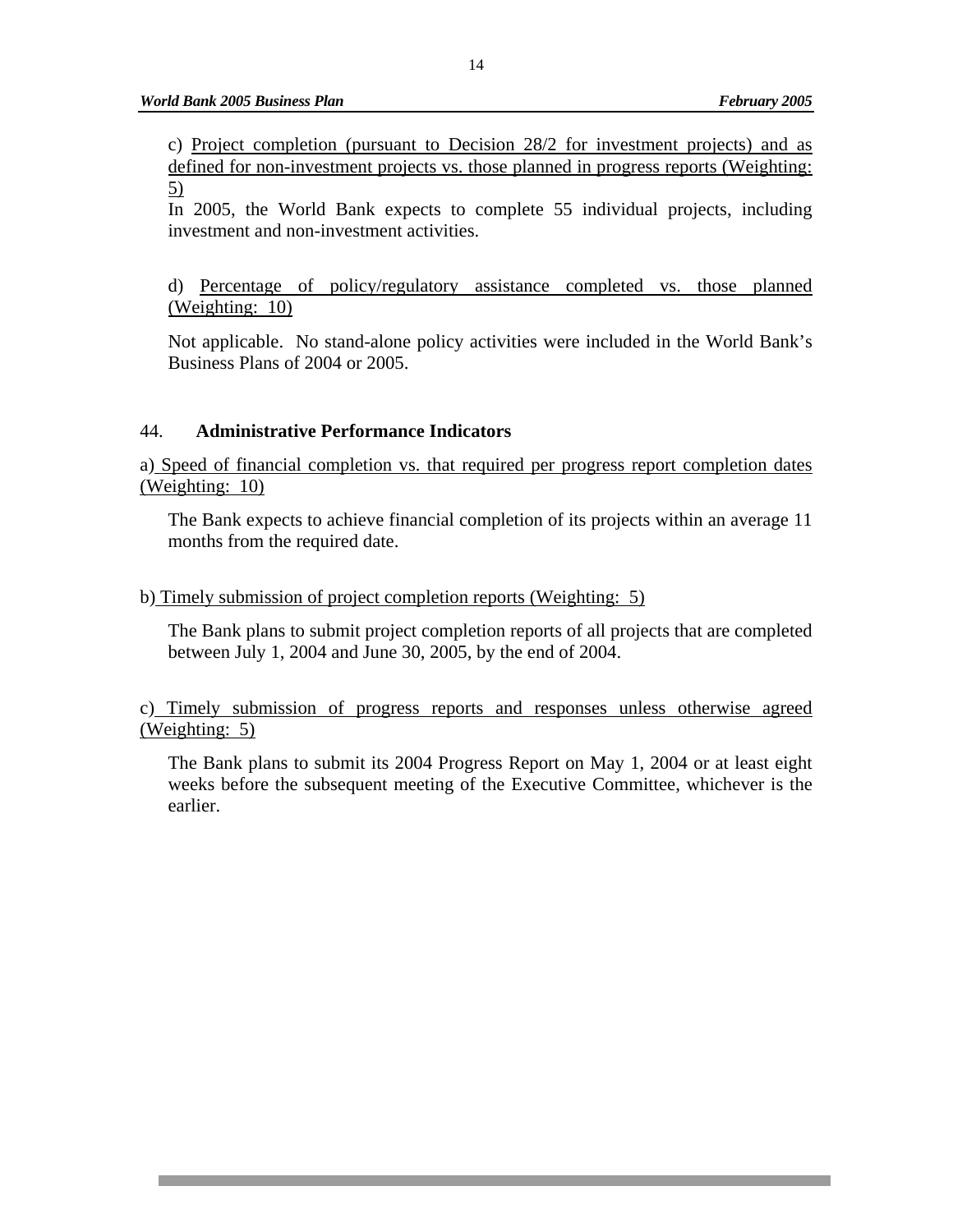45. A summary of the World Bank's 2005 performance indicators is included in Table III-3, below.

| Category of        | <b>Item</b>                                         | Weighting | 2005                                  |
|--------------------|-----------------------------------------------------|-----------|---------------------------------------|
| <b>Performance</b> |                                                     |           | <b>Target</b>                         |
| <b>Indicator</b>   |                                                     |           |                                       |
| Approval           | Number of annual programs of multi-year             | 20        | $16/16$ <sup>(1)</sup>                |
|                    | agreements approved vs. those planned               |           |                                       |
| Approval           | Number of individual projects/activities            | 20        | 15/15                                 |
|                    | (investment projects, RMPs, halon banks, TAS)       |           |                                       |
|                    | approved vs. those planned                          |           |                                       |
| Implementation     | Activities completed/ODS levels achieved for        | 20        | 19/19                                 |
|                    | approved multi-year annual tranches vs. those       |           |                                       |
|                    | planned                                             |           |                                       |
| Implementation     | ODP phased-out for individual projects vs. that     | 5         | 4,660 ODP                             |
|                    | planned per progress reports                        |           | $t$ onnes <sup><math>(2)</math></sup> |
| Implementation     | Project completion (pursuant to Decision 28/2 for   | 5         | $55^{(3)}$                            |
|                    | investment projects) and as defined for non-        |           |                                       |
|                    | investment projects vs. those planned in progress   |           |                                       |
|                    | reports                                             |           |                                       |
| Implementation     | Percentage of policy/regulatory assistance          | 10        | N/A                                   |
|                    | completed vs. those planned                         |           |                                       |
| Administrative     | Speed of financial completion vs. that required per | 10        | 11 months                             |
|                    | progress report completion dates                    |           |                                       |
| Administrative     | Timely submission of project completion reports     | 5         | 100%                                  |
| Administrative     | Timely submission of progress reports and           | 5         | 100%                                  |
|                    | responses unless otherwise agreed                   |           |                                       |

*(1) Does not include: i) three previously approved multi-year agreements for which no annual work program will be submitted to EXCOM in 2005; and ii) four annual programs of new multi-year projects expected to be approved by EXCOM in 2005* 

*(2) Represents the actual impact expected from completion of 55 projects in 2005* 

*(3) Represents the actual number of projects expected to be completed in 2005, which will lead to an expected phaseout of 4,660 ODP tonnes*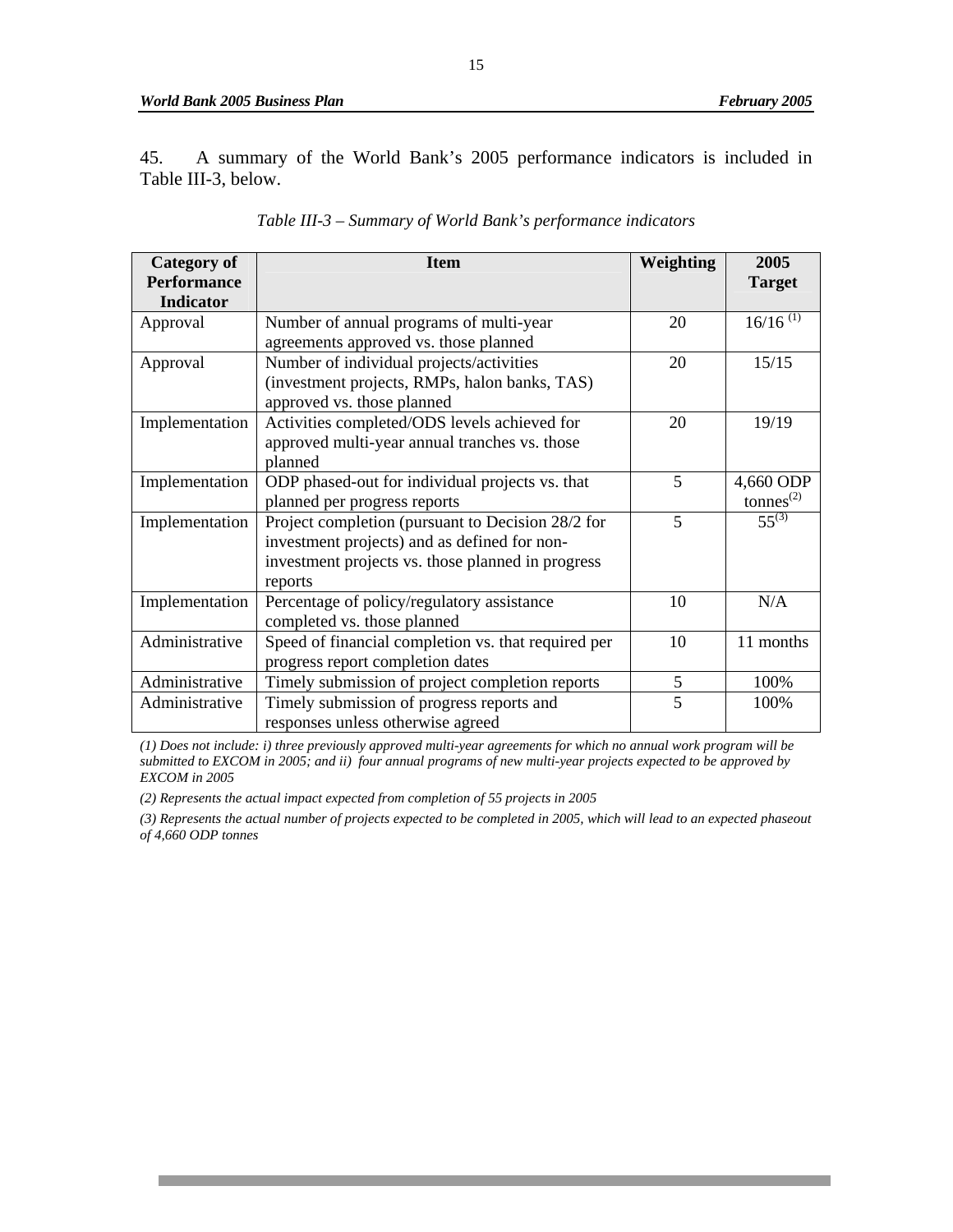#### **IV. POLICY ISSUES**

46. No issues.

#### **V. ADMINISTRATIVE AND FINANCIAL MATTERS**

47. No issues.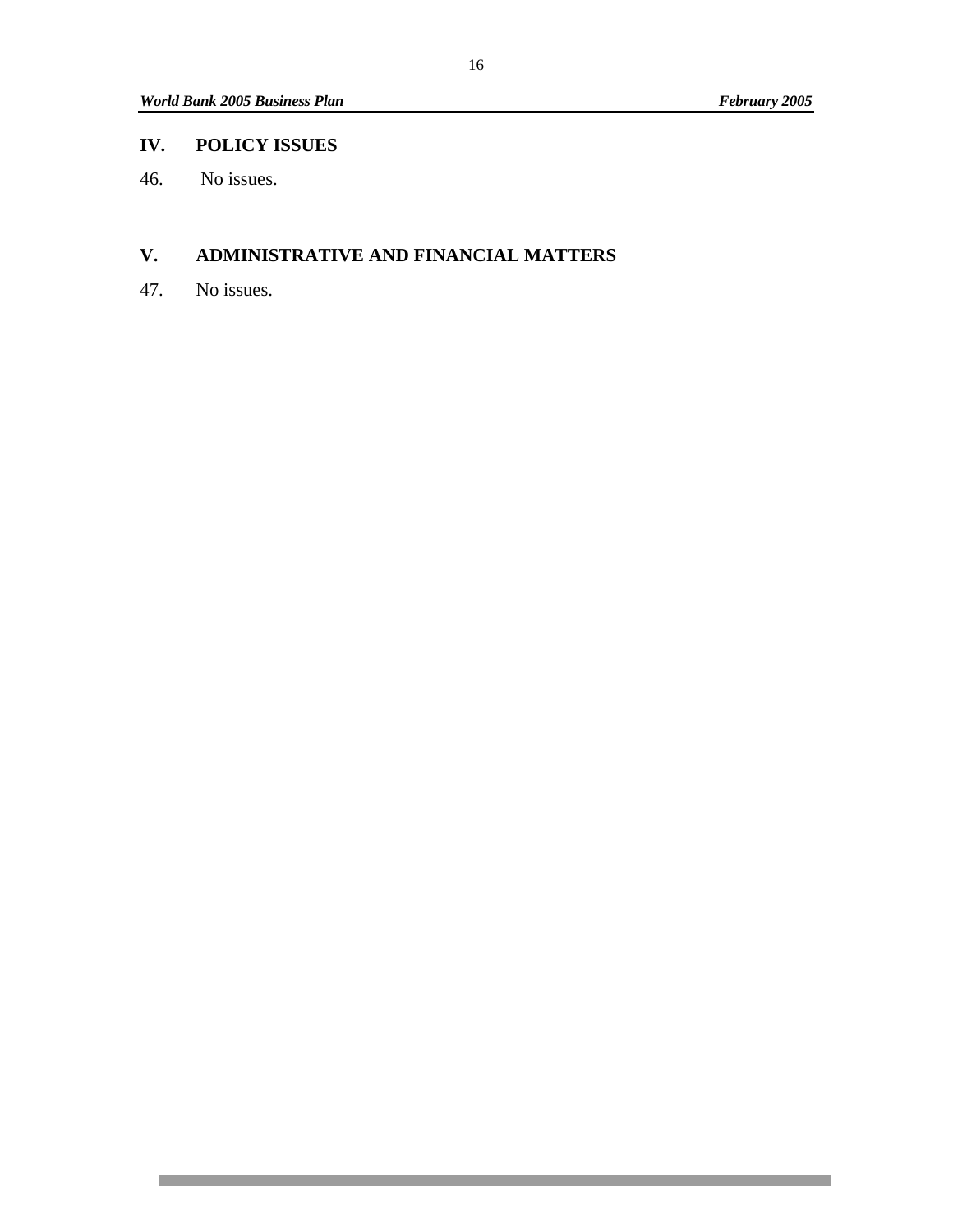#### **ANNEX I**

#### **Country-by-Country Review**

#### **ARGENTINA**

The Program in Argentina expects for 2005 to consolidate the closure of the CFC Production Plant in the country. To support this objective, the Government has strengthened its capacity to perform a more comprehensive audit throughout training and implementation of technical capacity building activities. Also, the physical and financial completion of the halon project, as well as that of the two aerosols projects are expected to take place this year. In the case of the Methyl Bromide demonstration project, two sets of test are expected to be completed this year, and the final results should be ready by March 2006. The MDI investment operation should be prepared according to the request of the BP 2005–2007.

#### **CHILE**

The Program in Chile expects in 2005 to consolidate the recently restructured National Ozone Unit (NOU) in CONAMA, and ensure compliance with the MP control measures, particularly in the Methyl Bromide Sector currently in non-compliance. To support this objective, a Methyl Bromide sector phase out project will be submitted to the 45 EXCOM in April, and the GOC is developing an import/export licensing and quota system which is expected to be sent to Congress during the first semester of the year. The TECFIN II program is completed; the halon project will start as soon as the regulatory framework is in place, and the IS renewal will be submitted to the 45 EXCOM meeting.

#### **CHINA**

In addition to the normal regular supervision missions (about three a year), there are several training capsules in the annual programs of each sector plan which will help the NOU and others to more effectively implement the overall program. Policy issues are also addressed specifically in the sectoral annual programs. It is expected that all PCRs, with the exception of that for one individual project under ODS III (Shangling project), will be submitted in 2005.

Phase II of the PA/CTC Sector Plan and Pharmaceutical aerosol sector plan will be submitted at the last Executive Committee meeting in 2005. In addition, there will be four annual programs in the year (2006 APs of Halon, CFC, Foam, CTC/PA) and the meeting of project targets in all four is essential for China to meet its obligations and sector targets. No implementation delays are expected.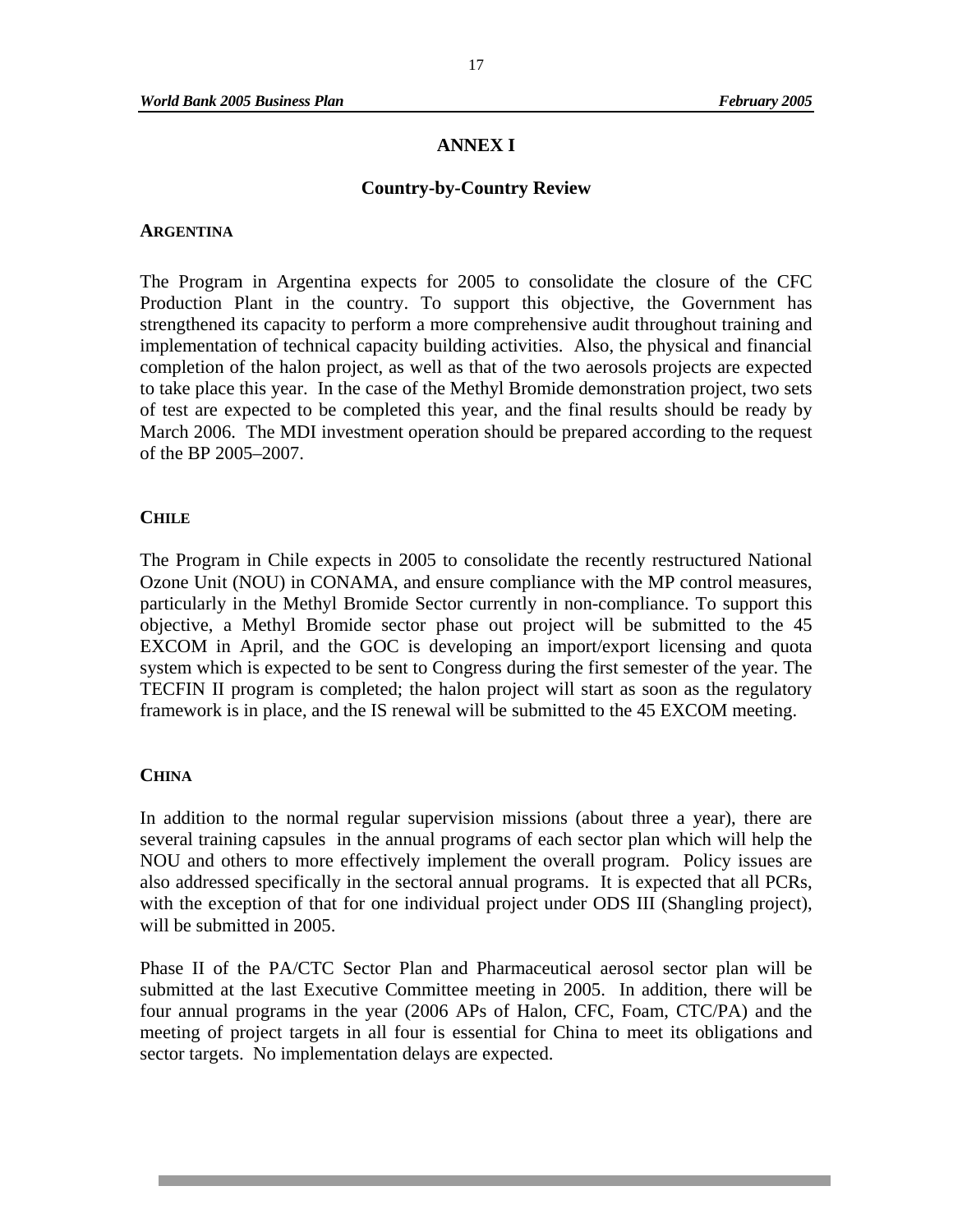#### **COLOMBIA**

The majority of the projects in the World Bank's Montreal Protocol portfolio have been completed. Two umbrella projects are currently ongoing: a) GMP, in the foam sector, is physically completed and financial completion is expected in the first quarter of 2005; and 2) Cabarria y Cia. S.A., in the refrigeration sector, has undergone some delays but is expected to be completed by early 2006.

A short Technical Assistance project will be submitted to the Executive Committee in 2005, to address the conversion from CTC to chloroform in a local chlor-alkali plant.

The overall implementation of the MP project is now at a mature stage, and the administrative mechanisms are in place and working. Coordination between the Bank, the ACCI, and the Ozone Technical Unit is working adequately. Two supervision missions will be conducted, as has been customary, in 2005. Missions include two environmental specialists from the World Bank and local consultants if applicable.

#### **ECUADOR**

The Program in Ecuador expects in 2005 to continue with the successful implementation of the National CFC Phase Out Plan and ensure compliance with the MP control measures. To support this objective, an import/export licensing and quota system has been developed and will be monitored during this year. The Bank will continue supporting the GOE carry out public awareness activities as in 2004. The MeBr investment project at PLANTADOR has been completed; the demonstration project executed by ESPE is expected to be completed during the first semester, and the GOE is foreseeing the preparation of a sector phase out project for the remaining MeBr uses in the country.

#### **INDIA**

There are 3 ongoing projects: ODSII (completed but not financially closed), ODSIII and ODS IV.

Disbursement in 2004:

 ODSIII: \$ 5,587,516 from AP2004, and \$ 590,850 from AP2003 - disbursement as per estimated at the beginning of the year

 ODSII: \$383,390 - disbursement as per estimated at the beginning of the year ODSIV: 0

The India MP task team is based in New Delhi, which enables us to have continuous dialogue and to provide ongoing support and guidance to the NOU. However given that there is a new team at the Ministry of Environment and at the Ozone Cell and PMU since November 2004, in 2005, it is expected that there will be considerable number of training sessions to bring the new team up to speed on the various projects. In 2005, it is expected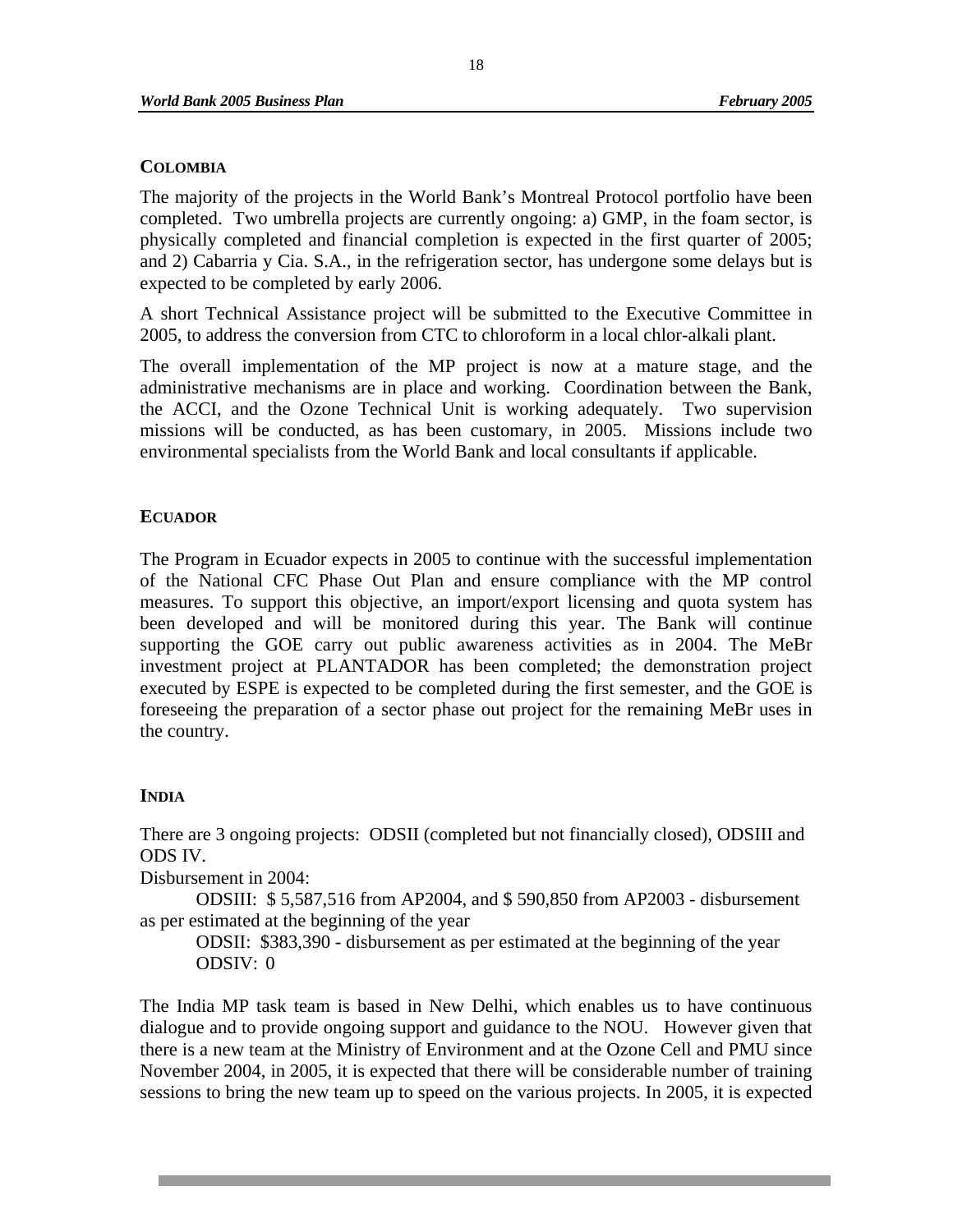that there will be about 8 Bank missions under the MP program. This includes two formal missions for each project and two informal review missions for ODSIII and ODSIV.

There are no new projects proposed for 2005. However, lessons learnt from the ongoing ODS projects are being effectively utilized for advising the NOU in the implementation of the newly signed ODSIV agreement. This includes developing a detailed Operational Manual, establishing clear start-up strategy and disbursement milestones and implementation and monitoring frameworks to ensure good implementation performance.

#### **INDONESIA**

There are two ongoing sector plans (MAC and Foam), two TA projects (Aerosol TA, and Strengthening of import/export control), and three subprojects. Disbursement for these activities is currently progressing very well. The team has instituted several activities which will be carried out in 2005 to assist the NOU and/or FI to speed up implementation - we have hired a local consultant to help follow up with government and the FI in Jakarta, we are conducting several meetings with the related departments (such as the Ministry of Finance, and Planning, Industry and Trade, Customs) to expedite disbursements and the import control system. We have also planned around 2 supervision missions in 2005 which include dialogue with the Government with regard to policy issues and TA issues.

#### **MALAYSIA**

Implementation of the NCFCP is ongoing and significant progress has been achieved in the past year. It is expected that by the end of 2005: a) conversion of the foam sector will be completed; b) considerable advances will have been made in the implementation of the MAC servicing component; c) the refrigeration servicing component will be underway; and d) the solvent component will be ongoing.

Annual disbursement levels have increased steadily and are expected to be over US\$ 2 million in 2005. Two World Bank missions will take place during 2005, to monitor the process of the various program activities.

#### **THAILAND**

Implementation of the NCFCP is underway and significant progress has been achieved since 2004. It is expected that by the end of 2005: a) conversion of the foam sector will be completed; b) the implementation of the MAC servicing component will have advanced considerably; c) phaseout of the solvent sector will be ongoing. Annual disbursement levels have increased steadily and are expected to peak in 2005.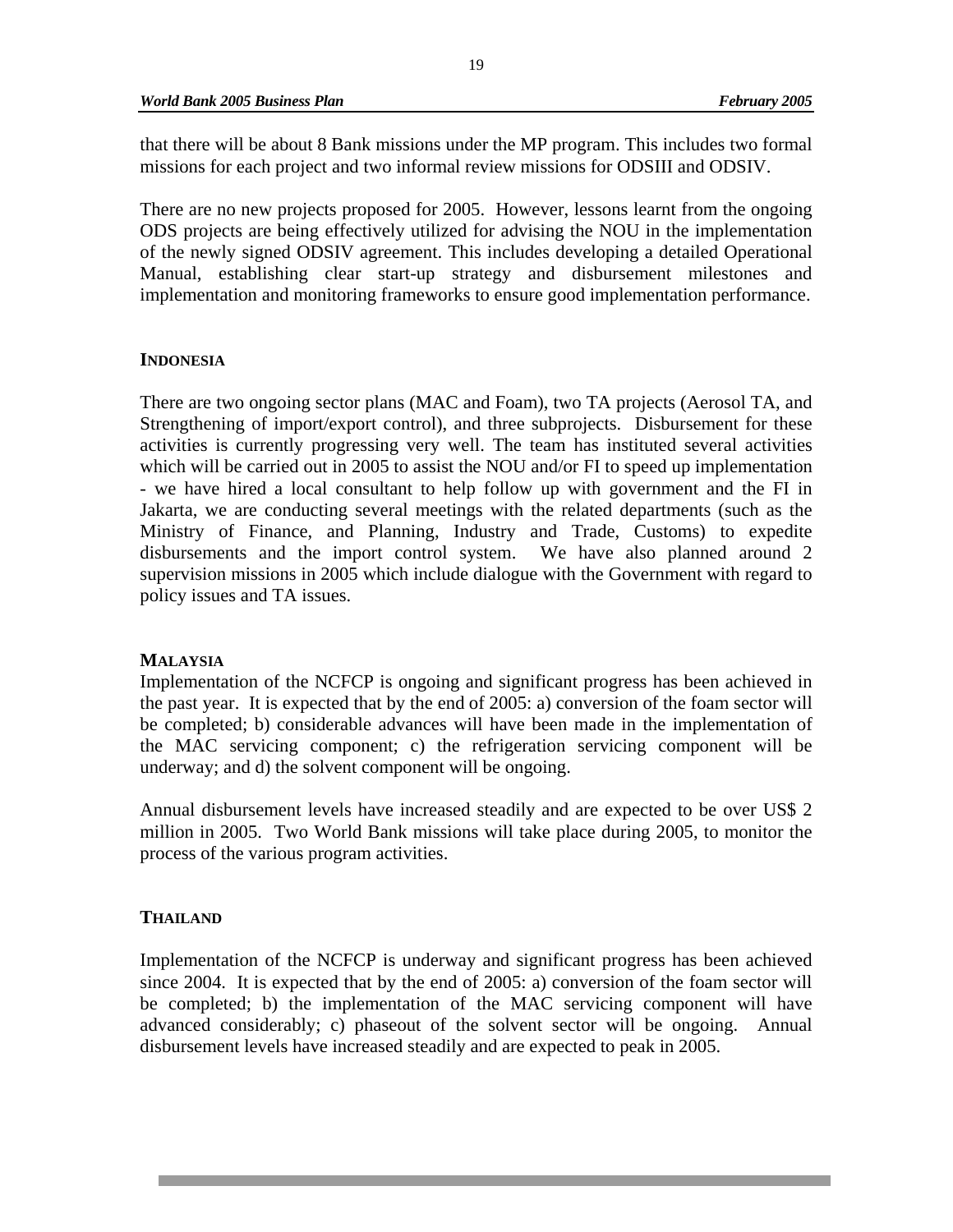*World Bank 2005 Business Plan* February 2005 **February 2005** 

Implementation of the National Methyl Bromide phaseout plan will begin in 2005, and discussions between the Department of Agriculture, the Department of Industrial Works and the World Bank are ongoing. Two World Bank missions will take place during 2005, to monitor the process of the various program activities.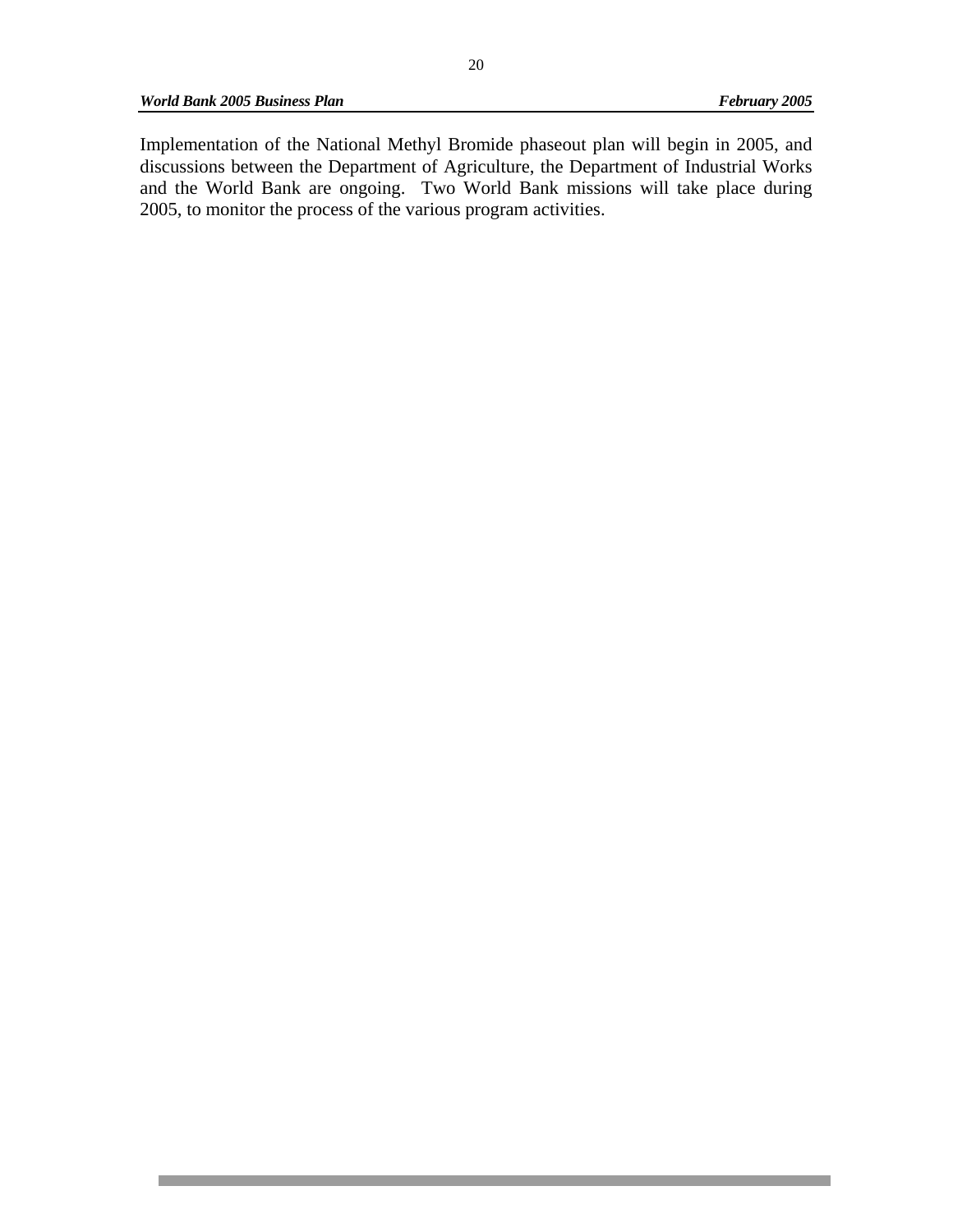П

**ANNEX II Implementation and New Activities**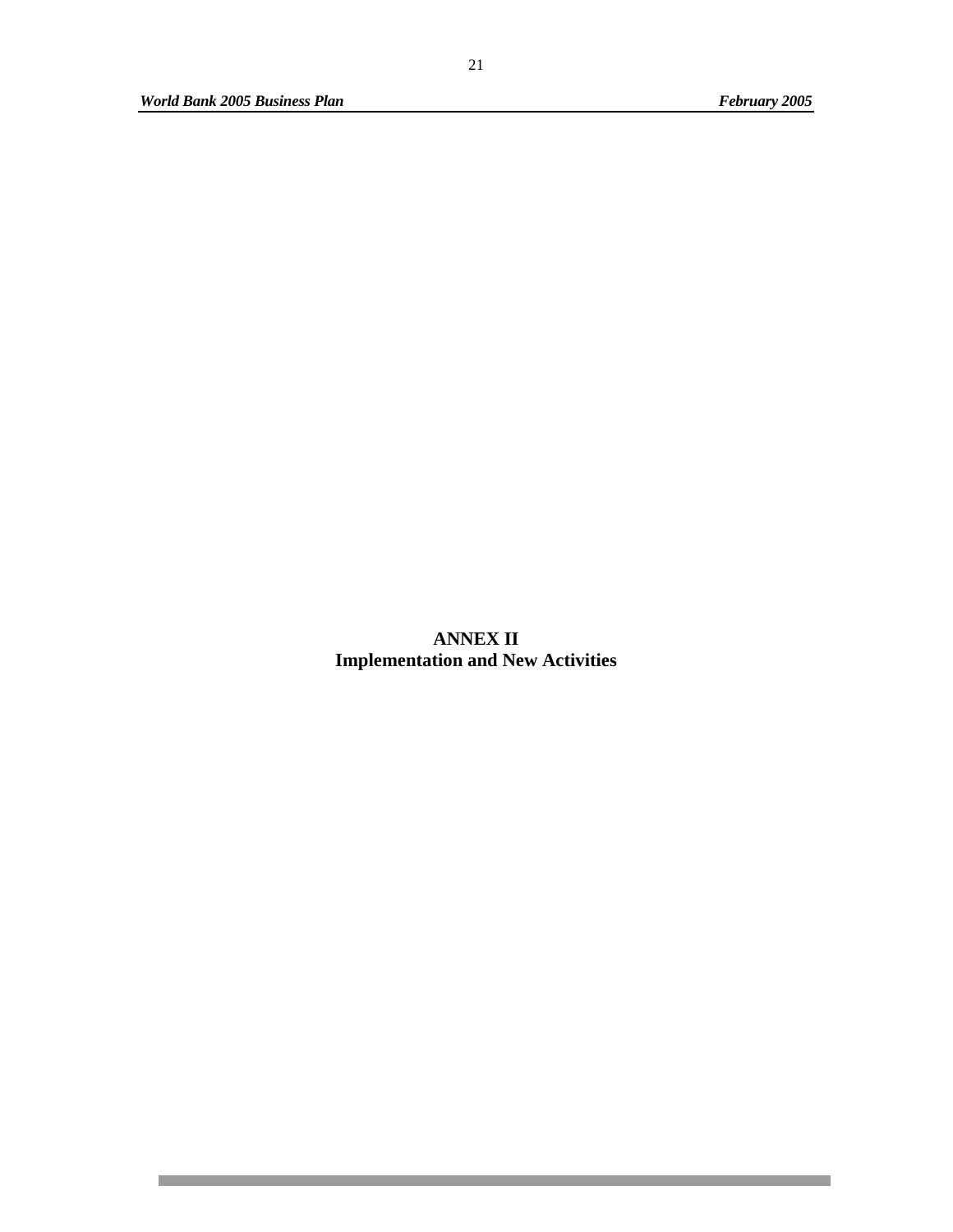#### *World Bank 2005 Business Plan* February 2005 **February 2005**

| Country                 | Type       | Chemical/<br>Substance | Sector and Sub-sector                                       | Value (\$000)<br>in 2005 | ODP in 2005          | Value (\$000)<br>in 2006 | ODP in 2006                        | Value (\$000)<br>in 2007 | ODP in 2007    | Value (\$000)<br>after 2007 | ODP after<br>2007    | I-Indivi-<br>dual M-<br>Multi-<br>year |
|-------------------------|------------|------------------------|-------------------------------------------------------------|--------------------------|----------------------|--------------------------|------------------------------------|--------------------------|----------------|-----------------------------|----------------------|----------------------------------------|
|                         |            |                        |                                                             |                          |                      |                          |                                    |                          |                |                             |                      |                                        |
| Non-LVC                 |            |                        |                                                             |                          |                      |                          |                                    |                          |                |                             |                      |                                        |
| Argentina               | PHO<br>PRP | CFC<br>CFC             | Production CFC closure                                      | 420<br>54                | 1,373                | 2,100                    |                                    | 120                      | 961            | 2,167                       | 686                  | M<br>$\mathbf I$                       |
| Argentina               | <b>INV</b> | CFC                    | MDI phaseout project preparation<br><b>MDI Phaseout</b>     | 2.150                    | 50                   |                          |                                    |                          |                |                             |                      | $\bf{I}$                               |
| Argentina<br>Chile      | <b>INS</b> |                        | Renewal of Institutional Strengthening                      | 201                      | 15                   | $\bar{\phantom{a}}$      | $\blacksquare$                     | 201                      | 15             |                             |                      | 1                                      |
| Chile                   | PHO        | MeBr                   | Methyl bromide phaseout plan                                | 1,075                    | 45                   | 183                      | $\mathbf Q$                        | 247                      | 12             | 1,183                       | 68                   | M                                      |
| China                   | PHO        | CFC                    | Foam Phaseout Plan                                          | 3,603                    | 2.000                | 2.917                    | 6,600                              | 1,926                    | 400            | 1,926                       |                      | M                                      |
| China                   | PHO        | CFC                    | Production CFC closure                                      | 13,975                   | 6,550                | 13,975                   | 5,250                              | 25,800                   | 6,100          | 16,125                      | 7,400                | M                                      |
| China                   | PHO        | Halon                  | Halon Phaseout Plan (Production)                            |                          | 5,970                |                          | 1,000                              |                          | $\omega$       |                             | 1,000                | $\overline{M}$                         |
| China                   | PHO        | Halon                  | Halon Phaseout Plan (Consumption)                           | 12,255                   | 5.670                | 430                      | 500                                | 323                      | $\blacksquare$ | 108                         | 1,000                | M                                      |
| China                   | PHO        | <b>CTC</b>             | Process Agents Phaseout Plan                                |                          | 5,809                |                          | $\blacksquare$                     |                          | $\sim$         |                             | 1,220                | $\overline{M}$                         |
| China                   | PHO        | CFC                    | Phase-out CFC as Process Agent                              | 2,150                    | $\sim$               | 17,200                   | 3                                  | 5,375                    | $\overline{2}$ | 4,300                       | 8                    | M                                      |
| China                   | PHO        | <b>CTC</b>             | Production CTC closure                                      |                          | 16,171               |                          | 6,642                              |                          | 9,320          |                             | 10,507               | M                                      |
| China                   | PHO        | <b>TCA</b>             | Production TCA closure                                      |                          | 34                   |                          |                                    | ä,                       |                | 753                         | 79                   | $\mathbf M$                            |
| China                   | PHO        | CTC                    | Process Agents Phaseout Plan (Phase II)                     | 10,750                   | 1,000                | 32,250                   | 4,500                              |                          |                |                             |                      | M                                      |
| China                   | PHO        | CFC                    | Pharmaceutical Aerosols Phaseout                            | 10,750                   | 691                  |                          |                                    |                          |                |                             |                      | $\bf{I}$                               |
| China                   | DEM        | CFC                    | Chiller Replacement Demonstration                           | 2,150                    |                      |                          |                                    |                          |                |                             |                      | I                                      |
| China                   | PRP        | CFC                    | Chiller replacement preparation funds                       | 86                       |                      |                          |                                    |                          |                |                             |                      | Т                                      |
| Colombia                | TAS        | CTC                    | Phaseout of CTC                                             | 54                       | 6                    |                          |                                    |                          |                |                             |                      | T                                      |
| India                   | PHO        | CFC                    | Production CFC closure                                      | 6.450                    | 1.882                | 6.450                    | 3.952                              | 6,450                    | 3.953          | 12,900                      | 3.389                | M                                      |
| India                   | PHO        | CTC                    | CTC Phase-out plan                                          | 4,191                    | 9,779                | 10.702                   | 579                                | 4,323                    | 439            | 6,906                       | 708                  | M                                      |
| India                   | PHO        | CTC                    | Production CTC closure                                      |                          | 9,827                |                          | 579                                |                          | 439            |                             | 708                  | $\overline{M}$                         |
| India                   | <b>DEM</b> | CFC                    | Chiller Replacement Demonstration                           | 10,750                   |                      |                          |                                    |                          |                |                             |                      | $\bf{I}$                               |
| India                   | PRP        | CFC                    | Chiller replacement preparation funds                       | 86                       |                      |                          |                                    |                          |                |                             |                      | $\mathbf I$                            |
| Indonesia               | PHO        | CFC                    | Foam Phaseout Plan                                          | 1,129                    | 130                  | 159                      | 156                                | $\overline{0}$           | 66             | $\sim$                      | $\sim$               | M                                      |
| Indonesia               | PHO        | CFC                    | Refrigeration MAC                                           | 137                      | 110                  | 136                      | 110                                | $\bar{\phantom{a}}$      | 365            | $\overline{\phantom{a}}$    | ä,                   | M                                      |
| Indonesia               | <b>INV</b> | CFC                    | MDI phaseout                                                |                          |                      |                          |                                    |                          |                | 2.190                       | 30                   | $\mathbf I$                            |
| Jordan                  | INS        |                        | Renewal of Institutional Strengthening                      | 158                      | 12                   |                          |                                    |                          |                |                             |                      | $\mathbf{I}$                           |
| ordan                   | <b>DEM</b> | CFC                    | Chiller Replacement Demonstration                           | 538                      |                      |                          |                                    |                          |                |                             |                      | $\bf{I}$                               |
| ordan                   | PRP        | <b>CFC</b>             | Chiller replacement preparation funds                       | 27                       |                      |                          |                                    |                          |                |                             |                      | $\mathbf{I}$                           |
| Malaysia                | PHO        | CFC                    | CFC Phaseout plan                                           |                          | 437                  |                          | 120                                |                          | 89             |                             | 490                  | M                                      |
| Malaysia                | PHO<br>PHO | CTC                    | CFC Phaseout plan                                           | 1,309                    | $\overline{4}$<br>30 | 1,097                    | $\sim$                             | 300                      | $\sim$         | 600                         | $\overline{1}$<br>18 | M                                      |
| Malaysia                | PHO        | <b>TCA</b><br>CFC      | CFC Phaseout plan                                           | 3,122                    | 301                  | 359                      | $\mathcal{L}_{\mathcal{A}}$<br>149 | 116                      | ÷,<br>907      |                             | 153                  | М<br>M                                 |
| Philippines             | <b>INS</b> |                        | CFC Phaseout plan<br>Renewal of Institutional Strengthening | 98                       | $\,$ 8 $\,$          | 195                      | 15                                 |                          |                |                             |                      | $\mathbf{I}$                           |
| Philippines<br>Thailand | PHO        | CFC                    | CFC Phaseout plan                                           |                          | 927                  |                          | 243                                |                          | 209            |                             | 912                  | M                                      |
| Thailand                | PHO        | <b>CTC</b>             | CFC Phaseout plan                                           | 1,442                    | 6                    | 920                      | ÷.                                 | 600                      | ä,             | 1,019                       | $\mathbf{1}$         | M                                      |
| Thailand                | PHO        | <b>TCA</b>             | CFC Phaseout plan                                           |                          | 30                   |                          |                                    |                          | $\sim$         |                             | 5                    | $\mathbf M$                            |
| Thailand                | PHO        | MeBr                   | Fumigants Phaseout plan                                     | $\bar{\phantom{a}}$      | 37                   | 1,518                    | ۰<br>$\sim$                        | $\bar{\phantom{a}}$      | ÷.             | 1,013                       | 147                  | M                                      |
| Thailand                | <b>INS</b> |                        | Renewal of Institutional Strengthening                      | 373                      | 29                   |                          |                                    |                          |                |                             |                      | $\bf{I}$                               |
| Tunisia                 | <b>INS</b> |                        | Renewal of Institutional Strengthening                      | 261                      | 20                   |                          |                                    |                          |                |                             |                      | $\mathbf{I}$                           |
| Funisia                 | <b>INV</b> | CFC                    | Terminal Phaseout Management Plan                           | 2,258                    | 300                  |                          |                                    |                          |                |                             |                      | $\mathbf I$                            |
| Turkey                  | PHO        | CFC                    | Refrigeration Phaseout plan                                 | 780                      | 166                  | 530                      | 150                                | 30                       | $\sim$         | 55                          |                      | M                                      |
| <b>Turkey</b>           | <b>INS</b> |                        | Renewal of Institutional Strengthening                      |                          |                      | 280                      | 21                                 |                          |                |                             |                      | $\mathbf{I}$                           |
| Venezuela               | PHO        | CFC                    | Production CFC closure                                      | 8,707                    | 1,487                | 1,881                    | $\mathcal{L}_{\mathcal{A}}$        | 2,473                    | 2,913          | 1,129                       |                      | M                                      |
| Vietnam                 | PHO        | CFC                    | CFC Phaseout plan                                           |                          |                      |                          | 40                                 |                          | 125            |                             | 75                   | M                                      |
| Vietnam                 | PHO        | Halon                  | CFC Phaseout plan                                           | 533                      | 19                   | 630                      | $\overline{a}$                     | $\overline{a}$           | L.             | 192                         | 19                   | M                                      |
| Vietnam                 | PHO        | MeBr                   | Methyl Bromide phaseout plan                                | 323                      | ÷.                   | $\sim$                   | $\overline{20}$                    | 323                      | $\mathbf{r}$   | 129                         | 40                   | $\overline{M}$                         |
| Global                  | TAS        | CFC                    | Chiller replacement program assessment                      | 215                      |                      |                          |                                    |                          |                |                             |                      | $\bf{I}$                               |
|                         |            |                        |                                                             |                          |                      |                          |                                    |                          |                |                             |                      |                                        |
| LVC<br>Antigua and      |            |                        |                                                             |                          |                      |                          |                                    |                          |                |                             |                      |                                        |
| Barbu                   | PHO        | CFC                    | CFC Phaseout plan                                           |                          |                      | 30                       | 0.4                                |                          | 0.4            |                             | 1.0                  | M                                      |
| Bahamas                 | PHO        | CFC                    | CFC Phaseout plan                                           | 136                      | 11                   |                          | 11                                 |                          | 14             |                             |                      | M                                      |
| Ecuador                 | PHO        | CFC                    | CFC Phaseout plan                                           | 472                      | 85                   | 245                      | 70                                 | 245                      | 38             | $\overline{0}$              | 42                   | M                                      |
| Ecuador                 | PRP        | MeBr                   | Prep. funds for methyl bromide project                      | 27                       |                      |                          |                                    |                          |                |                             |                      | Ι.                                     |
| Ecuador                 | INV        | MeBr                   | Methyl Bromide Elimination                                  | 688                      | 32                   |                          |                                    |                          |                |                             |                      | $\mathbf I$                            |
| Ecuador                 | PRP        | <b>TCA</b>             | Prep. funds for TCA project                                 | 22                       |                      |                          |                                    |                          |                |                             |                      | $\mathbf{I}$                           |
| Ecuador                 | <b>INV</b> | <b>TCA</b>             | TCA phaseout                                                | 42                       | $\mathbf{1}$         |                          |                                    |                          |                |                             |                      | I                                      |
| Ecuador                 | <b>INS</b> |                        | Renewal of Institutional Strengthening                      | $\mathbf{r}$             | $\mathbf{r}$         | 136                      |                                    |                          |                |                             |                      | T                                      |

*Figures include agency support costs*

٠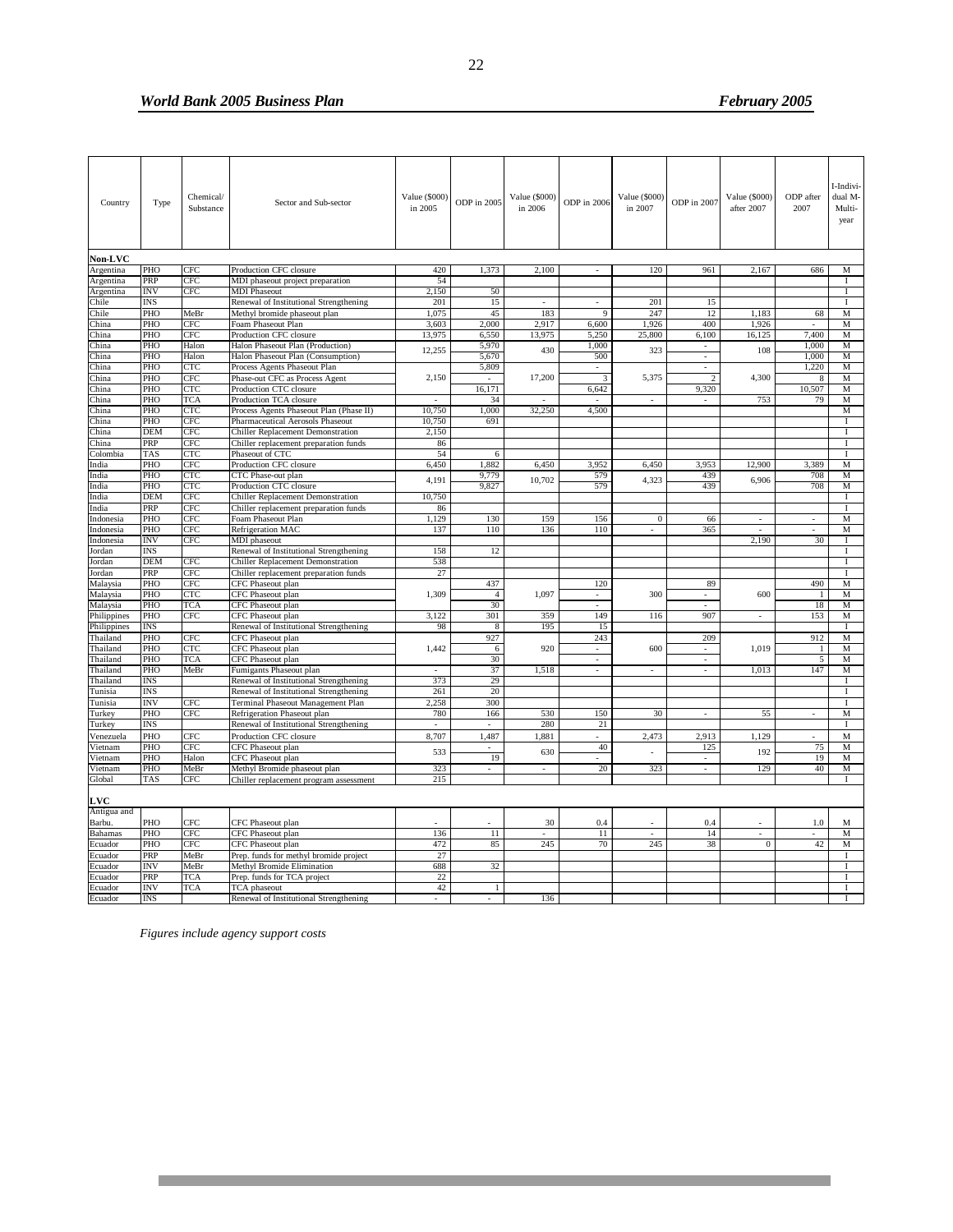**ANNEX III Database of New and Ongoing Activities (Actual ODP)** 

**Notes:** 

- **ODP values shown for multi-year agreements are based on actual reduction targets specified in agreements**
- **Figures include agency support costs**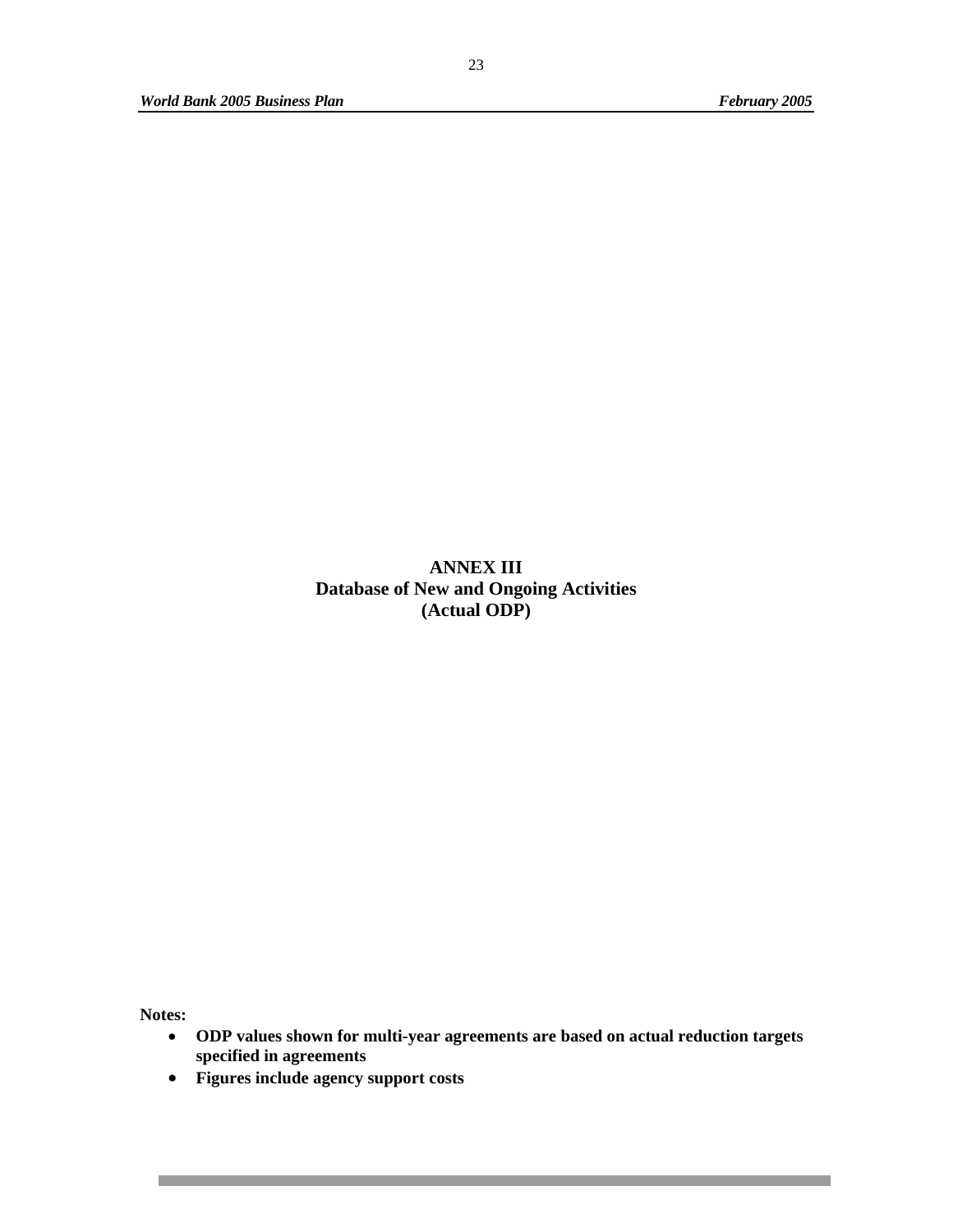#### *World Bank 2005 Business Plan* February 2005 **February 2005**

٠

|                            |                            |                                  |                          |                                                                                |              |                       |            |                 |            |                 |                 |                       | Approved<br>ODP   | Approved<br>ODP | Approved<br>ODP |                              | I-                           |                                |                    |
|----------------------------|----------------------------|----------------------------------|--------------------------|--------------------------------------------------------------------------------|--------------|-----------------------|------------|-----------------|------------|-----------------|-----------------|-----------------------|-------------------|-----------------|-----------------|------------------------------|------------------------------|--------------------------------|--------------------|
|                            |                            |                                  | Chemi-                   |                                                                                | Value        |                       | Value      |                 | Value      |                 | Value           | ODP                   | phase out         | phase out       | phase ou        | Approved                     | Indivi                       | $A-$                           | Plan'd             |
| Country                    | VC/Nor<br><b>LVC</b>       | Type                             | cal/ Sub                 | Sector and Sub-sector                                                          | (5000)       | ODP ir<br>2005*       | (S000)     | ODP in<br>2006* | (5000)     | ODP in<br>2007* | (5000)<br>after | after                 | 2005/             | 2006/           | 2007/           | <b>DP</b> phase<br>out after | dual<br>$M-$                 | Appr. F                        | Date of<br>Com-    |
|                            |                            |                                  | tance                    |                                                                                | in 2005      |                       | in 2006    |                 | in 2007    |                 | 2007            | 2007*                 | Project           | Project         | Project         | 2007                         | Multi                        | Plan'd                         | pletion            |
|                            |                            |                                  |                          |                                                                                |              |                       |            |                 |            |                 |                 |                       | Comple-<br>tion   | Comple-<br>tion | Comple-<br>tion |                              | year                         |                                |                    |
| Antigua and                | LVC                        |                                  |                          |                                                                                |              |                       |            |                 |            |                 |                 |                       |                   |                 |                 |                              |                              |                                |                    |
| Barbu.                     |                            | PHO                              | CFC                      | CFC Phaseout plan                                                              |              |                       | 30         | 0.4             |            | 0.4             |                 | 1.0                   |                   |                 |                 |                              | M                            | A                              |                    |
| Argentina                  | Non-LVC PHO                |                                  | CFC                      | Production CFC closure                                                         | 420          | 1,373                 | 2,100      |                 | 120        | 961             | 2,167           | 686                   |                   |                 |                 |                              | M                            | $\mathbf{A}$                   |                    |
| Argentina<br>Argentina     | Non-LVC<br>Non-LVC INV     | <b>PRP</b>                       | CFC<br>CFC               | MDI phaseout project preparation<br><b>MDI</b> Phaseout                        | 54<br>2,150  | 50                    |            |                 |            |                 |                 |                       |                   |                 |                 |                              | $\mathbf{I}$<br>$\mathbf{I}$ | $\mathbf{P}$<br>$\mathbf{P}$   | Dec. 05<br>Dec. 08 |
| Argentina                  | Non-LVC INV                |                                  | CFC                      | <b>Aerosol Filling Plant</b>                                                   |              |                       |            |                 |            |                 |                 |                       | 60                |                 |                 |                              | 1                            | A                              |                    |
| Argentina<br>Argentina     | Non-LVC INV<br>Non-LVC INV |                                  | <b>CFC</b><br>CFC        | <b>Aerosol Conversion</b><br>Domestic Refrigeration Projects                   |              |                       |            |                 |            |                 |                 |                       | 36<br>29          |                 |                 |                              | 1<br>I                       | A<br>A                         |                    |
| Argentina                  | Non-LVC TAS                |                                  | Halon                    | Halon Banking                                                                  |              |                       |            |                 |            |                 |                 |                       | 200               |                 |                 |                              | I                            | A                              |                    |
| Bahamas                    | LVC                        | PHO                              | CFC                      | CFC Phaseout plan                                                              | 136          | 11                    |            | 11              |            | 14              |                 |                       |                   |                 |                 |                              | M                            | A                              |                    |
| Chile<br>Chile             | Non-LVC INS<br>Non-LVC INV |                                  | MeBr                     | Renewal of Institutional Strengthening<br>Methyl bromide phaseout plan         | 201<br>1,075 | 15<br>45              | 183        | 9               | 201<br>247 | 15<br>12        | 1,183           | 68                    |                   |                 |                 |                              | I<br>М                       | P<br>$\, {\bf P}$              |                    |
| Chile                      | Non-LVC INV                |                                  | Halon                    | Halon banking                                                                  |              |                       |            |                 |            |                 |                 |                       |                   |                 | 298             |                              | <b>I</b>                     | A                              |                    |
| Chile<br>China             | Non-LVC<br>Non-LVC         | <b>INV</b><br>PHO                | CFC<br>CFC               | Multisector projects<br>Foam Phaseout Plan                                     | 3,603        | 2,000                 | 2,917      | 6,600           | 1,926      | 400             | 1,926           |                       | 670               |                 |                 |                              | M                            | A<br>A                         |                    |
| China                      | Non-LVC                    | PHO                              | CFC                      | Production CFC closure                                                         | 13,975       | 6,550                 | 13,975     | 5,250           | 25,800     | 6,100           | 16,125          | 7,400                 |                   |                 |                 |                              | M                            | А                              |                    |
| China                      | Non-LVC                    | PHO                              | Halon                    | Halon Phaseout Plan (Production)                                               | 12,255       | 5,970                 | 430        | 1,000           | 323        |                 | 108             | 1,000                 |                   |                 |                 |                              | M                            | A                              |                    |
| China<br>China             | Non-LVC<br>Non-LVC PHO     | PHO                              | Halon<br>CTC             | Halon Phaseout Plan (Consumption)<br>Process Agents Phaseout Plan              |              | 5,670<br>5,809        |            | 500             |            |                 |                 | 1,000<br>1,220        |                   |                 |                 |                              | M<br>M                       | A<br>A                         |                    |
| China                      | Non-LVC PHO                |                                  | CFC                      | Phase-out CFC as Process Agent                                                 | 2,150        | ٠                     | 17,200     | 3               | 5,375      | 2               | 4,300           | -8                    |                   |                 |                 |                              | M                            | A                              |                    |
| China<br>China             | Non-LVC PHO<br>Non-LVC PHO |                                  | <b>CTC</b><br><b>TCA</b> | Production CTC closure<br>Production TCA closure                               |              | 16,171<br>34          |            | 6,642           |            | 9,320           | 753             | 10,507<br>79          |                   |                 |                 |                              | M<br>M                       | А<br>А                         |                    |
| China                      | Non-LVC PHO                |                                  | CTC                      | Process Agents Phaseout Plan (Phase II)                                        | 10,750       | 1,000                 | 32,250     | 4,500           |            |                 |                 |                       |                   |                 |                 |                              | M                            | P                              |                    |
| China                      | Non-LVC PHO                |                                  | <b>CFC</b>               | Pharmaceutical Aerosols Phaseout                                               | 10,750       | 691                   |            |                 |            |                 |                 |                       |                   |                 |                 |                              | I                            | P                              | Dec. 08            |
| China<br>China             | Non-LVC DEM<br>Non-LVC PRP |                                  | CFC<br>CFC               | Chiller Replacement Demonstration<br>Chiller replacement preparation funds     | 2,150<br>86  |                       |            |                 |            |                 |                 |                       |                   |                 |                 |                              | $\mathbf{I}$<br>л            | P<br>P                         | Dec. 09<br>Dec. 06 |
| China                      | Non-LVC INV                |                                  | <b>CFC</b>               | PS/PE foams                                                                    |              |                       |            |                 |            |                 |                 |                       | 120               |                 |                 |                              | л                            | $\mathbf{A}$                   |                    |
| China<br>China             | Non-LVC INV<br>Non-LVC INV |                                  | CFC<br>CFC               | Flexible Foam projects<br><b>Domestic Refrigeration</b>                        |              |                       |            |                 |            |                 |                 |                       | 704<br>174        |                 |                 |                              | 1<br>1                       | A<br>A                         |                    |
| China                      | Non-LVC                    | <b>INV</b>                       | CFC                      | Commercial Refrigeration                                                       |              |                       |            |                 |            |                 |                 |                       | 765               |                 |                 |                              | Ι                            | A                              |                    |
| China                      | Non-LVC                    | <b>INV</b>                       | CFC                      | Refrigeration MAC                                                              |              |                       |            |                 |            |                 |                 |                       | 576               |                 |                 |                              | ı                            | A                              |                    |
| Colombia<br>Colombia       | Non-LVC<br>Non-LVC         | <b>TAS</b><br><b>INV</b>         | CTC<br><b>FC</b>         | Phaseout of CTC<br>Commercial Refrigeration                                    | 54           | 6                     |            |                 |            |                 |                 |                       |                   | 26              |                 |                              | 1<br>I                       | P<br>A                         | Dec. 05            |
| Ecuador                    | LVC                        | PHO                              | CFC                      | CFC Phaseout plan                                                              | 472          | 85                    | 245        | 70              | 245        | 38              | 20              | 42                    |                   |                 |                 |                              | M                            | A                              |                    |
| Ecuador<br>Ecuador         | .VC<br>.VC                 | PRP<br>$\ensuremath{\text{INV}}$ | MeBr<br>MeBr             | Prep. funds for methyl bromide project<br>Methyl Bromide Elimination           | 27<br>688    | 32                    |            |                 |            |                 |                 |                       |                   |                 |                 |                              | $\mathbf{I}$<br>1            | $\mathbf{P}$<br>$\mathbf{P}$   | Dec. 05<br>Dec. 07 |
| Ecuador                    | LVC                        | <b>PRP</b>                       | TCA                      | Prep. funds for TCA project                                                    | 22           |                       |            |                 |            |                 |                 |                       |                   |                 |                 |                              | 1                            | $\mathbf{P}$                   | Dec. 05            |
| Ecuador                    | LVC                        | <b>INV</b>                       | TCA                      | TCA phaseout                                                                   | 42           |                       |            |                 |            |                 |                 |                       |                   |                 |                 |                              | 1                            | $\, {\bf P}$                   | Dec. 07            |
| Ecuador<br>Ecuador         | LVC<br>LVC                 | <b>INS</b><br><b>TAS</b>         | MeBr                     | Renewal of Institutional Strengthening<br>Methyl bromide Demonstration Project |              |                       | 136        |                 |            |                 |                 |                       | 15                |                 |                 |                              | 1<br>I                       | A<br>$\mathbf{A}$              |                    |
| Ecuador                    | LVC                        | <b>INV</b>                       | MeBr                     | Fumigants Methyl Bromide investment                                            |              |                       |            |                 |            |                 |                 |                       | 37                |                 |                 |                              | I                            | A                              |                    |
| India<br>India             | Non-LV<br>Non-LVC PHO      | PHO                              | CFC<br><b>CTC</b>        | Production CFC closure<br>CTC Phase-out plan                                   | 6,450        | 1,882<br>9,779        | 6,450      | 3,952<br>579    | 6,450      | 3,953<br>439    | 12,900          | 3,389<br>708          |                   |                 |                 |                              | M<br>М                       | $\boldsymbol{\mathsf{A}}$<br>A |                    |
| India                      | Non-LVC                    | PHO                              | <b>CTC</b>               | Production CTC closure                                                         | 4,191        | 9,827                 | 10,702     | 579             | 4,323      | 439             | 6,906           | 708                   |                   |                 |                 |                              | M                            | A                              |                    |
| India<br>India             | Non-LVC DEM<br>Non-LVC PRP |                                  | CFC<br>CFC               | Chiller Replacement Demonstration<br>Chiller replacement preparation funds     | 10,750<br>86 |                       |            |                 |            |                 |                 |                       |                   |                 |                 |                              | -1<br>I                      | P<br>$\, {\bf P}$              | Dec. 09<br>Dec. 06 |
| India                      | Non-LVC                    | <b>INV</b>                       | CFC                      | Commercial Refrigeration projects                                              |              |                       |            |                 |            |                 |                 |                       | 40                |                 |                 |                              |                              | A                              |                    |
| Indonesia                  | Non-LVC                    | PHO                              | CFC                      | Foam Phaseout Plan                                                             | 1,129        | 130                   | 159        | 156             | 38         | 66              |                 |                       |                   |                 |                 |                              | M                            | A                              |                    |
| Indonesia<br>Indonesia     | Non-LVC<br>Non-LVC INV     | PHO                              | CFC<br>CFC               | Refrigeration MAC<br>MDI phaseout                                              | 137          | 110                   | 136        | 110             |            | 365             | 1,290           | 30                    |                   |                 |                 |                              | M<br>$\mathbf{I}$            | $\mathbf{A}$<br>$\, {\bf P}$   | Dec. 10            |
| Indonesia                  | Non-LVC INV                |                                  | Halon                    | Halon banking                                                                  |              |                       |            |                 |            |                 |                 |                       | 972               |                 |                 |                              | $\mathbf{I}$                 | $\mathbf{A}$                   |                    |
| Indonesia<br>Indonesia     | Non-LVC INV<br>Non-LVC INV |                                  | CFC<br>CFC               | <b>Flexible Foam</b><br>Foam Integral Skin                                     |              |                       |            |                 |            |                 |                 |                       | 954<br>28         |                 |                 |                              | л<br>1                       | A<br>A                         |                    |
| Indonesia                  | Non-LVC INV                |                                  | CFC                      | <b>Aerosol Sector Phaseout</b>                                                 |              |                       |            |                 |            |                 |                 |                       |                   |                 | 70              |                              | I                            | A                              |                    |
| Indonesia                  | Non-LVC TAS                |                                  |                          | Strenghtening import/export control                                            | 158          | 12                    |            |                 |            |                 |                 |                       | 9                 |                 |                 |                              | 1<br>I                       | A<br>$\mathbf P$               |                    |
| Jordan<br>Jordan           | Non-LVC INS<br>Non-LVC DEM |                                  | <b>CFC</b>               | Renewal of Institutional Strengthening<br>Chiller Replacement Demonstration    | 538          |                       |            |                 |            |                 |                 |                       |                   |                 |                 |                              | I                            | P                              | Dec. 09            |
| Jordan                     | Non-LVC PRP                |                                  | CFC                      | Chiller replacement preparation funds                                          | 27           |                       |            |                 |            |                 |                 |                       |                   |                 |                 |                              | Т                            | P                              | Dec. 06            |
| Jordan<br>Jordan           | Non-LVC INV<br>Non-LVC     | <b>INV</b>                       | CFC<br>Halon             | Aerosol projects<br><b>Halon Conversion</b>                                    |              |                       |            |                 |            |                 |                 |                       | 13<br>191         |                 |                 |                              | 1<br>1                       | A<br>A                         |                    |
| <b></b> ordan              | Non-LVC                    | <b>INV</b>                       | CFC                      | <b>ODS</b> Phaseout Plan                                                       |              |                       |            |                 |            |                 |                 |                       |                   |                 |                 | 157                          |                              | А                              |                    |
| Malaysia<br>Malaysia       | Non-LVC PHO<br>Non-LVC PHO |                                  | CFC<br>стс               | CFC Phaseout plan<br>CFC Phaseout plan                                         | 1,309        | 437<br>$\overline{4}$ | 1,097      | 120             | 300        | 89              | 600             | 490<br>$\overline{1}$ |                   |                 |                 |                              | М<br>M                       | А<br>A                         |                    |
| Malaysia                   | Non-LVC                    | <b>IPHO</b>                      |                          | :FC Phaseout plan                                                              |              |                       |            |                 |            |                 |                 | 18                    |                   |                 |                 |                              | м                            |                                |                    |
| Mexico                     | Non-LVC INV<br>Non-LVC INV |                                  | CFC                      | Conversion at aerosol filling plant                                            |              |                       |            |                 |            |                 |                 |                       | 15                | 57              |                 |                              | $\rm I$<br>$\mathbf{I}$      | $\boldsymbol{\mathsf{A}}$      |                    |
| Mexico<br>Pakistan         | Non-LVC INV                |                                  | CFC<br>CFC               | <b>Strerilants Sterilization Services</b><br>Foam - Integral Skin              |              |                       |            |                 |            |                 |                 |                       | 40                |                 |                 |                              | 1                            | А<br>A                         |                    |
| Pakistan                   | Non-LVC INV                |                                  | CFC                      | Foam multiple-subsectors                                                       |              |                       |            |                 |            |                 |                 |                       | 56                | 107             | 181             |                              | Ι                            | A                              |                    |
| Pakistan<br>Pakistan       | Non-LVC INV<br>Non-LVC INV |                                  | CFC<br><b>CFC</b>        | Rigid Foam<br>Domestic Refrigeration                                           |              |                       |            |                 |            |                 |                 |                       | 124<br>135        |                 |                 |                              | I<br>I                       | A<br>A                         |                    |
| Pakistan                   | Non-LVC INV                |                                  | CFC                      | Commercial Refrigeration                                                       |              |                       |            |                 |            |                 |                 |                       | 34                |                 |                 |                              | I                            | A                              |                    |
| Philippines<br>Philippines | Non-LVC PHO<br>Non-LVC INS |                                  | CFC                      | CFC Phaseout plan<br>Renewal of Institutional Strengthening                    | 3,122<br>98  | 301<br>8              | 359<br>195 | 149<br>15       | 116        | 907             |                 | 153                   |                   |                 |                 |                              | M<br>$\mathbf I$             | A<br>$\, {\bf P}$              |                    |
| Philippines                | Non-LVC                    | <b>TAS</b>                       | MeBr                     | Fumigants Phaseout plan                                                        |              |                       |            |                 |            |                 |                 |                       |                   |                 |                 | $\overline{9}$               |                              | A                              | 1                  |
| Thailand                   | Non-LVC PHO                |                                  | CFC                      | CFC Phaseout plan                                                              |              | 927                   |            | 243             |            | 209             |                 | 912                   |                   |                 |                 |                              | M                            | A                              |                    |
| Thailand<br>Thailand       | Non-LVC PHO<br>Non-LVC PHO |                                  | CTC<br>TCA               | CFC Phaseout plan<br>CFC Phaseout plan                                         | 1,442        | 6<br>30               | 920        |                 | 600        |                 | 1,019           | -1<br>5               |                   |                 |                 |                              | M<br>М                       | А<br>$\mathbf{A}$              |                    |
| Thailand                   | Non-LVC PHO                |                                  | MeBr                     | Fumigants Phaseout plan                                                        |              | 37                    | 1,518      |                 |            |                 | 1,013           | 147                   |                   |                 |                 |                              | M                            | A                              |                    |
| Thailand<br>Thailand       | Non-LVC INS<br>Non-LVC INV |                                  | CFC                      | Renewal of Institutional Strengthening<br>Commercial Refrigeration             | 373          | 29                    |            |                 |            |                 |                 |                       | 27                |                 |                 |                              | I<br>I                       | P<br>$\mathbf{A}$              |                    |
| Thailand                   | Non-LVC INV                |                                  | Halon                    | Halon conversion                                                               |              |                       |            |                 |            |                 |                 |                       | 436               |                 |                 |                              | $\mathbf{I}$                 | А                              |                    |
| Tunisia                    | Non-LVC INS                |                                  |                          | Renewal of Institutional Strengthening                                         | 261          | 20<br>300             |            |                 |            |                 |                 |                       |                   |                 |                 |                              | Ι                            | $\, {\bf P}$                   |                    |
| Tunisia<br>Tunisia         | Non-LVC INV<br>Non-LVC INV |                                  | CFC<br>CFC               | Terminal Phaseout Management Plan<br>Flexible Foam projects                    | 2,258        |                       |            |                 |            |                 |                 |                       | 189               |                 |                 |                              | I<br>I                       | $\, {\bf P}$<br>A              | Dec. 09            |
| Tunisia                    | Non-LVC INV                |                                  | CFC                      | Rigid Foam projects                                                            |              |                       |            |                 |            |                 |                 |                       | 57                |                 |                 |                              | 1                            | А                              |                    |
| Turkey<br>Turkey           | Non-LVC PHO<br>Non-LVC INS |                                  | CFC                      | Refrigeration Phaseout plan<br>Renewal of Institutional Strengthening          | 780          | 166                   | 530<br>280 | 150<br>21       | 30         |                 | 55              |                       |                   |                 |                 |                              | M<br>1                       | A<br>$\mathbf{A}$              |                    |
| Turkey                     | Non-LVC INV                |                                  | Halon                    | Halon banking                                                                  |              |                       |            |                 |            |                 |                 |                       |                   |                 | 118             |                              | I                            | A                              |                    |
| Turkey<br>Turkey           | Non-LVC INV<br>Non-LVC INV |                                  | MeBr<br>TCA              | Methyl Bromide phaseout<br>Solvents Multiple                                   |              |                       |            |                 |            |                 |                 |                       | 30<br>$\,$ 8 $\,$ |                 |                 |                              | I                            | $\mathbf{A}$<br>А              |                    |
| Venezuela                  | Non-LVC PHO                |                                  | CFC                      | Production CFC closure                                                         | 8,707        | 1,487                 | 1,881      |                 | 2,473      | 2,913           | 1,129           |                       |                   |                 |                 |                              | M                            | A                              |                    |
| Vietnam                    | Non-LVC PHO                |                                  | CFC                      | CFC Phaseout plan                                                              | 533          |                       | 630        | $40\,$          |            | 125             | 192             | 75                    |                   |                 |                 |                              | M                            | P                              |                    |
| Vietnam<br>Vietnam         | Non-LVC PHO<br>Non-LVC PHO |                                  | Halon<br>MeBr            | CFC Phaseout plan<br>Methyl Bromide phaseout plan                              | 323          | 19                    |            | 20              | 323        |                 | 129             | 19<br>$40\,$          |                   |                 |                 |                              | M<br>M                       | $\, {\bf P}$<br>P              |                    |
| Global                     |                            | <b>TAS</b>                       | CFC                      | Chiller replacement program assessment                                         | 215          |                       |            |                 |            |                 |                 |                       |                   |                 |                 |                              | -1                           | $\mathbf{P}$                   | Dec. 06            |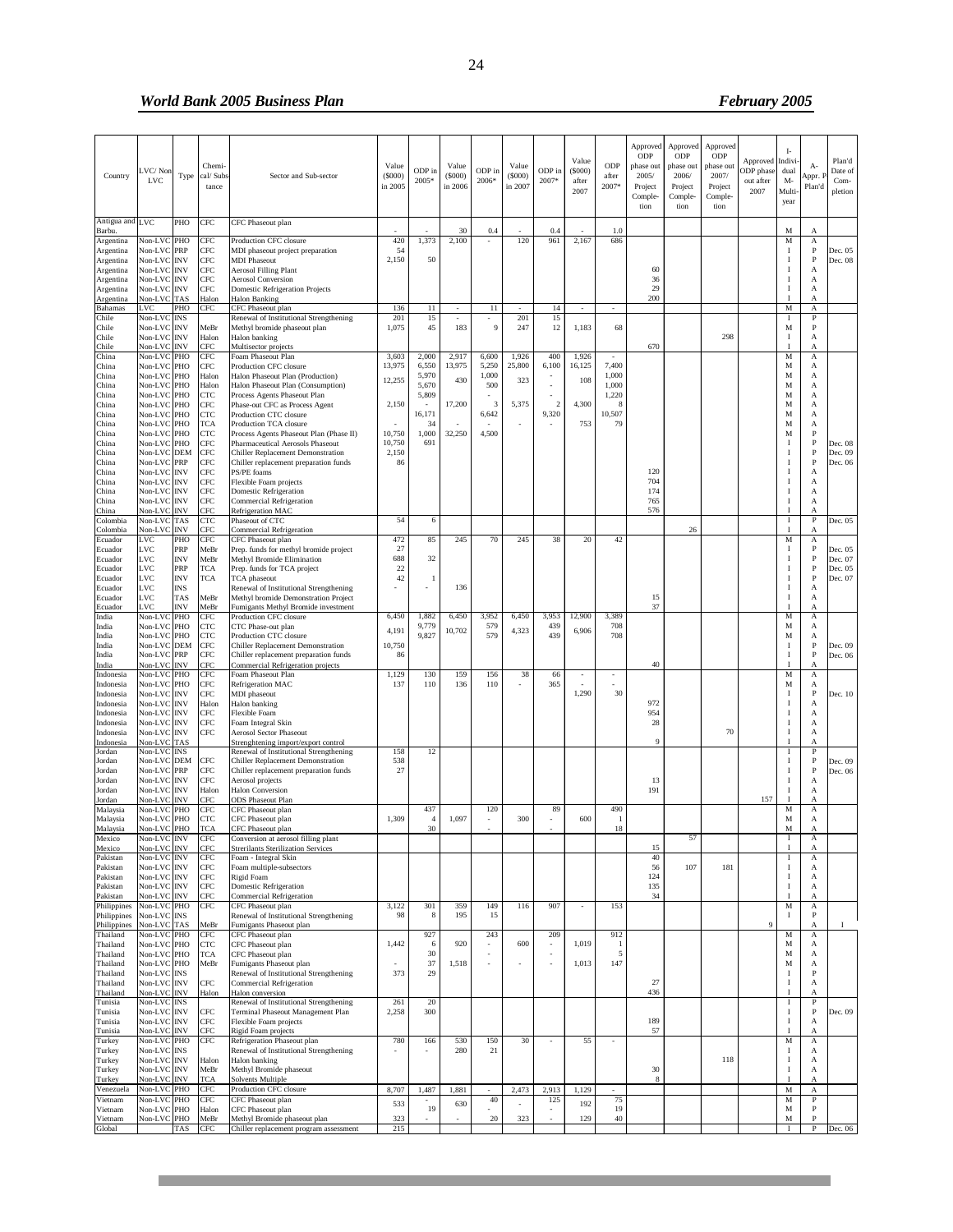**ANNEX IV Database of New and Ongoing Activities (ODP based on overall cost effectiveness)** 

**Notes:** 

- **ODP values shown for approved multi-year agreements are estimate based on overall cost effectiveness of agreement and on value of yearly tranches.**
- **Figures include agency support costs**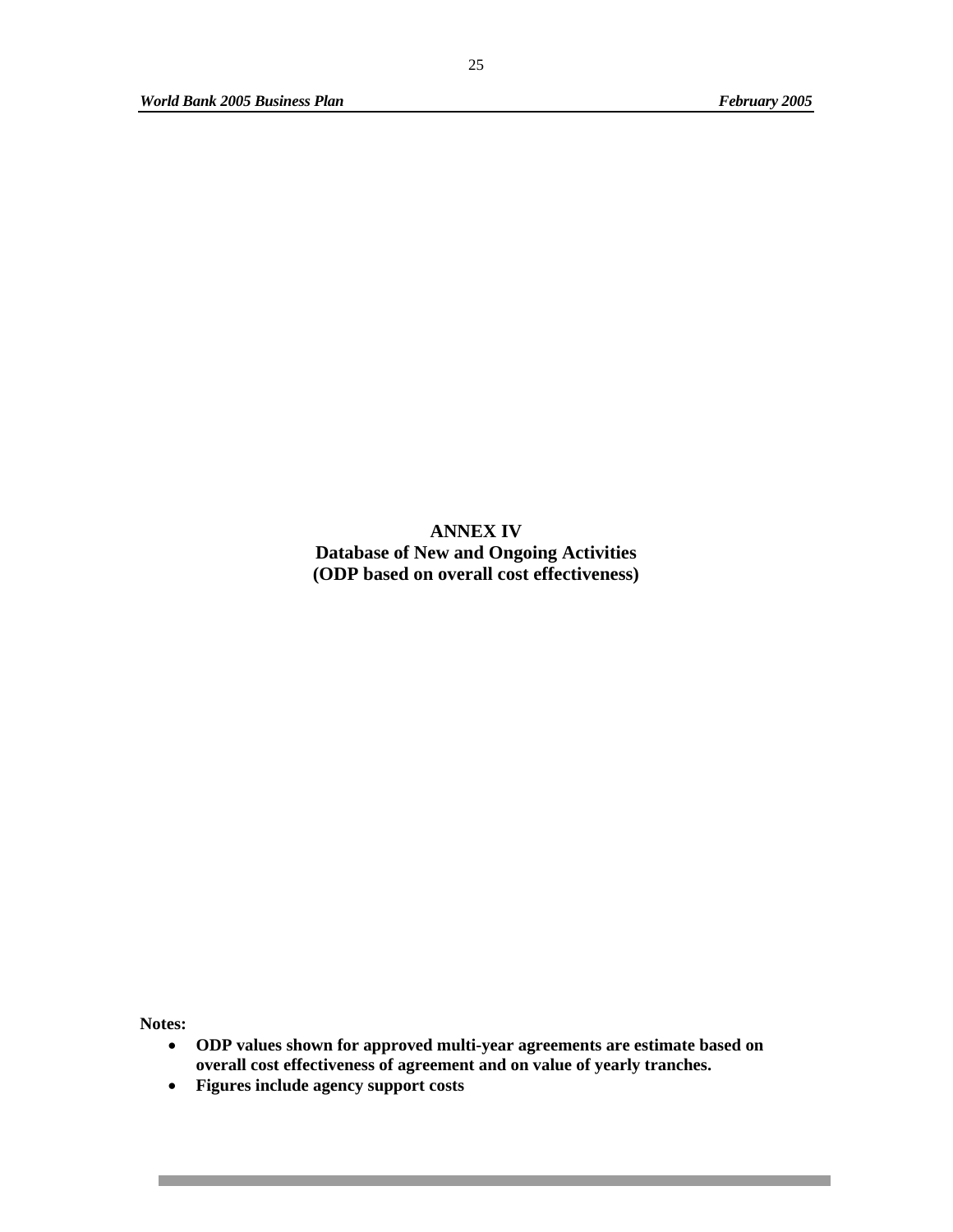#### *World Bank 2005 Business Plan* February 2005 **February 2005**

٠

<u> 1989 - Johann Barnett, mars et al. 1989 - Anna ann an t-</u>

an d

| Country                   | VC/Nor<br><b>LVC</b>       | Type              | Chemi-<br>cal/ Sub<br>tance | Sector and Sub-sector                                                          | Value<br>(S000)<br>in 2005 | ODP ir<br>2005* | Value<br>(5000)<br>in 2006 | ODP in<br>2006* | Value<br>(5000)<br>in 2007 | ODP in<br>2007* | Value<br>(5000)<br>after<br>2007 | ODP<br>after<br>2007* | Approved<br>ODP<br>phase out<br>2005/<br>Project<br>Comple-<br>tion | Approved<br>ODP<br>phase ou<br>2006/<br>Project<br>Comple-<br>tion | Approved<br>ODP<br>phase ou<br>2007/<br>Project<br>Comple-<br>tion | Approved<br><b>ODP</b> phase<br>out after<br>2007 | Ŀ<br>Indivi<br>dual<br>$M -$<br>Multi<br>year | $A-$<br>Appr. I<br>Plan'd  | Plan'd<br>Date of<br>Com-<br>pletion |
|---------------------------|----------------------------|-------------------|-----------------------------|--------------------------------------------------------------------------------|----------------------------|-----------------|----------------------------|-----------------|----------------------------|-----------------|----------------------------------|-----------------------|---------------------------------------------------------------------|--------------------------------------------------------------------|--------------------------------------------------------------------|---------------------------------------------------|-----------------------------------------------|----------------------------|--------------------------------------|
| Antigua and LVC<br>Barbu. |                            | PHO               | CFC                         | CFC Phaseout plan                                                              |                            |                 | 30                         | 0.5             |                            |                 |                                  |                       |                                                                     |                                                                    |                                                                    |                                                   | М                                             | A                          |                                      |
| Argentina<br>Argentina    | Non-LVC PHO<br>Non-LVC PRP |                   | CFC<br>CFC                  | Production CFC closure<br>MDI phaseout project preparation                     | 420<br>54                  | 109             | 2,100                      | 728             | 120                        |                 | 2,167                            | 728                   |                                                                     |                                                                    |                                                                    |                                                   | M<br>$\bf{I}$                                 | А<br>P                     | Dec. 05                              |
| Argentina                 | Non-LVC INV                |                   | CFC                         | <b>MDI Phaseout</b>                                                            | 2,150                      | 50              |                            |                 |                            |                 |                                  |                       |                                                                     |                                                                    |                                                                    |                                                   | <b>I</b>                                      | $_{\rm P}$                 | Dec. 08                              |
| Argentina                 | Non-LVC INV                |                   | CFC                         | <b>Aerosol Filling Plant</b>                                                   |                            |                 |                            |                 |                            |                 |                                  |                       | 60                                                                  |                                                                    |                                                                    |                                                   | -1                                            | А                          |                                      |
| Argentina<br>Argentina    | Non-LVC INV<br>Non-LVC INV |                   | CFC<br>CFC                  | <b>Aerosol Conversion</b><br>Domestic Refrigeration Projects                   |                            |                 |                            |                 |                            |                 |                                  |                       | 36<br>29                                                            |                                                                    |                                                                    |                                                   | -1<br><b>I</b>                                | A<br>A                     |                                      |
| Argentina                 | Non-LVC                    | <b>TAS</b>        | Halon                       | Halon Banking                                                                  |                            |                 |                            |                 |                            |                 |                                  |                       | 200                                                                 |                                                                    |                                                                    |                                                   |                                               | A                          |                                      |
| Bahamas<br>Chile          | LVC<br>Non-LVC             | PHO<br><b>INS</b> | CFC                         | CFC Phaseout plan<br>Renewal of Institutional Strengthening                    | 136<br>201                 | 14<br>15        | ٠                          |                 | 201                        | ٠<br>15         | $\overline{\phantom{a}}$         |                       |                                                                     |                                                                    |                                                                    |                                                   | M<br>Ι.                                       | A<br>P                     |                                      |
| Chile                     | Non-LVC INV                |                   | MeBr                        | Methyl bromide phaseout plan                                                   | 1,075                      | 45              | 183                        | 9               | 247                        | 12              | 1,183                            | 68                    |                                                                     |                                                                    |                                                                    |                                                   | М                                             | P                          |                                      |
| Chile<br>Chile            | Non-LVC INV<br>Non-LVC INV |                   | Halon<br>CFC                | Halon banking<br>Multisector projects                                          |                            |                 |                            |                 |                            |                 |                                  |                       | 670                                                                 |                                                                    | 298                                                                |                                                   | <b>I</b><br>$\mathbf{I}$                      | A<br>А                     |                                      |
| China                     | Non-LVC PHO                |                   | CFC                         | Foam Phaseout Plan                                                             | 3,603                      | 872             | 2,917                      | 703             | 1,926                      | 464             | 1,926                            | 464                   |                                                                     |                                                                    |                                                                    |                                                   | M                                             | $\mathbf A$                |                                      |
| China<br>China            | Non-LVC PHO<br>Non-LVC PHO |                   | CFC<br>Halon                | Production CFC closure<br>Halon Phaseout Plan (Production)                     | 13,975                     | 3,894<br>5,143  | 13,975                     | 3,894<br>235    | 25,800                     | 7,189<br>162    | 16,125                           | 4,493<br>54           |                                                                     |                                                                    |                                                                    |                                                   | М<br>М                                        | А<br>A                     |                                      |
| China                     | Non-LVC PHO                |                   | Halon                       | Halon Phaseout Plan (Consumption)                                              | 12,255                     | 4,885           | 430                        | 117             | 323                        | 102             | 108                              | 34                    |                                                                     |                                                                    |                                                                    |                                                   | М                                             | A                          |                                      |
| China<br>China            | Non-LVC PHO<br>Non-LVC PHO |                   | CTC.<br>CFC                 | Process Agents Phaseout Plan<br>Phase-out CFC as Process Agent                 | 2,150                      | 474             | 17,200                     | 7               | 5,375                      |                 | 4,300                            | $\overline{2}$        |                                                                     |                                                                    |                                                                    |                                                   | M<br>M                                        | A<br>А                     |                                      |
| China                     | Non-LVC PHO                |                   | CTC                         | Production CTC closure                                                         |                            | 1,428           |                            | 15,524          |                            | 4,852           |                                  | 3,880                 |                                                                     |                                                                    |                                                                    |                                                   | М                                             | А                          |                                      |
| China<br>China            | Non-LVC PHO<br>Non-LVC PHO |                   | TCA<br>CTC                  | Production TCA closure<br>Process Agents Phaseout Plan (Phase II)              | 10,750                     | 1,000           | 32,250                     | 4,500           |                            |                 | 753                              | 38                    |                                                                     |                                                                    |                                                                    |                                                   | М<br>М                                        | А<br>P                     |                                      |
| China                     | Non-LVC PHO                |                   | CFC                         | Pharmaceutical Aerosols Phaseout                                               | 10,750                     | 691             |                            |                 |                            |                 |                                  |                       |                                                                     |                                                                    |                                                                    |                                                   | <b>I</b>                                      | P                          | Dec. 08                              |
| China<br>China            | Non-LVC DEM<br>Non-LVC PRP |                   | <b>CFC</b><br>CFC           | Chiller Replacement Demonstration                                              | 2,150<br>86                |                 |                            |                 |                            |                 |                                  |                       |                                                                     |                                                                    |                                                                    |                                                   | $\mathbf{I}$<br>-1                            | P<br>$\, {\bf P}$          | Dec. 09                              |
| China                     | Non-LVC INV                |                   | CFC                         | Chiller replacement preparation funds<br>PS/PE foams                           |                            |                 |                            |                 |                            |                 |                                  |                       | 120                                                                 |                                                                    |                                                                    |                                                   | -1                                            | А                          | Dec. 06                              |
| China                     | Non-LVC INV                |                   | CFC                         | Flexible Foam projects                                                         |                            |                 |                            |                 |                            |                 |                                  |                       | 704                                                                 |                                                                    |                                                                    |                                                   | -1                                            | A                          |                                      |
| China<br>China            | Non-LVC INV<br>Non-LVC INV |                   | CFC<br>CFC                  | Domestic Refrigeration<br>Commercial Refrigeration                             |                            |                 |                            |                 |                            |                 |                                  |                       | 174<br>765                                                          |                                                                    |                                                                    |                                                   | $\mathbf I$<br>-1                             | A<br>A                     |                                      |
| China                     | Non-LVC                    | <b>INV</b>        | CFC                         | Refrigeration MAC                                                              |                            |                 |                            |                 |                            |                 |                                  |                       | 576                                                                 |                                                                    |                                                                    |                                                   | $\mathbf I$                                   | А                          |                                      |
| Colombia<br>Colombia      | Non-LVC TAS<br>Non-LVC INV |                   | CTC<br>CFC                  | Phaseout of CTC<br>Commercial Refrigeration                                    | 54                         | 6               |                            |                 |                            |                 |                                  |                       |                                                                     | 26                                                                 |                                                                    |                                                   | I                                             | $_{\rm P}$<br>A            | Dec. 05                              |
| Ecuador                   | LVC                        | PHO               | CFC                         | CFC Phaseout plan                                                              | 472                        | 64              | 245                        | 33              | 245                        | 33              | 20                               | 3                     |                                                                     |                                                                    |                                                                    |                                                   | М                                             | $\mathbf{A}$               |                                      |
| Ecuador                   | LVC<br>LVC                 | PRP               | MeBr                        | Prep. funds for methyl bromide project                                         | 27<br>688                  | 32              |                            |                 |                            |                 |                                  |                       |                                                                     |                                                                    |                                                                    |                                                   | <b>I</b><br><b>I</b>                          | $\, {\bf P}$<br>P          | Dec. 05<br>Dec. 07                   |
| Ecuador<br>Ecuador        | LVC                        | <b>INV</b><br>PRP | MeBr<br>TCA                 | Methyl Bromide Elimination<br>Prep. funds for TCA project                      | 22                         |                 |                            |                 |                            |                 |                                  |                       |                                                                     |                                                                    |                                                                    |                                                   | $\mathbf I$                                   | $\, {\bf P}$               | Dec. 05                              |
| Ecuador                   | LVC                        | <b>INV</b>        | TCA                         | TCA phaseout                                                                   | 42                         | -1              |                            |                 |                            |                 |                                  |                       |                                                                     |                                                                    |                                                                    |                                                   | -1                                            | P                          | Dec. 07                              |
| Ecuador<br>Ecuador        | LVC<br>LVC                 | <b>INS</b><br>TAS | MeBr                        | Renewal of Institutional Strengthening<br>Methyl bromide Demonstration Project |                            |                 | 136                        |                 |                            |                 |                                  |                       | 15                                                                  |                                                                    |                                                                    |                                                   | $\mathbf{I}$<br><b>I</b>                      | A<br>A                     |                                      |
| Ecuador                   | LVC                        | INV               | MeBr                        | Fumigants Methyl Bromide investment                                            |                            |                 |                            |                 |                            |                 |                                  |                       | 37                                                                  |                                                                    |                                                                    |                                                   |                                               | A                          |                                      |
| India<br>India            | Non-LVC PHO<br>Non-LVC PHO |                   | CFC<br>CTC                  | Production CFC closure<br>CTC Phase-out plan                                   | 6,450                      | 1,653<br>1,068  | 6,450                      | 1,653<br>2,733  | 6,450                      | 1,653<br>1,104  | 12,900                           | 3,306<br>1,763        |                                                                     |                                                                    |                                                                    |                                                   | M<br>М                                        | A<br>А                     |                                      |
| India                     | Non-LVC PHO                |                   | CTC                         | Production CTC closure                                                         | 4,191                      | 1,073           | 10,702                     | 2,733           | 4,323                      | 1,104           | 6,906                            | 1,763                 |                                                                     |                                                                    |                                                                    |                                                   | М                                             | A                          |                                      |
| India<br>India            | Non-LVC DEM<br>Non-LVC PRP |                   | CFC<br>CFC                  | Chiller Replacement Demonstration<br>Chiller replacement preparation funds     | 10,750<br>86               |                 |                            |                 |                            |                 |                                  |                       |                                                                     |                                                                    |                                                                    |                                                   | <b>I</b><br><b>I</b>                          | $\mathbf{P}$<br>$_{\rm P}$ | Dec. 09<br>Dec. 06                   |
| India                     | Non-LVC INV                |                   | CFC                         | Commercial Refrigeration projects                                              |                            |                 |                            |                 |                            |                 |                                  |                       | 40                                                                  |                                                                    |                                                                    |                                                   | $\mathbf{I}$                                  | A                          |                                      |
| Indonesia<br>Indonesia    | Non-LVC PHO<br>Non-LVC PHO |                   | CFC<br>CFC                  | Foam Phaseout Plan<br>Refrigeration MAC                                        | 1,129<br>137               | 125<br>27       | 159<br>136                 | 18<br>27        | 38                         | $\overline{4}$  |                                  |                       |                                                                     |                                                                    |                                                                    |                                                   | $_{\rm M}$<br>М                               | $\mathbf A$<br>A           |                                      |
| Indonesia                 | Non-LVC INV                |                   | CFC                         | MDI phaseout                                                                   |                            |                 |                            |                 |                            |                 | 1,290                            | 30                    |                                                                     |                                                                    |                                                                    |                                                   | $\mathbf{I}$                                  | $\, {\bf P}$               | Dec. 10                              |
| Indonesia                 | Non-LVC INV                |                   | Halon<br>CFC                | Halon banking                                                                  |                            |                 |                            |                 |                            |                 |                                  |                       | 972<br>954                                                          |                                                                    |                                                                    |                                                   | $\mathbf I$<br>$\mathbf{I}$                   | A<br>A                     |                                      |
| Indonesia<br>Indonesia    | Non-LVC INV<br>Non-LVC INV |                   | CFC                         | Flexible Foam<br>Foam Integral Skin                                            |                            |                 |                            |                 |                            |                 |                                  |                       | 28                                                                  |                                                                    |                                                                    |                                                   | -1                                            | А                          |                                      |
| Indonesia                 | Non-LVC INV                |                   | CFC                         | Aerosol Sector Phaseout                                                        |                            |                 |                            |                 |                            |                 |                                  |                       | $\mathbf Q$                                                         |                                                                    | 70                                                                 |                                                   | <b>I</b>                                      | А                          |                                      |
| Indonesia<br>Jordan       | Non-LVC TAS<br>Non-LVC INS |                   |                             | Strenghtening import/export control<br>Renewal of Institutional Strengthening  | 158                        | 12              |                            |                 |                            |                 |                                  |                       |                                                                     |                                                                    |                                                                    |                                                   | $\mathbf{I}$                                  | A<br>P                     |                                      |
| Jordan                    | Non-LVC DEM                |                   | CFC                         | Chiller Replacement Demonstration                                              | 538                        |                 |                            |                 |                            |                 |                                  |                       |                                                                     |                                                                    |                                                                    |                                                   | $\mathbf I$                                   | $\, {\bf P}$               | Dec. 09                              |
| Jordan<br>Jordan          | Non-LVC PRP<br>Non-LVC INV |                   | CFC<br>CFC                  | Chiller replacement preparation funds<br>Aerosol projects                      | 27                         |                 |                            |                 |                            |                 |                                  |                       | 13                                                                  |                                                                    |                                                                    |                                                   | $\mathbf I$<br>-1                             | $\, {\bf P}$<br>А          | Dec. 06                              |
| Jordan                    | Non-LVC INV                |                   | Halon                       | <b>Halon Conversion</b>                                                        |                            |                 |                            |                 |                            |                 |                                  |                       | 191                                                                 |                                                                    |                                                                    |                                                   | <b>I</b>                                      | A                          |                                      |
| Jordan<br>Malaysia        | Non-LVC<br>Non-LVC PHO     | <b>INV</b>        | CFC<br>CFC                  | <b>ODS</b> Phaseout Plan<br>CFC Phaseout plan                                  |                            | 186             |                            | 168             |                            | 46              |                                  | 91                    |                                                                     |                                                                    |                                                                    | 157                                               | М                                             | A<br>A                     |                                      |
| Malaysia                  | Non-LVC PHO                |                   | CTC                         | CFC Phaseout plan                                                              | 1,309                      |                 | 1,097                      |                 | 300                        |                 | 60C                              |                       |                                                                     |                                                                    |                                                                    |                                                   | M                                             | А                          |                                      |
| Malaysia<br>Mexico        | Non-LVC PHO<br>Non-LVC INV |                   | <b>TCA</b><br>CFC           | CFC Phaseout plan<br>Conversion at aerosol filling plant                       |                            | 13              |                            |                 |                            |                 |                                  |                       |                                                                     | 57                                                                 |                                                                    |                                                   | M<br>$\;$ I                                   | A<br>$\mathbf A$           |                                      |
| Mexico                    | Non-LVC INV                |                   | CFC                         | <b>Strerilants Sterilization Services</b>                                      |                            |                 |                            |                 |                            |                 |                                  |                       | 15                                                                  |                                                                    |                                                                    |                                                   |                                               | A                          |                                      |
| Pakistan                  | Non-LVC INV                |                   | CFC                         | Foam - Integral Skin                                                           |                            |                 |                            |                 |                            |                 |                                  |                       | $40\,$<br>56                                                        | 107                                                                | 181                                                                |                                                   | I                                             | A                          |                                      |
| Pakistan<br>Pakistan      | Non-LVC INV<br>Non-LVC INV |                   | CFC<br>CFC                  | Foam multiple-subsectors<br>Rigid Foam                                         |                            |                 |                            |                 |                            |                 |                                  |                       | 124                                                                 |                                                                    |                                                                    |                                                   | I<br>I                                        | A<br>A                     |                                      |
| Pakistan                  | Non-LVC INV                |                   | CFC                         | Domestic Refrigeration<br>Commercial Refrigeration                             |                            |                 |                            |                 |                            |                 |                                  |                       | 135<br>34                                                           |                                                                    |                                                                    |                                                   | <b>I</b>                                      | A                          |                                      |
| Pakistan<br>Philippines   | Non-LVC<br>Non-LVC PHO     | <b>INV</b>        | CFC<br>CFC                  | CFC Phaseout plan                                                              | 3,122                      | 492             | 359                        | 58              | 116                        | 19              |                                  |                       |                                                                     |                                                                    |                                                                    |                                                   | M                                             | А<br>A                     |                                      |
| Philippines               | Non-LVC INS                |                   |                             | Renewal of Institutional Strengthening                                         | 98                         | 8               | 195                        | 15              |                            |                 |                                  |                       |                                                                     |                                                                    |                                                                    |                                                   | <b>I</b>                                      | P                          |                                      |
| Philippines<br>Thailand   | Non-LVC TAS<br>Non-LVC PHO |                   | MeBr<br>CFC                 | Fumigants Phaseout plan<br>CFC Phaseout plan                                   |                            | 270             |                            | 180             |                            | 116             |                                  | 197                   |                                                                     |                                                                    |                                                                    | 9                                                 | М                                             | A<br>A                     | 1                                    |
| Thailand                  | Non-LVC PHO                |                   | CTC                         | CFC Phaseout plan                                                              | 1,442                      | $\overline{2}$  | 920                        |                 | 600                        |                 | 1,019                            |                       |                                                                     |                                                                    |                                                                    |                                                   | М                                             | A                          |                                      |
| Thailand<br>Thailand      | Non-LVC PHO<br>Non-LVC PHO |                   | TCA<br>MeBr                 | CFC Phaseout plan<br>Fumigants Phaseout plan                                   |                            | 9               | 1,518                      | 118             |                            |                 | 1,013                            | 79                    |                                                                     |                                                                    |                                                                    |                                                   | M<br>M                                        | A<br>A                     |                                      |
| Thailand                  | Non-LVC INS                |                   |                             | Renewal of Institutional Strengthening                                         | 373                        | 29              |                            |                 |                            |                 |                                  |                       |                                                                     |                                                                    |                                                                    |                                                   | <b>I</b>                                      | $\, {\bf P}$               |                                      |
| Thailand<br>Thailand      | Non-LVC INV<br>Non-LVC INV |                   | CFC<br>Halon                | Commercial Refrigeration<br>Halon conversion                                   |                            |                 |                            |                 |                            |                 |                                  |                       | 27<br>436                                                           |                                                                    |                                                                    |                                                   | I                                             | A<br>A                     |                                      |
| Tunisia                   | Non-LVC INS                |                   |                             | Renewal of Institutional Strengthening                                         | 261                        | $20\,$          |                            |                 |                            |                 |                                  |                       |                                                                     |                                                                    |                                                                    |                                                   | Ι.                                            | P                          |                                      |
| Tunisia                   | Non-LVC INV                |                   | CFC                         | Terminal Phaseout Management Plan                                              | 2,258                      | 300             |                            |                 |                            |                 |                                  |                       | 189                                                                 |                                                                    |                                                                    |                                                   | Ι.                                            | P                          | Dec. 09                              |
| Tunisia<br>Tunisia        | Non-LVC INV<br>Non-LVC INV |                   | CFC<br>CFC                  | Flexible Foam projects<br>Rigid Foam projects                                  |                            |                 |                            |                 |                            |                 |                                  |                       | 57                                                                  |                                                                    |                                                                    |                                                   | $\;$ I                                        | $_{\rm A}$<br>А            |                                      |
| Turkey                    | Non-LVC PHO                |                   | CFC                         | Refrigeration Phaseout plan                                                    | 780                        | 81              | 530<br>280                 | 54<br>21        | 30                         |                 | 55                               |                       |                                                                     |                                                                    |                                                                    |                                                   | M                                             | A                          |                                      |
| Turkey<br>Turkey          | Non-LVC INS<br>Non-LVC INV |                   | Halon                       | Renewal of Institutional Strengthening<br>Halon banking                        |                            |                 |                            |                 |                            |                 |                                  |                       |                                                                     |                                                                    | 118                                                                |                                                   | <b>I</b><br><b>I</b>                          | A<br>A                     |                                      |
| Turkey                    | Non-LVC INV                |                   | MeBr                        | Methyl Bromide phaseout                                                        |                            |                 |                            |                 |                            |                 |                                  |                       | 30                                                                  |                                                                    |                                                                    |                                                   | $\;$ I                                        | A                          |                                      |
| Turkey<br>Venezuela       | Non-LVC INV<br>Non-LVC PHO |                   | TCA<br>CFC                  | Solvents Multiple<br>Production CFC closure                                    | 8,707                      | 2,160           | 1,881                      | 467             | 2,473                      | 613             | 1,129                            | 280                   | 8                                                                   |                                                                    |                                                                    |                                                   | $\mathbf M$                                   | A<br>A                     |                                      |
| Vietnam                   | Non-LVC PHO                |                   | CFC                         | CFC Phaseout plan                                                              | 533                        |                 | 630                        | 40              |                            | 125             | 192                              | 75                    |                                                                     |                                                                    |                                                                    |                                                   | M                                             | P                          |                                      |
| Vietnam<br>Vietnam        | Non-LVC PHO<br>Non-LVC PHO |                   | Halon<br>MeBr               | CFC Phaseout plan<br>Methyl Bromide phaseout plan                              | 323                        | 19              |                            | 20              | 323                        |                 | 129                              | 19<br>40              |                                                                     |                                                                    |                                                                    |                                                   | М<br>М                                        | P<br>P                     |                                      |
| Global                    |                            | TAS               | <b>CFC</b>                  | Chiller replacement program assessment                                         | 215                        |                 |                            |                 |                            |                 |                                  |                       |                                                                     |                                                                    |                                                                    |                                                   | $\bf{I}$                                      | P                          | Dec. 06                              |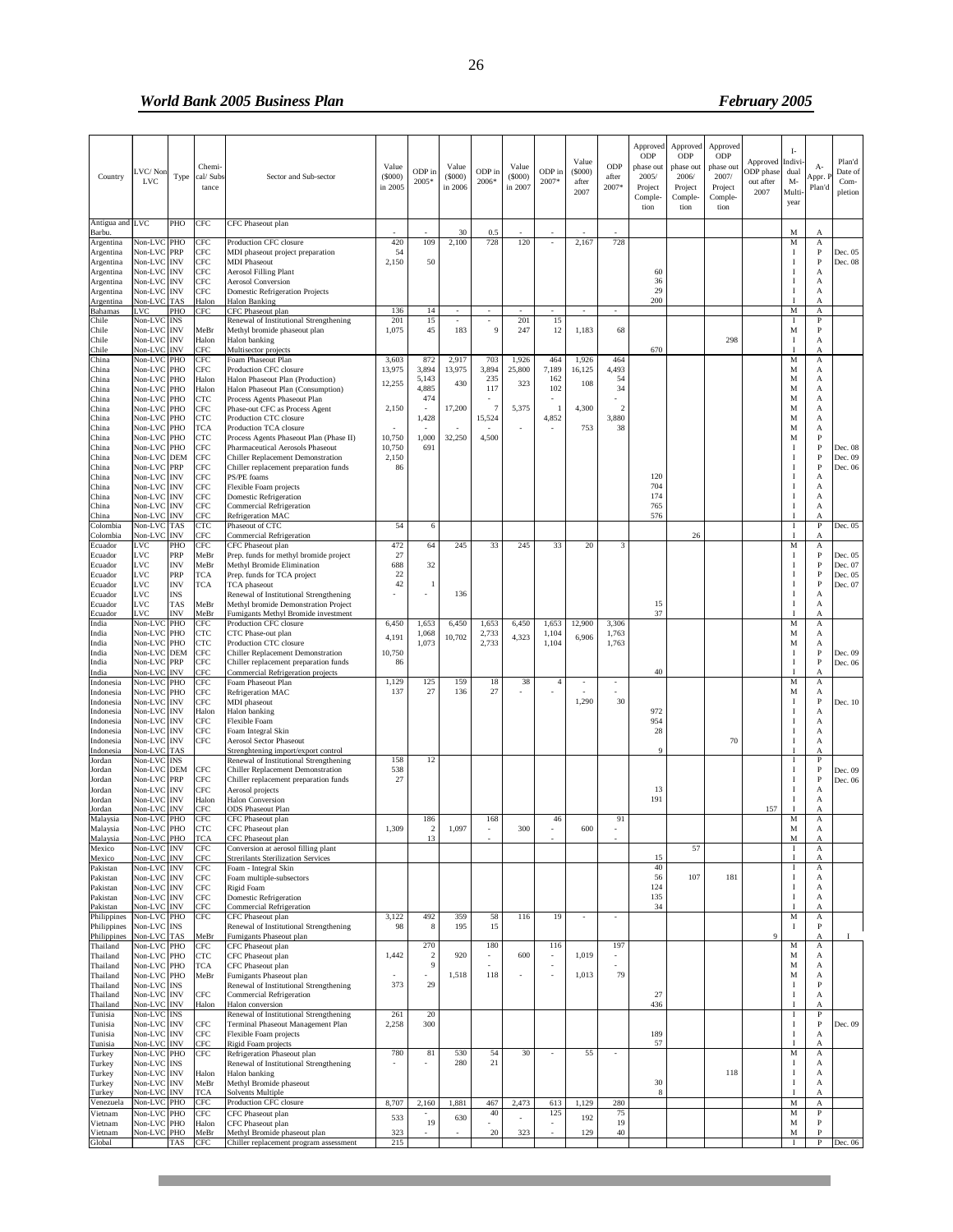П

and the state of the state of the state of the

**ANNEX V Value and Year of ODP Phase-out**